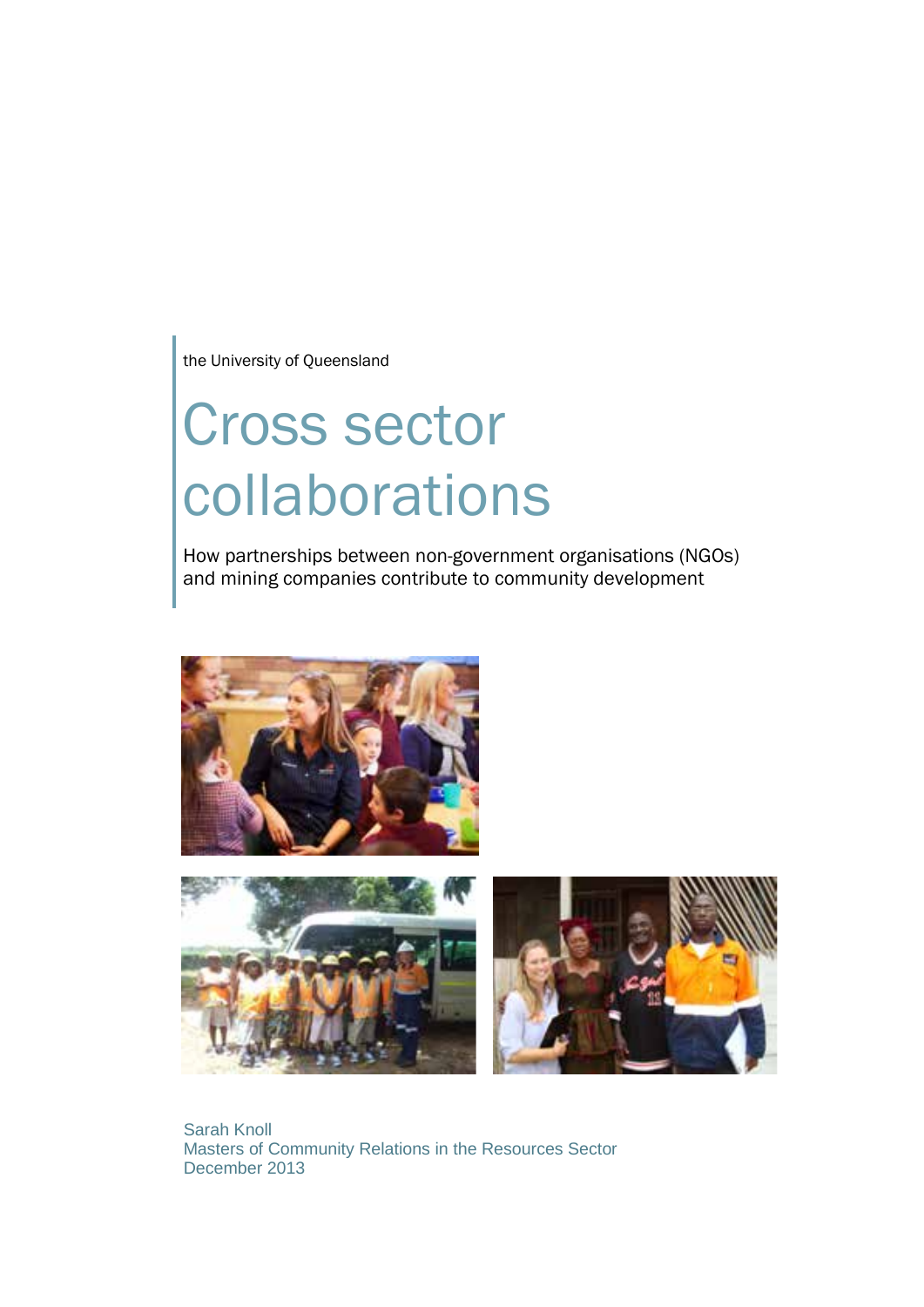# **Contents**

# <span id="page-1-0"></span>**Abstract**

Mining companies and non-governmental organisations (NGOs) are increasingly called to collaborate in the community development space. This is reflective of the overall shift in approaches to corporate social responsibility, and community development being one way a company can contribute positively to its communities of impact. Using nine case studies, as well as interviews with practitioners experienced in cross sector partnerships, the current study investigated the forms of engagement between mining companies and NGOs. Important drivers included contextual factors such as the inability for each sector to address development issues separately. Whilst there was still space for advocacy and advisory NGOs, most relationships fell into the "philanthropic partnership" category, and in other cases the partnership activities had been integrated into the core business of each of the partners. Despite the impetus for collaboration, common challenges were identified including reputational risk, differences in values and perspective, power imbalances and sustainability. Factors enabling success included relationship building, effective planning, strong leadership support, and strong community participation. Overall, the research calls for increased collaboration between partners to attain community development outcomes through leveraging shared resources.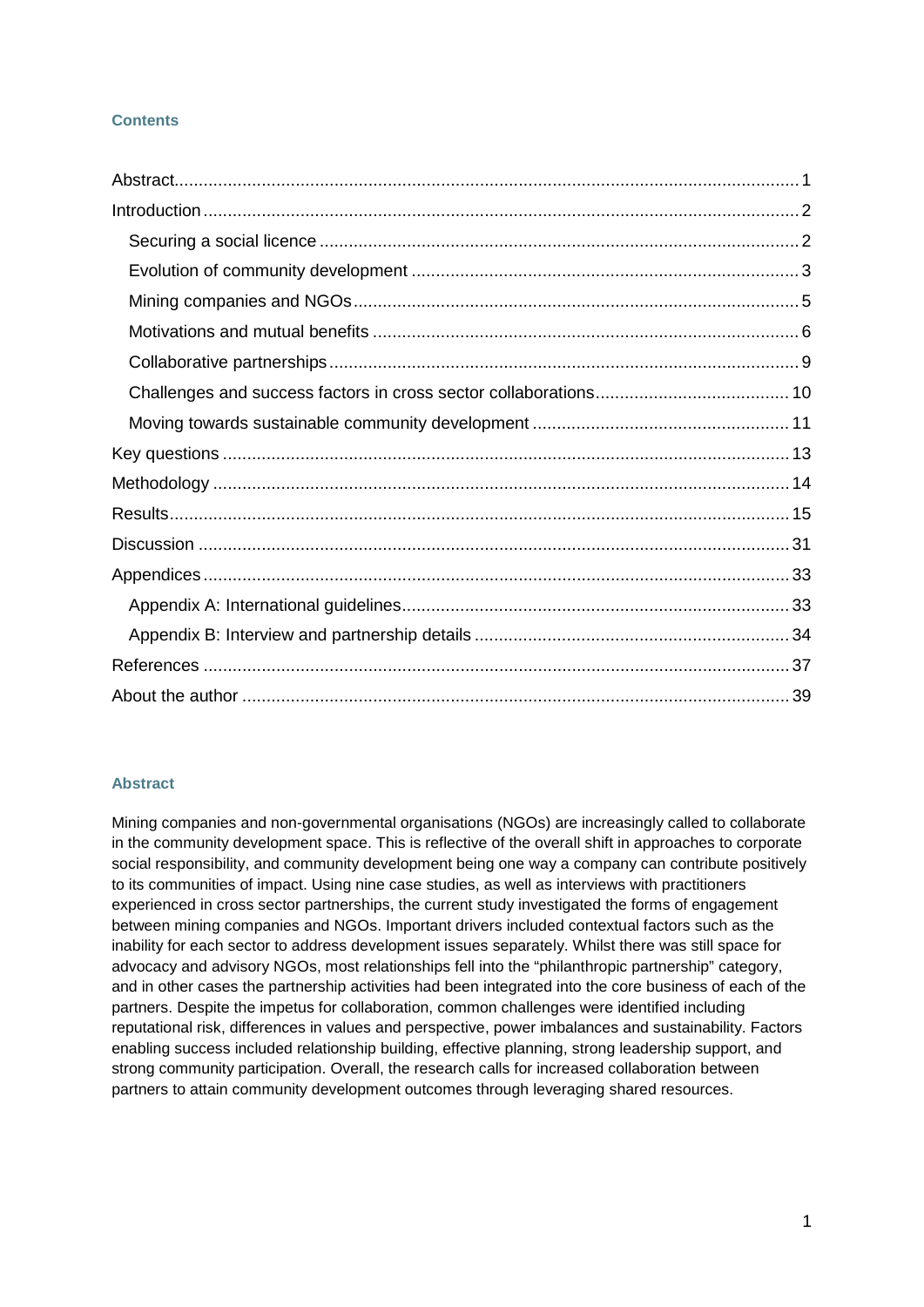#### <span id="page-2-0"></span>**Introduction**

In recent years, the mining industry has come under increased scrutiny for its ability to manage its social and environmental performance in communities (Brereton, 2002).

In a context of globalisation, the social conscience of government, civil society and communities around the world is strengthened by enhanced access to communications (Breuer & Farrell, 2001). Investors also have a more global perspective than in the past, and the competitive advantage of a business depends on the ability to effectively manage its reputation, by regarding the social, environmental and political risks of its operations (Breuer & Farrell, 2001).

As such, the very role of business has changed in the world, as industry is held to account for its social and environmental performance (Hamann, 2003) and private actors are increasingly expected to address social issues. Corporate social responsibility (CSR) is a hot topic in contemporary literature, and underlies the private sector's embrace of community development as an effective way to manage its social and environmental impacts. It is a balance of maximising the positive and minimising the negative impacts, whilst maintaining profitability of operations (Hamann, 2003).

Impacts common across communities affected by mining are diverse and long lasting. They include impacts on the natural environment, the local, regional and national economy, infrastructure and service provision, industry and businesses, human rights, society and culture, and sustainability of livelihoods (Oxfam, 2013; World Bank, 2013). Indeed, in many developing nations, mining is the single largest, or only source of economic development.

The impacts of mining are greater "at the coal face" – that is within communities in close geographical proximity to the operations. A company wishing to secure tenure, land access and a sustainable future in any community is concerned about the perceptions of community, and stakeholders more broadly, towards its activities. As such, a company's social licence to operate depends on the ability to manage relationships with neighbouring communities and government, engage inclusively with neighbours and have a positive impact on the social life, economy and environment of proximate communities. When the mining sector is a dominant economic driver in a community or region, this responsibility becomes ever more important (Devonshire Initiative, 2010; Hamann, 2003).

#### <span id="page-2-1"></span>**Securing a social licence**

One criticism of mining developments is that despite the revenue taxes generated by governments, communities on the ground most impacted by operations often experience minimal positive development outcomes (e.g. Boele, Fabig & Wheeler, 2001). This is linked to the resource curse, corruption and lack of transparency in agreements between governments and companies (Lillywhite, 2012).

Acknowledging the interconnected nature of societal and economic profits, and the ability to create shared value is fundamental to the survival of business in today's evolving world (Porter & Kramer, 2010). By enhancing opportunities through employment, business development and engagement in a regional economy, a mining company can address the underlying social and economic determinants of poverty, corruption and violence in the communities in which it operates (World Bank, 2013).

The ability to work alongside governments, communities and civil society organisations and contribute to development that is equitable, sustainable, and encourages active participation of involved stakeholders, results in fewer risks impinging on its core business of resource extraction, less conflict and opposition to its operations, and is a more viable business model for sustainability (Hamann,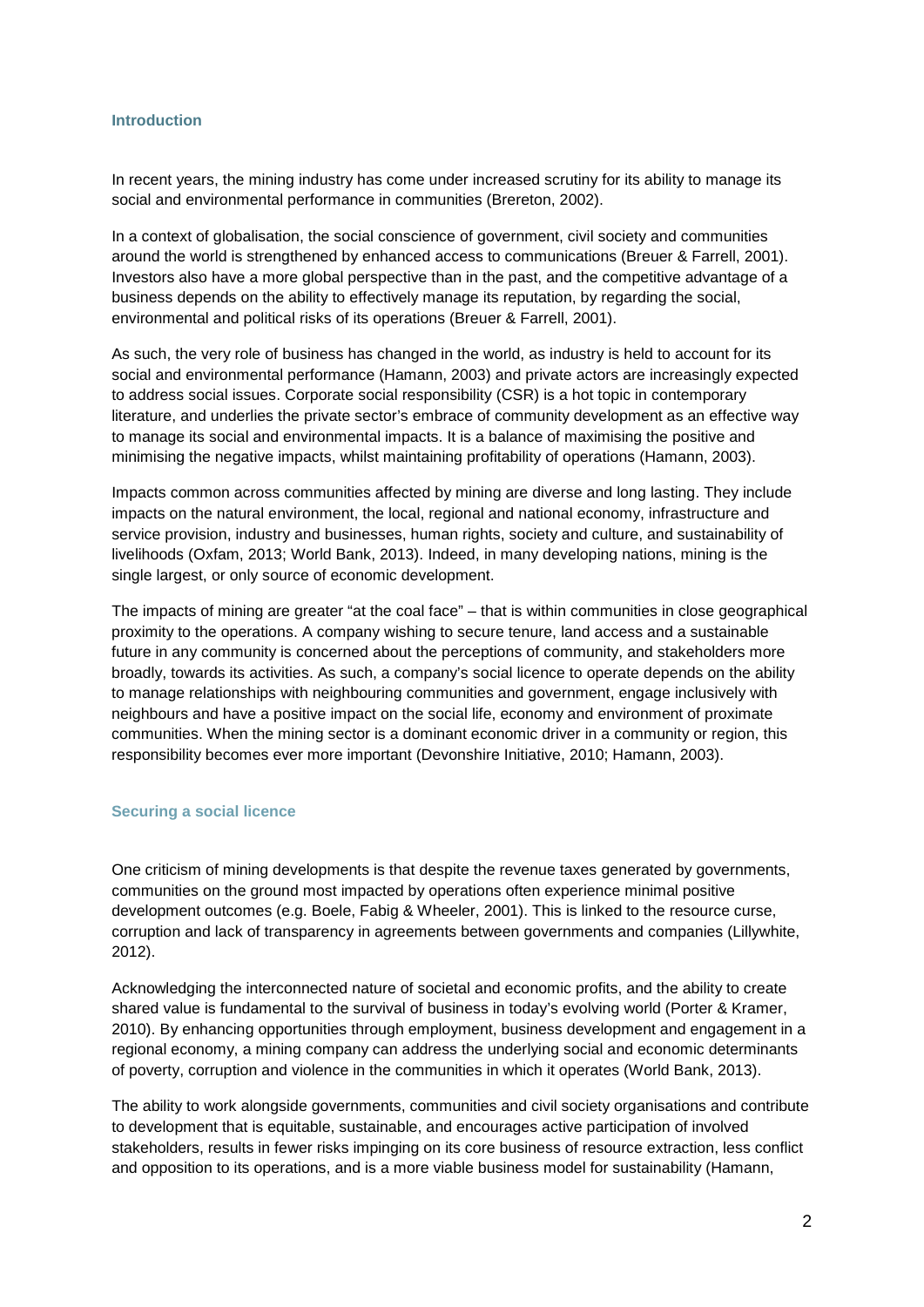2003). Consequently, there is an intrinsic link between societal and shareholder value, captured in the term "social licence to operate".

The development and formalisation of international guidelines in this area indicates a progressive commitment of mining companies to sustainable community development in regions affected by their operations. Such guidelines for stakeholder engagement, community development and mitigating environmental impacts by the mining industry (and associated stakeholders) are detailed in appendix A. Whilst these guidelines are a positive step in the right direction, constraints have been highlighted. These include the difficulty of translating rules into practice, holding companies to account for their commitments, and despite good intentions, lack of clarity about exactly how the guidelines benefit people on the ground (Devonshire Initiative, 2010).

#### <span id="page-3-0"></span>**Evolution of community development**

The way the developmental impact of mining is managed at a community level is critical to the extent to which the benefits for communities can be maximised, whilst negative risks minimised. Here, development relates to economic, social, political and environmental development and for the purposes of this study, all of these are couched within the term "community development".

In line with the international guidelines described above, approaches to local and regional development have changed over the last 10 years, with attention shifting from dealing with the symptoms of unsustainable and uneven development, to tackling the determinants and underlying causes of poverty and underdevelopment.

With the mining sector increasingly recognised as bearing some responsibility for the socio-economic development of impacted communities, sustainable development principles have increasingly permeated mining companies' approach to community relations (Kemp, 2009), an approach which is increasingly strategic and acknowledges the long term nature of impact management.

Building positive relationships and development of communities is a prominent feature in many companies' approach to corporate social responsibility (Hamann & Kapelus, 2004). To reflect these goals, the mining industry's peak organisation, the International Council for Mining and Metals (ICMM) has defined community development as:

*"The process of increasing the strength and effectiveness of communities, improving people's quality of life and enabling people to participate in decision making to achieve greater long term control over their lives. [In this way], sustainable community development programs are those that contribute to the community's long-term needs and priorities and ensure a fairer distribution of the costs, benefits, risks and responsibilities associated with mining activities"*  (ICMM, 2003).

In the past, traditional mining company approaches to CSR have taken the form of philanthropic donations or corporate sponsorships which enable the company brand to gain recognition for a dollar value given. In this approach, the community may benefit, however only temporarily. These sponsorships do not address long term impacts or community capacity, and have been criticised as often leaving the community worse off and dependent on the company, and even in some cases replacing the responsibility of government (Zandvliet & Anderson, 2009).

Recognising the short sightedness of this approach, the mining sector is now moving towards promoting sustainable community development (Zandvliet & Anderson, 2009). This shift is shown in figure 1 below.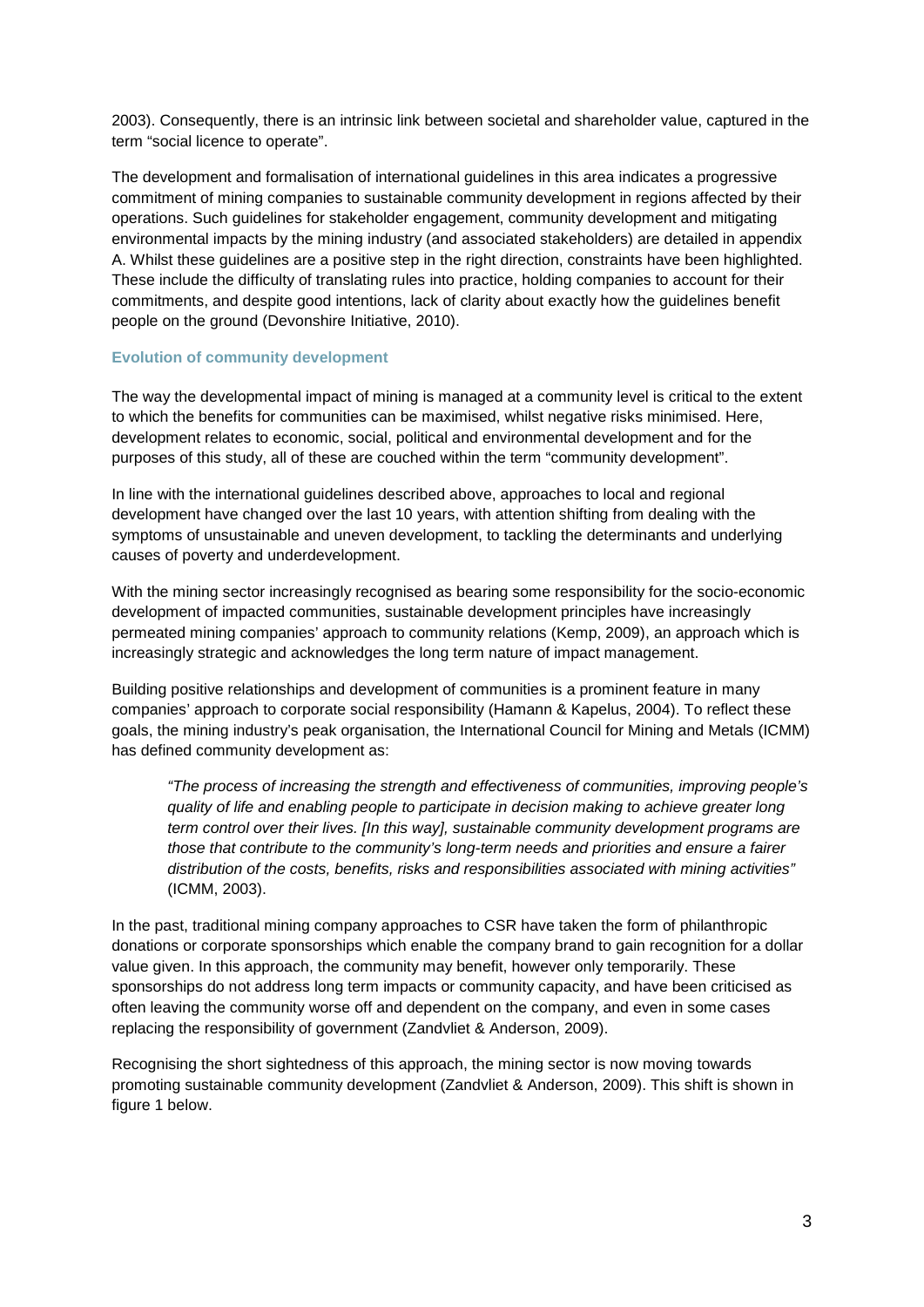# Dependency on mining company

Company implements projects itself

Company leaves projects in hands of government to fund and run when they leave footprint area

Company higlights its role in project with large signs, company logos, etc.

Company builds infrastructure (schools, clinics, roads) projects for the community

Company acts as a replacement for the government in the provision of services to community



# Development of community

Company partners with communities, NGOs, and government to determine community needs

Company develops an exit strategy for the project and works towards the eventual exit of the company

Company highlights the roles and responsibilities of the community and the government in designing and implementing the project (tripartite partnership)

Company provides skill-training and capacity building projects to the community

Company builds capacity of local authorities to provide services or acts as an advocate for the community to the government

Figure 1. From dependency to development (Zandvliet & Anderson, 2009, p265).

Having looked at the mining industry's transforming approach to managing impacts and proactive community development, it is interesting to note a similar (albeit earlier) evolution in the development sector. Korten (1987) writes about the three generations of NGOs, an evolution which began in the 1970's, and has been driven by persistent poverty despite worldwide efforts to eradicate it. The three stages, from short term relief and welfare to long term, sustainable systems development are shown in the table below, and include lobbying and influence as important mechanisms to attain development outcomes.

|                                  | Generation                        |                                               |                                                                           |  |  |  |
|----------------------------------|-----------------------------------|-----------------------------------------------|---------------------------------------------------------------------------|--|--|--|
|                                  | <b>First</b>                      | <b>Second</b>                                 | <b>Third</b>                                                              |  |  |  |
| Defining features                | Relief and welfare                | Small scale self-reliant<br>local development | Sustainable systems<br>development                                        |  |  |  |
| <b>Problem definition</b>        | Shortage of goods and<br>services | Local inertia                                 | Institutional and policy<br>constraints                                   |  |  |  |
| <b>Time frame</b>                | Immediate                         | Project life                                  | Indefinite long term                                                      |  |  |  |
| <b>Spatial scope</b>             | Individual or family              | Neighbourhood or<br>village                   | Region or nation                                                          |  |  |  |
| <b>Chief actors</b>              | <b>NGO</b>                        | NGO and beneficiary<br>organisations          | All public and private<br>institutions that define<br>the relevant system |  |  |  |
| <b>Development</b><br>education  | Starving children                 | Community self-help<br>initiatives            | Failures in inter-<br>dependent systems                                   |  |  |  |
| <b>Management</b><br>orientation | Logistics management              | Project management                            | Strategic management                                                      |  |  |  |

Table 1. Three generations of NGO development program strategies (Korten, 1987, p.148).

Korten acknowledged that no one generation is absolutely correct, and sometimes the situation may require short term investment (although this is not a panacea and the evolution is important if longer term outcomes are to be realised). Also, as development evolves so does the inclusion of all developmental actors (including NGO and business). Thus it can be seen that there has been a real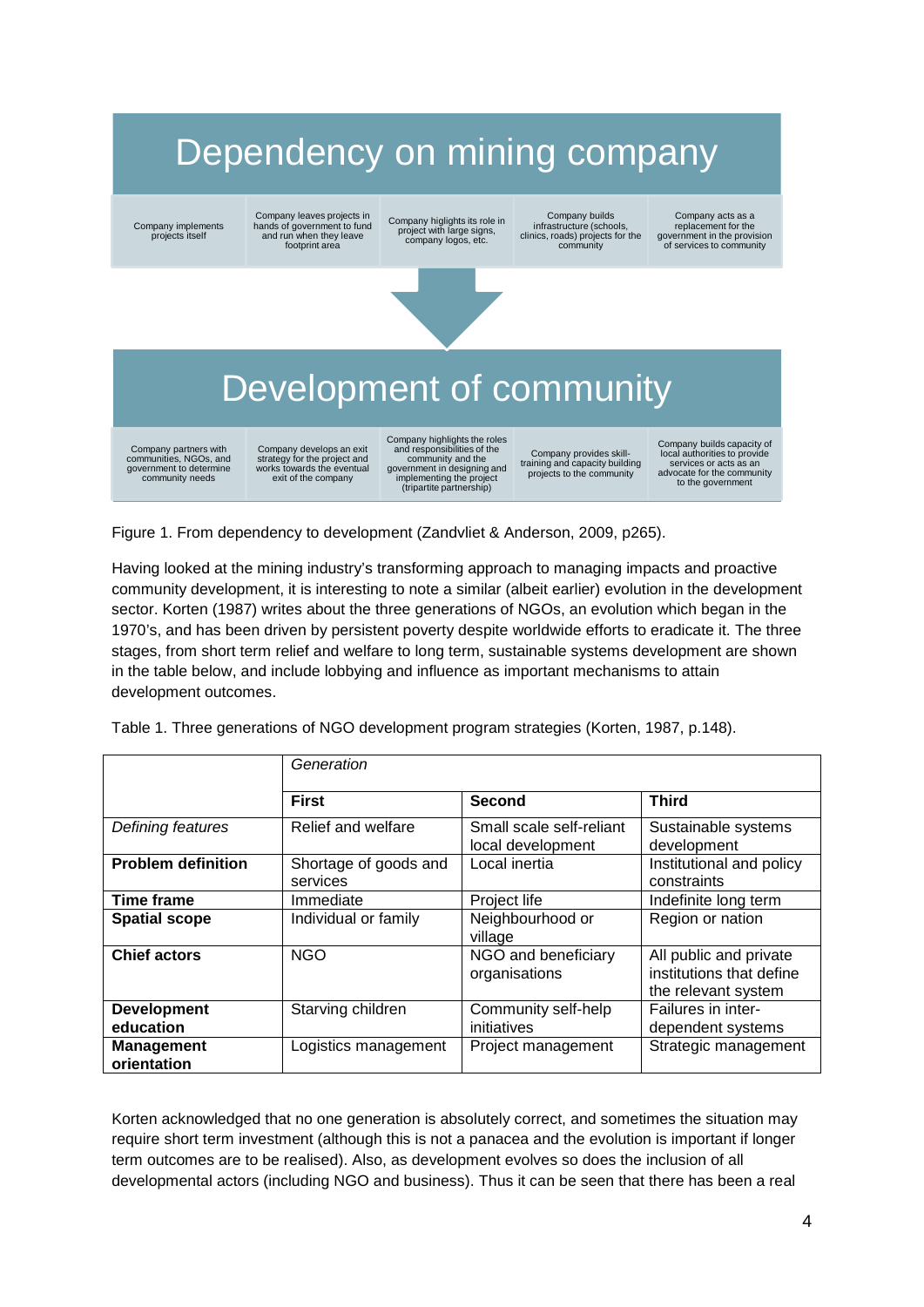change in approach from each sector towards development, with the realisation that a long term, strategic approach which promotes partnerships and capacity rather than dependence is more beneficial and sustainable than earlier (philanthropic) efforts.

# <span id="page-5-0"></span>**Mining companies and NGOs**

Alongside these evolving notions of development, there has also been a shift away from the traditionally separate developmental roles of the private sector, civil society and government towards collective action to achieve common objectives. According to the Devonshire Initiative, an organisation established to encourage collaboration between Canadian mining companies and onthe-ground development NGOs, there is a shared recognition by a range of stakeholders including the mining industry, NGO and government sectors, that cross sector partnerships can contribute, and indeed are necessary, to sustainable community development (Devonshire Initiative, 2010).

Historically, the NGO and mining sectors have operated independently, and there have been few examples of partnership between them (Devonshire Initiative, 2010). From a mining company perspective, international NGOs were stakeholders who exhibit high levels of opposition to mining developments (Breuer & Farrell, 2001); acting more as oppositional, obstructive activists than as allies (Smuts, 2010, Zandvliet & Anderson, 2009).

Mining companies on the other hand have been perceived by NGOs as ruthless and cynical in their behaviour, existing solely for profit regardless of the social and environmental costs, and have thus attracted negative attention and calls to be more accountable in their relationships with communities (Zandvliet & Anderson, 2009). Conflicting motives, and differences in the way each conceptualise issues, have also been identified as barriers to collaboration (Breuer & Farrell, 2001).

Despite these challenges, the International Institute on Environment and Development (IIED) stated that success in sustainable development and eradicating poverty will require capacity and performance of NGOs, communities, industry, and all other players in the minerals sector (IIED, 2002). In the same year, the World Summit on Sustainable Development in Johannesburg began the rhetoric of "partnerships for development", asserting that cross sector partnerships can be used to address global development challenges and assist in achieving the Millennium Development Goals (as cited in Kolk, Tulder & Kostwinder, 2008).

As a result of the Johannesburg discussion, an Intergovernmental Forum (IGF) on Mining, Minerals, Metals and Sustainable Development was established, to focus specifically on the contribution mining can make to sustainable development. This forum identified priority areas for sustainability from mining projects, including addressing impacts, enhancing the participation of stakeholders, and fostering sustainable mining practices through the provision of capacity building initiatives (IGF, 2010).

The increased contact between the sectors is also driven by an inability by each in isolation to address poverty and development issues. The following factors describe why anti-poverty efforts have been unsuccessful (Kolk et al., 2008):

- failure of governments, and dependency on foreign aid,
- market failure of companies in their CSR strategies and stakeholder engagement, and
- failure of non-profit organisations due to limited efficiency, financial insecurity and "do-good" mentality.

In addition, development-oriented NGOs are facing increased uncertainty and reductions in financial flows from international donors and national governments, whilst demand for services is increasing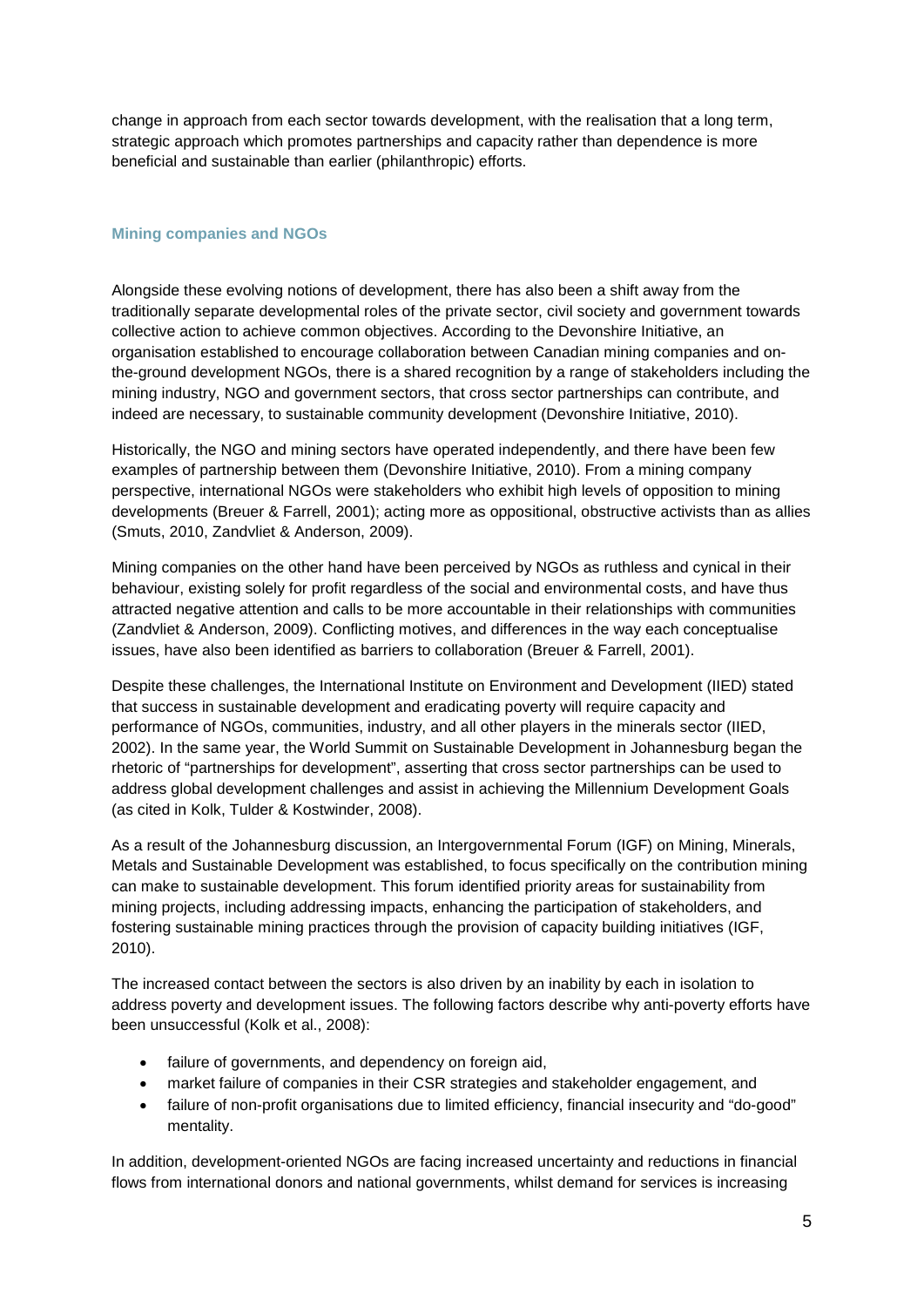(Ashman, 2001). Whilst the role of governments and the NGO sector in achieving poverty alleviation and development has always been acknowledged; the private sector has been uncomfortable in this space.

However, with increasingly common rhetoric adopted about development and poverty reduction by international organisations, companies and NGOs, and the importance of shared action to address these issues, dialogue is opening the door to more cooperative relationships. Mining companies are seeking more strategic, long term community development approaches (Hamann, 2003), and see cross sector engagement as important in furthering this agenda.

Companies are moving "beyond philanthropy" (Hamann, 2003), considering how profits are made, and embracing economic, environmental and social aspects of sustainability in a holistic manner. Importantly to the current study, research shows a change in the confrontational mind set of companies, to one of constructive engagement with other sectors, including NGOs. Civil society's views of the corporate sector, likewise, have also begun to shift to constructive engagement. This evolution is illustrated in the figure below.

|                                           | <b>Business perspective</b>                     |                                                | <b>Civil society perspective</b>                               |
|-------------------------------------------|-------------------------------------------------|------------------------------------------------|----------------------------------------------------------------|
|                                           | NGOs seen as partners<br>for social development | Social partnership                             | Business seen as partner<br>for social development             |
| Increasing<br>involvement and<br>benefits | Involvement of<br>communities and NGOs          | Community<br>investment and eco-<br>efficiency | Business seen as source<br>of funding, but still<br>mistrusted |
|                                           | NGOs seen as irrelevant<br>or even threatening  | Philanthropy and<br>impact mitigation          | Business seen as<br>opposition to social<br>partnership        |

Figure 2. The evolving CSR agenda from philanthropy and impact mitigation to social partnership. (Source: Hamann, 2003, p.239).

Figure 2 describes the process (involvement) undertaken and benefits (outcomes) achieved in a relationship between a company and an NGO for community development. A link to the three generations of NGOs, from relief and welfare to sustainable systems management (Korten, 1987) is made here, and it is suggested reflects the similar trend of increased opportunities associated with social partnership, and increased participation of communities within a development system (Hamann, 2003). The extent to which this progression is evident in the context of mining companies and NGOs, and how community development outcomes are achieved, is an important question when looking at the viability of partnerships.

# <span id="page-6-0"></span>**Motivations and mutual benefits**

Despite increased rhetoric, the extent to which partnerships contribute to community development is relatively unexplored in research, as are the specific motivations of mining companies and NGOs who do enter into partnership. By examining motivations, we can begin to understand the drivers and expectations of each partner, and how a partnership will enable better outcomes than if each worked in isolation.

In an attempt to understand how collaborative partnerships between mining companies and NGOs can contribute to significant conservation outcomes, Smuts (2010) looked at examples of partnerships between four multinational mining companies and conservation NGOs in Africa. This work explored the motivations for entering into partnership; including the risks and opportunities.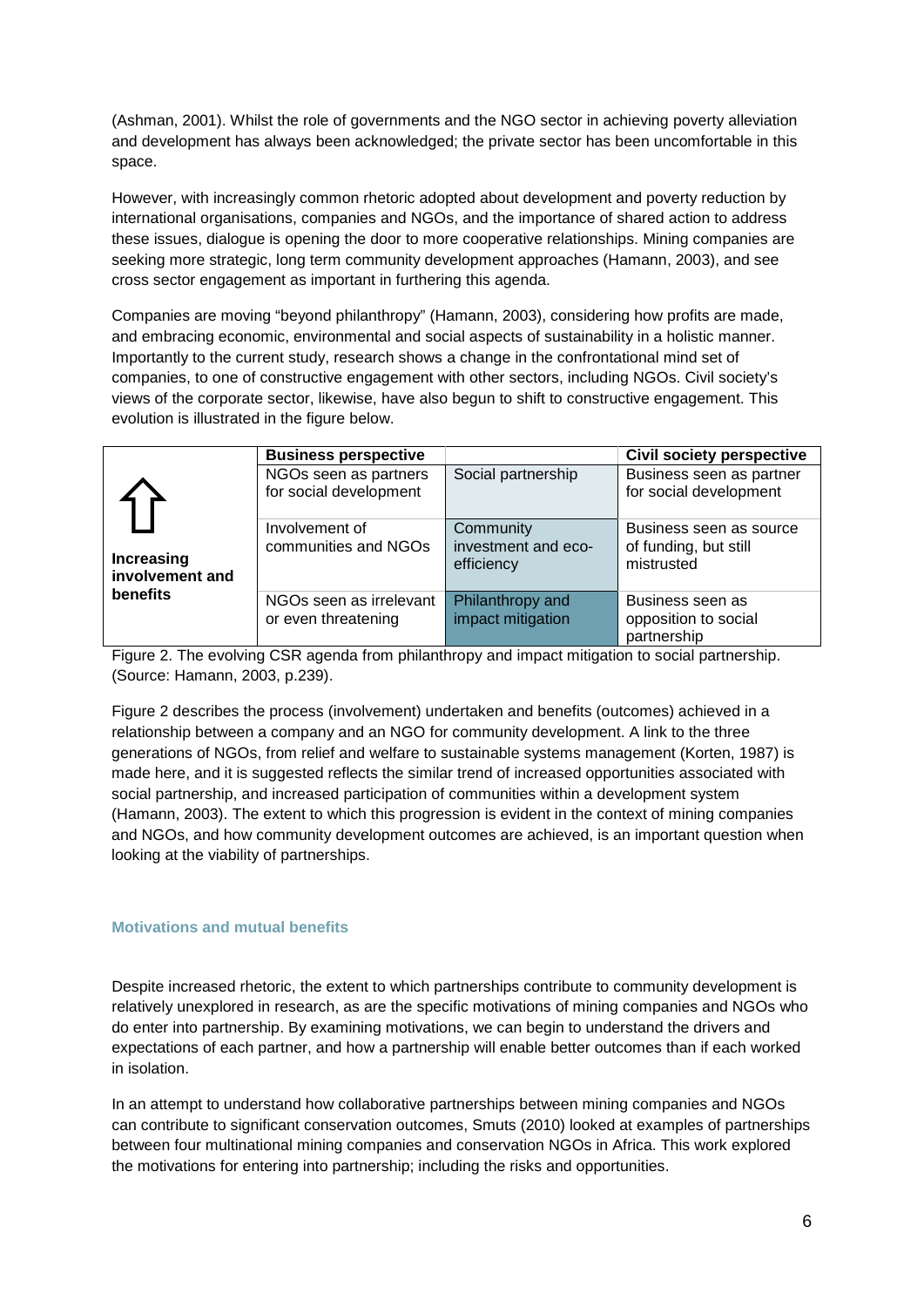The study gave examples of NGOs who have recognised the importance of forming partnerships with mining companies to achieve conservation objectives and advance positive biodiversity outcomes. Table 2 details the four motivating factors from the NGO perspective.

| Table 2. NGO motivations (as per Smuts, 2010) |  |
|-----------------------------------------------|--|
|-----------------------------------------------|--|

| Factor                                                                    | Detail                                                                                                                                                                                                                                                                                                                                                  |
|---------------------------------------------------------------------------|---------------------------------------------------------------------------------------------------------------------------------------------------------------------------------------------------------------------------------------------------------------------------------------------------------------------------------------------------------|
| Mining companies may function as rapid change<br>agents                   | Mining companies have large consumer bases<br>and shareholders are highly competitive, change<br>on the ground and in decision making is<br>potentially rapid when compared to working<br>alongside community and stakeholders on the<br>ground, where behaviour shifts may take a long<br>time.                                                        |
| More efficacious source of funding for<br>conservation                    | Potential funding to last for length of mine life<br>(often 25+ years). Might also pay for conservation<br>initiatives directly through purchase of land or<br>management of conservation areas.                                                                                                                                                        |
| Influence company policy                                                  | Potential exists to influence a company's mining<br>operations around the world with input into<br>environment and conservation policy.                                                                                                                                                                                                                 |
| Leverage government support for conservation<br>via ties to mining sector | Mining companies provide additional benefits to<br>governments including revenue generation, job<br>creation and capacity building, and governments<br>are more likely to be influenced by mining than<br>the NGO sector. If the company is a leader in the<br>sector then possible ripple effects on practices of<br>other mining companies in region. |

In the community development context, NGOs recognise that (social and economic) development of industry is inevitable, and needs to be managed effectively to avoid, minimise or mitigate any potentially destructive impacts on communities and the environment. By engaging with mining companies, NGOs have a greater ability to influence this process, and capitalise on the opportunities presented by mining developments, including employment, environmental impact management and community development processes, amongst others. Leveraging resources is also be a key motivating factor for development focussed NGOs (Zandvliet & Anderson, 2009), which are becoming more difficult to raise from other sources such as government and international donors (Ashman, 2001).

In the Smuts study, mining company motivations to collaborate with NGOs were different, and outnumbered their counterparts'. They are detailed in table 3.

| Factor                                                                                                     | Detail                                                                                                                                           |
|------------------------------------------------------------------------------------------------------------|--------------------------------------------------------------------------------------------------------------------------------------------------|
| Avoiding duplication of effort and expertise                                                               | NGOs have expertise which companies may not<br>carry in-house, or NGOs have undertaken<br>existing work in the area.                             |
| Enhance alignment with global trends and<br>international good practice                                    | NGOs may be experts on global environmental<br>initiatives and might assist interpreting guidelines<br>or standards on the ground.               |
| Build global shareholder confidence via the<br>credibility afforded by association with the NGO<br>"brand" | NGOs might be perceived to be associated with<br>good science and planning, and have credibility,<br>lending these qualities to the partnership. |
| Facilitate access to land and resources                                                                    | NGOs may have the ability to assist mining<br>companies achieve compliance with regulatory<br>requirements, and deliver licence to operate from  |

Table 3. Mining company motivations (as per Smuts, 2010)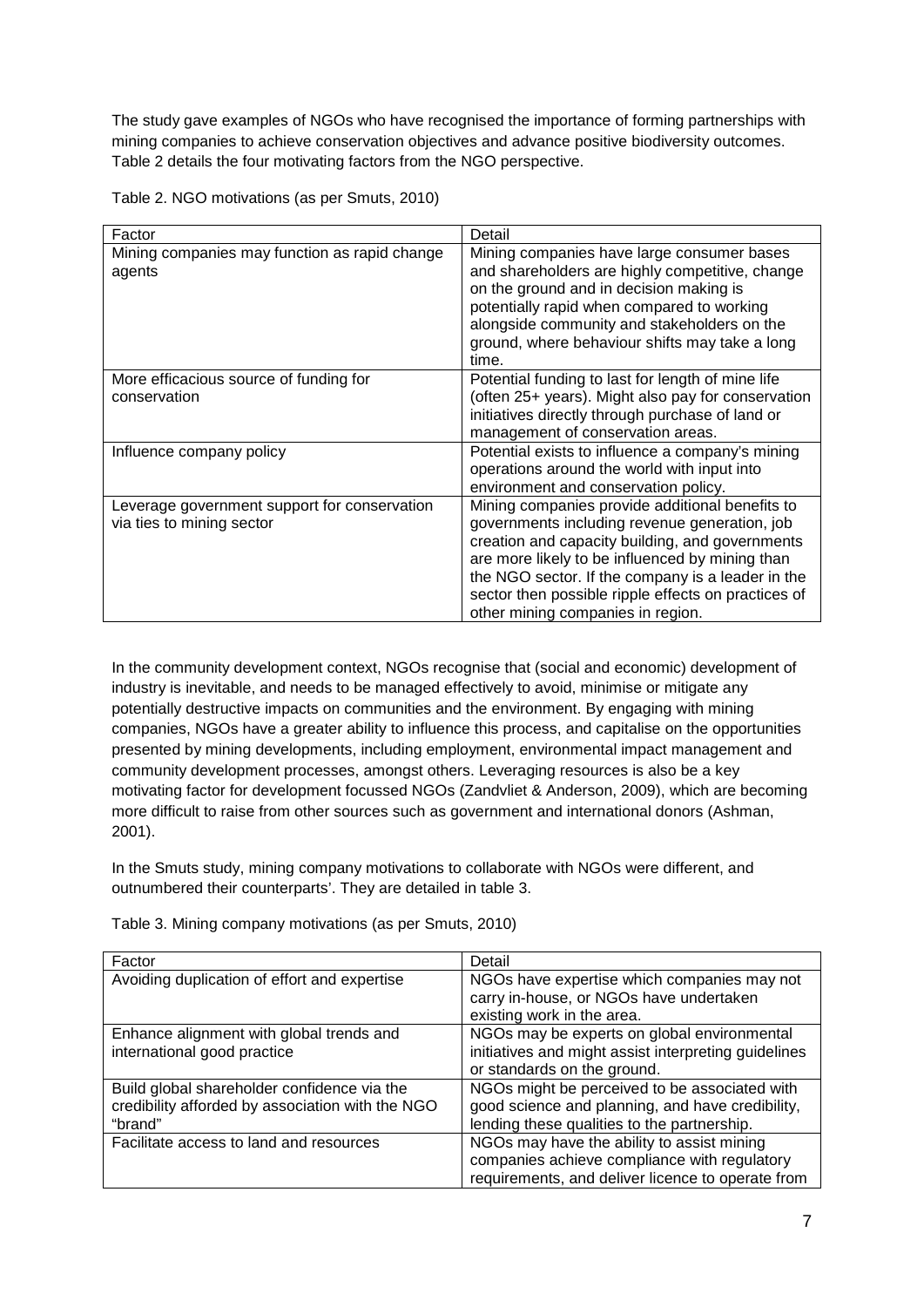|                                                  | local communities and regulators.                 |
|--------------------------------------------------|---------------------------------------------------|
| Provide technical support                        | NGOs provide technical capacity to deal with      |
|                                                  | environmental issues to assist mining companies   |
|                                                  | with their licence to operate.                    |
| Enhance public relations benefits of a company's | NGOs can act as (independent) external            |
| environmental achievements                       | reviewers and support public disclosure           |
|                                                  | messages to community.                            |
| Information sharing                              | Sharing of information, tools and expertise       |
|                                                  | relating to biodiversity can enhance knowledge of |
|                                                  | both sides in the area of operation.              |
| Conservation planning                            | NGOs can assist with conservation planning by     |
|                                                  | describing impacts and providing information.     |
| Biodiversity research and training               | NGOs can provide input into scientific processes  |
|                                                  | around research, resulting in professional        |
|                                                  | researchers and improved data gathering in        |
|                                                  | countries where the mine operates.                |

The above motivations for the mining sector's engagement in conservation partnerships with NGOs give insight into motivations for community development partnerships. As we know, mining projects often last over 25 years, and therefore a long term approach to securing licence to operate is important, including establishing good community relations and demonstrating environmental stewardship.

The ability to achieve community development outcomes is enhanced through engagement with a high capacity NGO (Breuer & Farrell, 2001). The expertise of NGOs in community development and stakeholder engagement, as well as information sharing and research can be leveraged to avoid duplication of resources and reduce costs. Further, association and endorsement by a credible NGO means positive public relations benefits and reputational enhancement, and positive perceptions of shareholders and external stakeholders.

Looking at the converse challenges, Smuts (2010) also acknowledged the risks from each perspective. For NGOs these were reputational risks of partnering with a disreputable company, or being seen to endorse a company's performance and losing the ability to be critical of their actions.

A reputational risk also exists from the mining company perspective, although to a lesser extent, if an NGO has a poor track record or is not credible, and does not have a strong relationship with the community (Zandvliet & Anderson, 2009). Further, a company may be seen to try and "greenwash" their reputation, or be vulnerable to public exposure of information shared about their practice. For both, the differences in systems, management styles reporting and budget keeping is also highlighted (Smuts, 2010).

Smuts (2010) selected partnerships related to conservation in Africa, including large multinational companies and international conservation NGOs. As there has been minimal exploration about the drivers for community development initiatives, the current study proposes to use a similar approach to examine community development partnerships.

In sum, ideas about the potential role of various sectors in development have changed as have the traditionally oppositional relationships between sectors, so that there is an increased disposition to join forces as partners for development. A recognition that mutually beneficial outcomes can be driven more effectively in partnership than in isolation is a key motivating factor for organisations who have not always seen eye to eye. Whilst the challenges need to be acknowledged, and risks managed, partnerships are increasingly seen as a viable strategy for promoting sustainable development (Devonshire Initiative, 2010; Kolk et al., 2008).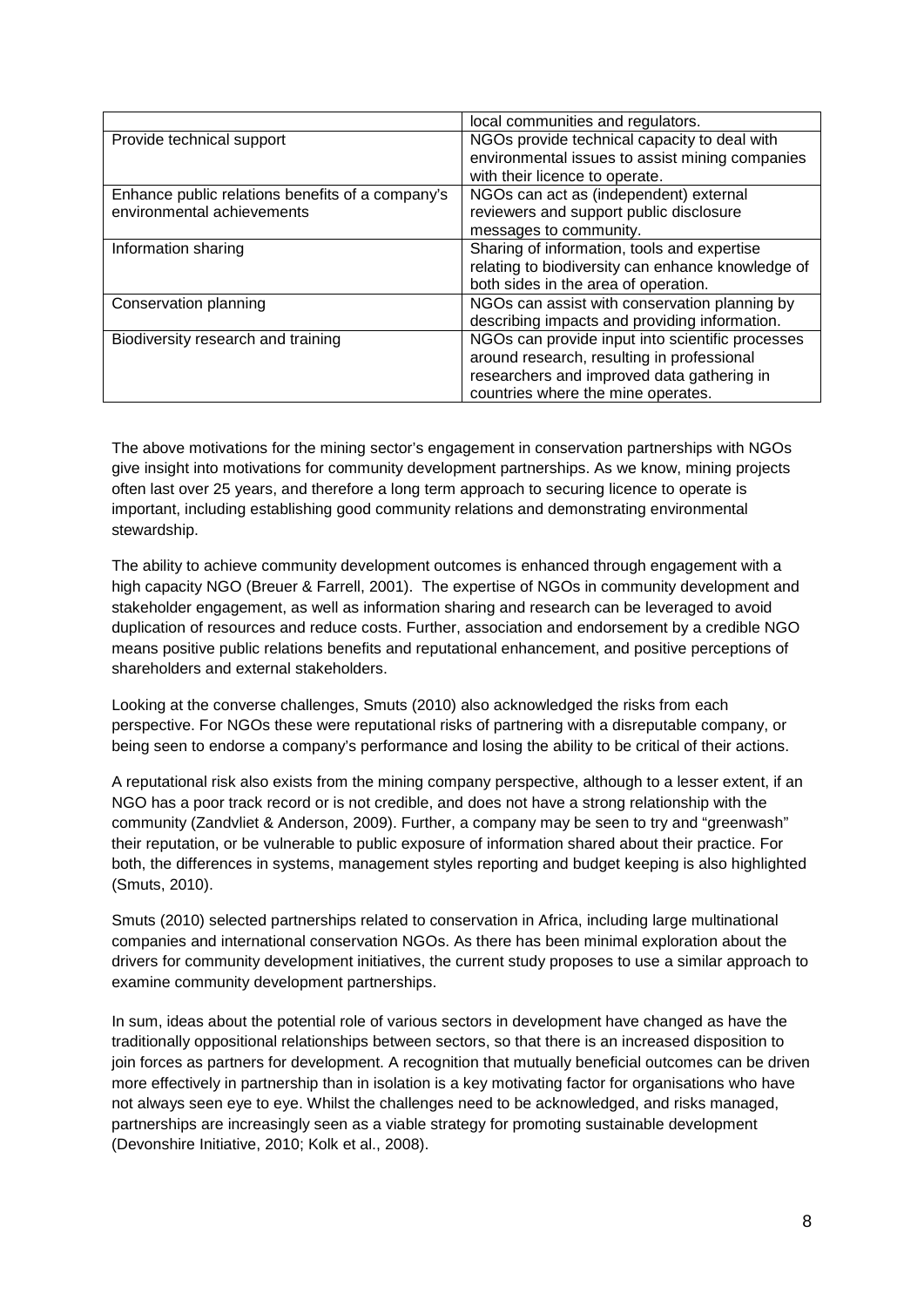#### <span id="page-9-0"></span>**Collaborative partnerships**

The previous section traced the evolution of CSR from philanthropy to community development and social partnership and looked at the drivers of increasing cross sector partnerships between the mining and NGO sectors. This section examines the way cross sector partnerships have been analysed in terms of process and structure, as well as enabling factors to creating shared value.

To better understand what partnerships between NGOs and mining companies look like, the broader literature on collaborative partnerships has been examined. Whilst evidence is not necessarily situated in the context of NGO and mining companies, it is useful to consider existing empirical studies of collaborative frameworks, and the implications for community development partnerships.

A number of writers have analysed the various forms that collaboration can take, and some conceived of a form of collaboration continuum (e.g. Austin, 2000, Himmelman, 2001, Ashman, 2001), related to the one put forward by Hamann (2003), where relationships progress along a continuum to more involvement and benefits to both partners.

Austin (2000) portrayed partnerships as evolving through three phases: philanthropic (charitable donor and recipient), transactional (resource exchanges focused on specific activities) and integrative ("partners missions, people and activities begin to merge into more collective action and organisational integration"), enabling increased complementarity of resources, congruency of mission and values and enhanced outcomes.

The author also refers to the idea of core competencies exchange,

"*[using] each institution's distinct capabilities to generate benefits to the partner and the collaboration. These flows have greater potential value creation because each organisation is leveraging special competencies and providing proprietary or somewhat special resources."* (Austin, 2000, p.78).

Himmelman (2001), too, emphasised the sharing or exchange of resources as characterising more collaborative partnerships. Identifying four different kinds of relationships along a developmental continuum, from networking, to coordinating, cooperating and finally collaborating, this author asserted higher level relationships involve increased sharing of risks and resources towards attainment of a common goal.

Here, the term "collaborative advantage" is applicable as a strategy to pooling complementary resources and sharing risks and rewards, and implementing activities that could not have been undertaken by any actor on their own (Vangen & Huxham, 2003). The strategic use of resources as a source of value is emphasised, and relates to the assertion by Kolk et al. (2008), as a key driver for cross sector partnerships.

In response to the idea of collaboration as a strategy to promote sustainable development, Ashman (2001) explored whether increased levels of NGO and business cooperation would contribute to sustainable development in three developing countries. This researcher defined a strategic partnership as integrating core business activities of both partners, and "win-win" relationships based on mutual gain, whereas in philanthropic partnerships, the donor-implementer roles were more clearly defined; companies provided funds and materials, and NGOs provided expertise, knowledge and diverse engagement reach.

Overall, Ashman's results showed strategic partnerships were no more effective than other kinds of partnerships in attaining sustainable development outcomes, and indeed business philanthropy was a viable model for success. This finding challenges previous work asserting increased strategy in a partnership results in enhanced complementarity of resources and outcomes (Austin, 2000) and increased benefits attained (Hamann, 2003).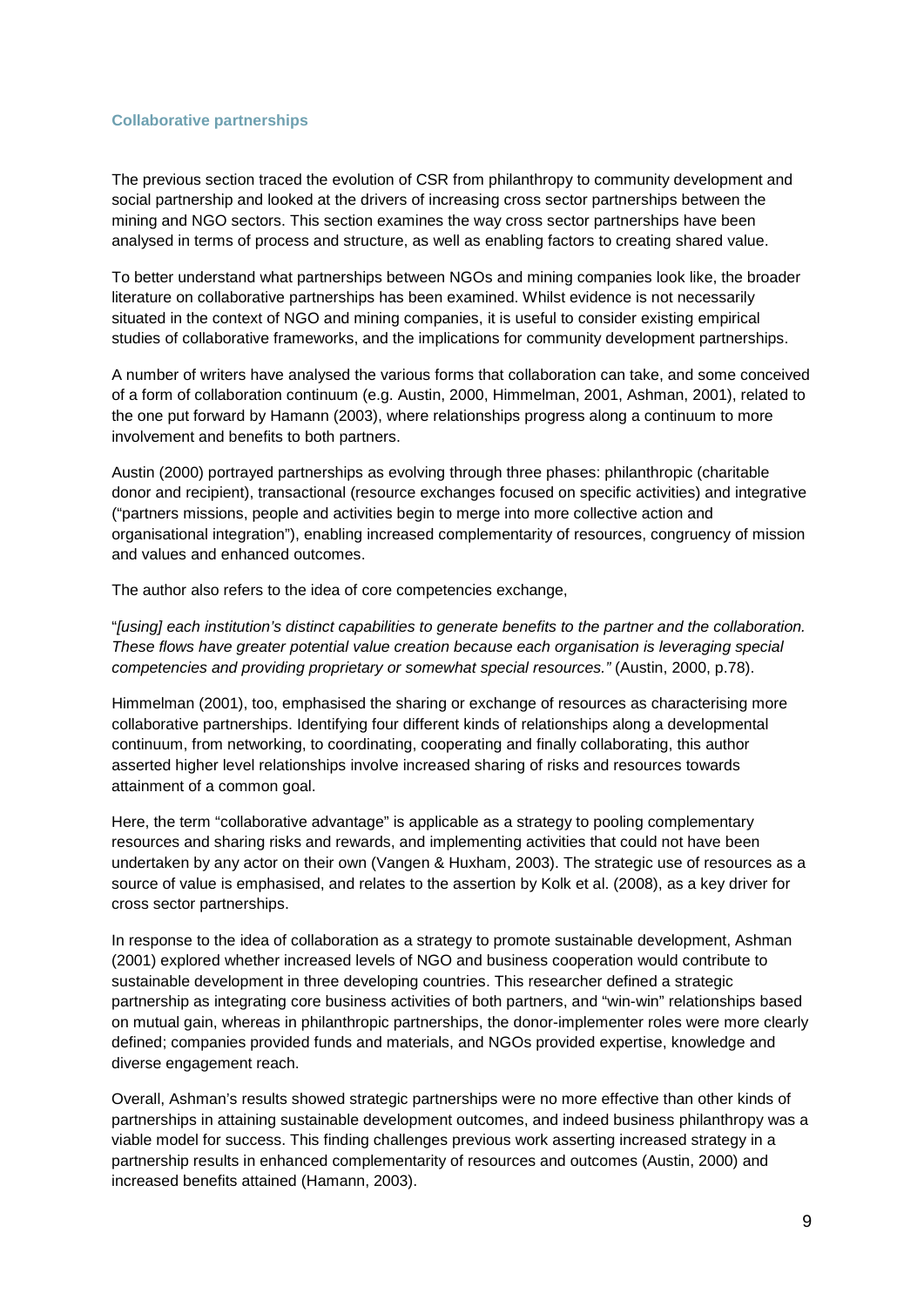This work leads us to discuss the meaning of "strategic", and the characteristics of partnerships as they evolve. It is suggested here that partnerships are strategic when goals are established, and partners work together and share resources and dialogue for outcomes which are mutually beneficial over an extended period of time. Less strategic are those with a once-off commitment, and where outcomes are realised on a short term basis.

The key questions to ask are: is there a "best fit" for company and NGO partnerships, and how does this relate to outcomes in community development? A summary of the research evidence on the evolution of partnerships and community development examined in the above review is provided in table 6 below for ease of reference.

#### <span id="page-10-0"></span>**Challenges and success factors in cross sector collaborations**

Having established the different forms of partnerships, it is equally important to consider the challenges and success factors of partnerships. Factors acknowledged as posing a challenge to partnerships are reputational risks (Smuts, 2010), misalignment of motivations and goals (Smuts, 2010) and potential power imbalances (Ashman, 2001; Huxham & Vangen, 2005) and difficulties in measuring outcomes (Ansari, Phillips and Hammick, 2001).

To better understand how these challenges can be addressed, and the potential enabling factors of successful cross sector collaboration, a review of the broader literature on cross sector partnerships has been conducted. Common factors important to success of collaboration are detailed in the table below, with a reflection on the implications for mining company – NGO relationships in community development provided in the third column.

| Common factors                              | Details from the literature                                                                                                                                                                                                                                                                                                                                                                                                                                                                                                         | Potential in community<br>development partnerships<br>(current study)                                                                                                                                   |
|---------------------------------------------|-------------------------------------------------------------------------------------------------------------------------------------------------------------------------------------------------------------------------------------------------------------------------------------------------------------------------------------------------------------------------------------------------------------------------------------------------------------------------------------------------------------------------------------|---------------------------------------------------------------------------------------------------------------------------------------------------------------------------------------------------------|
| <b>Building systems</b>                     | The importance of agreeing on a<br>problem definition, recognised self-<br>interest, and acknowledging<br>interdependence (Bryson et al.,<br>2006).<br>Taking time to plan and articulate<br>mission, goals, objectives, roles<br>responsibilities of the partners, and<br>forging agreements to set these in<br>motion (Bryson et al., 2006).<br>Use rigor and professionalism<br>applied to other company<br>transactions (Zandvliet & Anderson,<br>2009). A solid agreement (e.g.<br>Memorandum of understanding)<br>can assist. | Articulate mission, goals and<br>objectives of the partnership,<br>what assets each party will<br>contribute and what the<br>responsibilities are of each, and<br>having an agreement at the<br>outset. |
| Having leadership and<br>adequate resources | Contributing leadership, including<br>sponsors (setting up the motive and<br>committing adequate resources),<br>and champions (to keep the<br>collaboration going with momentum<br>to achieve goals) (Bryson et al.,<br>2006).                                                                                                                                                                                                                                                                                                      | Importance of leadership<br>endorsement from both mining<br>company and NGO sides, and<br>relationship managers committed<br>with sufficient resources to<br>implement effectively.                     |

Table 4. Enabling factors for successful relationships between NGOs and mining companies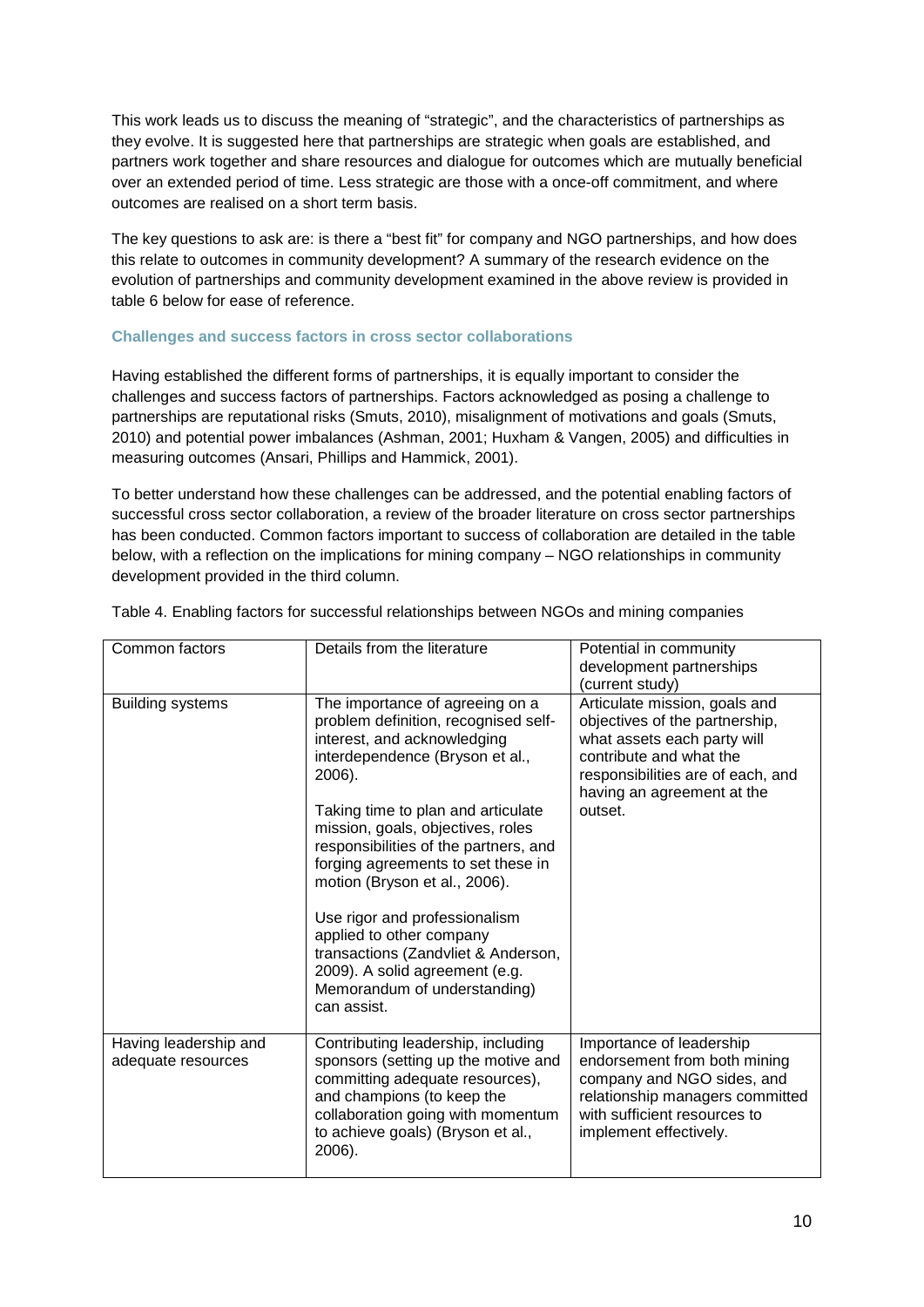|                                        | Partnership managers play a critical<br>role in the success of partnerships<br>(Vangen and Huxham, 2003).                                                                                                                                                                                                                                                                                                |                                                                                                                                                                                              |
|----------------------------------------|----------------------------------------------------------------------------------------------------------------------------------------------------------------------------------------------------------------------------------------------------------------------------------------------------------------------------------------------------------------------------------------------------------|----------------------------------------------------------------------------------------------------------------------------------------------------------------------------------------------|
| Relationship building                  | Building legitimacy and trust, by<br>sharing information, knowledge,<br>and cross cultural and sectoral<br>understanding (Bryson et al., 2006).<br>Manage power relations, facilitate<br>communication and handle<br>differences of opinion by allowing<br>all members to have a voice and<br>seeking consensus as to the<br>collaborative agenda (Vangen &<br>Huxham, 2003).<br>Developing networks and | Building trust between two<br>entities who have traditionally<br>had an uneasy relationship,<br>taking time to understand the<br>other's perspective, and sound<br>communication mechanisms. |
|                                        | relationship building (Ashman,<br>2001).                                                                                                                                                                                                                                                                                                                                                                 |                                                                                                                                                                                              |
| Flexibility and continuous<br>learning | Adaptation and learning, as well as<br>flexibility and ability to adapt to<br>change are also important to this<br>approach (Vangen & Huxham,<br>2003).                                                                                                                                                                                                                                                  | Willingness to learn and adapt,<br>as well as be flexible.                                                                                                                                   |
| Conflict management                    | The need to address differences<br>such structures, processes of each<br>organisation is also important<br>(Smuts, 2010).                                                                                                                                                                                                                                                                                | Understanding differences in<br>structures upfront and agreeing<br>on a structure from outset.                                                                                               |
|                                        | Managing conflict, brought about by<br>different aims, expectations,<br>strategies, and power issues<br>related to influence and resource<br>control.                                                                                                                                                                                                                                                    | Ability to manage conflict by<br>having appropriate grievance<br>mechanisms and understanding<br>of the potential for power<br>imbalances.                                                   |
|                                        | Research has shown that power<br>imbalances can be a source of<br>mistrust and a threat to effective<br>and sustainable collaboration<br>(Ashman, 2001; Huxham &<br>Vangen, 2003).                                                                                                                                                                                                                       | Having a clear sustainability<br>strategy.                                                                                                                                                   |

# <span id="page-11-0"></span>**Moving towards sustainable community development**

The above regards the internal structures and processes of cross sector partnerships. Turning our attention externally, however, brings about important factors to take into consideration. Establishing and building an effective relationship is the first step. The ability to affect intended outcomes on the ground, and to measure these outcomes, is the next.

Ansari et al. (2001) argue that there is a need for greater focus on the evidence about collaboration, and to demonstrate that actions can achieve outcomes. Differing perspectives on success, short versus long term and individual versus community level effects, and difficulties in measuring the outcomes are challenges partnerships face. The ability therefore to establish a set of effective measurement indicators upfront is vital to any cross sector partnership.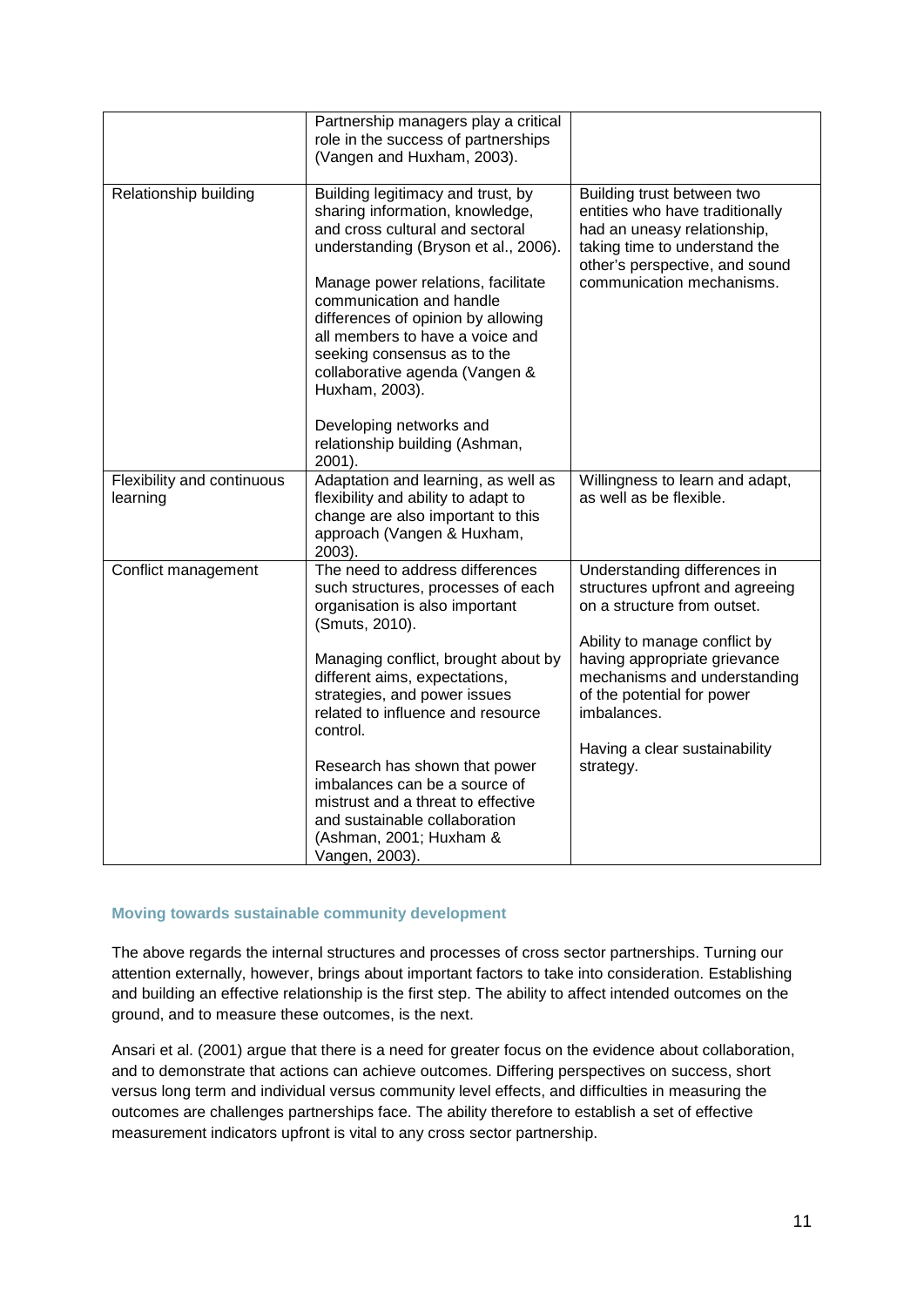Indicators found to be important in successful mining community projects by Zandvliet and Anderson (2009) include community feedback that government is more responsive and their quality of life is enhanced, projects are sustainable after a finite period of time without the need for continuous company support, evidence of increased collaboration across sectors, communities investing in their own resources (money, labour) in projects, and less conflict between and within communities about access to social investment projects. Whilst each project is different, it is highly important for a company and an NGO to agree on a sustainability plan, and how success will be measured during and at the end of the project.

Improved community development outcomes have also been linked with best practice community engagement practices, such as community involvement in government decision making (Kettering Foundation, 2009). Based on the principles put forward by the International Association for Public Participation (IAP2), these practices increasingly involve people affected by decisions in the decision making process (IAP2, 2006).

The IAP2 stakeholder engagement spectrum provides a tool to analyse stakeholder engagement of mining companies (IAP2, 2006). It encourages an approach to development that focusses on participation, is socially inclusive, involves communities in the decisions affecting them (such as community development projects), and developing partnerships between civil society, NGOs, government and other industry players.

The spectrum of public participation is shown in table 5, and details the goals and promises made to the public by an engaging organisation.

|                                 | Increasing level of public impact $\rightarrow$                                        |                                                                                             |                                                                                                                                    |                                                                                                                                                        |                                                                          |  |  |
|---------------------------------|----------------------------------------------------------------------------------------|---------------------------------------------------------------------------------------------|------------------------------------------------------------------------------------------------------------------------------------|--------------------------------------------------------------------------------------------------------------------------------------------------------|--------------------------------------------------------------------------|--|--|
|                                 | <b>INFORM</b>                                                                          | <b>CONSULT</b>                                                                              | <b>INVOLVE</b><br><b>COLLABORATE</b>                                                                                               |                                                                                                                                                        | <b>EMPOWER</b>                                                           |  |  |
| Public<br>participation<br>goal | To provide<br>balanced an<br>objective<br>information to<br>assist in<br>understanding | To obtain<br>feedback on<br>analysis,<br>alternatives<br>and<br>decisions                   | To work<br>with the<br>public<br>throughout<br>the process<br>to ensure<br>issues are<br>understood<br>and<br>considered           | To partner with<br>the public in<br>each aspect of<br>the decision<br>including<br>development of<br>alternatives and<br>identification of<br>solution | To place<br>final<br>decision<br>making in<br>the hands<br>of the public |  |  |
| Promise to<br>the public        | Keep public<br>informed                                                                | Keep pubic<br>informed,<br>listen and<br>acknowledge<br>concerns<br>and provide<br>feedback | Work with<br>public to<br>ensure<br>issues are<br>directly<br>reflected in<br>alternatives<br>developed<br>and provide<br>feedback | Look for advice<br>and innovation<br>in formulating<br>solutions and<br>incorporate<br>advice into<br>decisions as<br>much as<br>possible              | Implement<br>what public<br>decides.                                     |  |  |

Table 5. IAP2 Public participation spectrum (Source: IAP2, 2006).

The literature demonstrates that over the past 30 years, multiple shifts have been occurring concurrently, including in approaches to CSR, community development and cross sector partnerships. Table 6 summarises this evolution, summarised overall as three relationship stages pertaining to the current research study: (1) sponsorships and donations, (2) donor-implementer, and (3) integrative partnerships.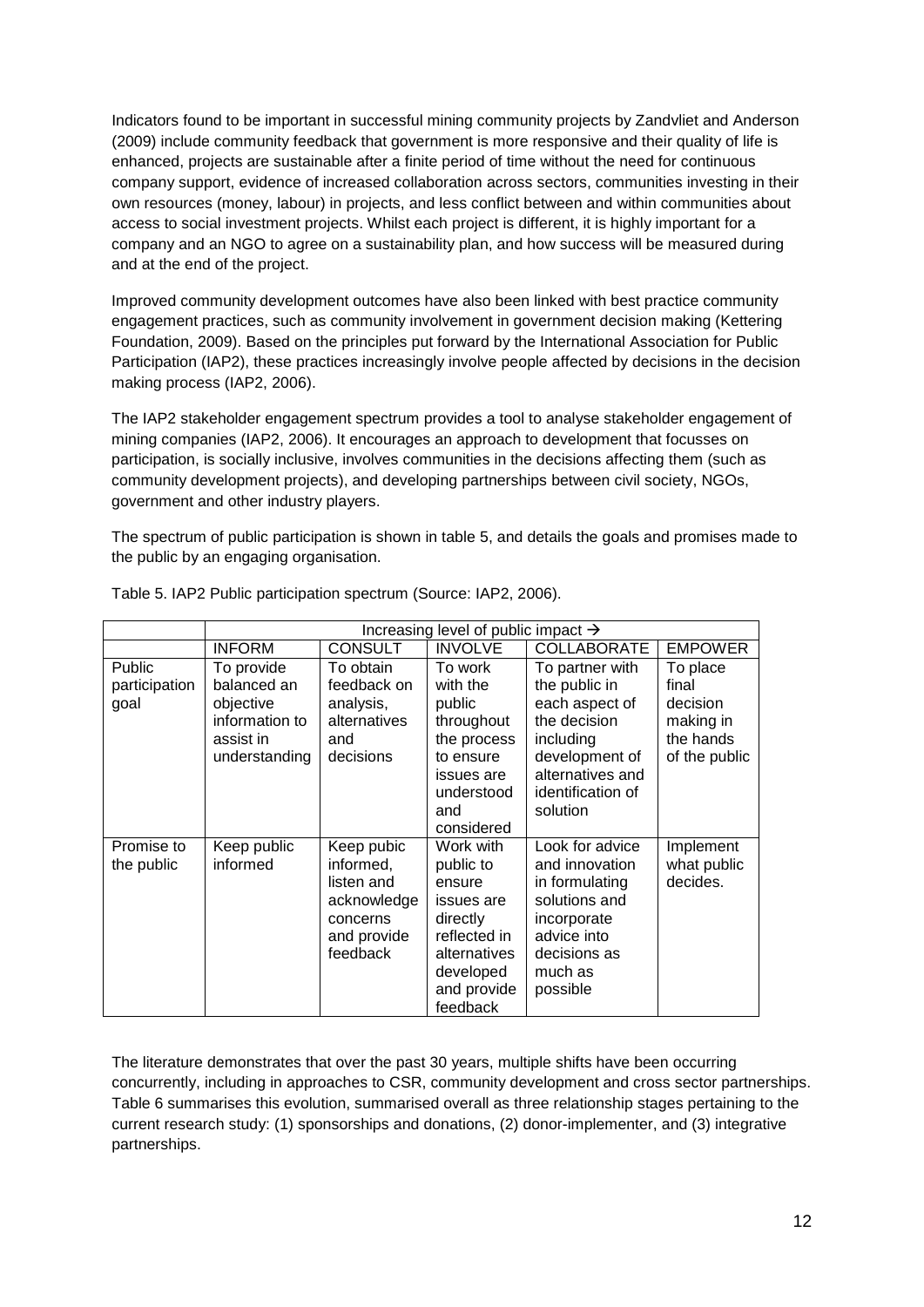Table 6. Evolution in approach to CSR, partnerships and development.

|                                                                         | Approach to corporate social responsibility, partnerships and<br>development                                                                                                     |               |                                                                                                                                                                                   |                                                |                                                                                                                                                       |                                            |                        |             |                                    |                                                            |
|-------------------------------------------------------------------------|----------------------------------------------------------------------------------------------------------------------------------------------------------------------------------|---------------|-----------------------------------------------------------------------------------------------------------------------------------------------------------------------------------|------------------------------------------------|-------------------------------------------------------------------------------------------------------------------------------------------------------|--------------------------------------------|------------------------|-------------|------------------------------------|------------------------------------------------------------|
| <b>Author</b>                                                           |                                                                                                                                                                                  |               |                                                                                                                                                                                   |                                                |                                                                                                                                                       |                                            |                        | 3           |                                    |                                                            |
| Korten (1987)                                                           | <b>Relief and Welfare</b>                                                                                                                                                        |               |                                                                                                                                                                                   | Small-scale, self-reliant<br>local development |                                                                                                                                                       |                                            |                        |             | Sustainable systems<br>development |                                                            |
| Hamann (2003)                                                           | Philanthropy and<br>impact mitigation                                                                                                                                            |               |                                                                                                                                                                                   |                                                |                                                                                                                                                       | Community investment<br>and eco-efficiency |                        |             | Social Partnership                 |                                                            |
| Austin (2000)                                                           | Philanthropic<br>Partnerships                                                                                                                                                    |               |                                                                                                                                                                                   |                                                |                                                                                                                                                       | Transactional<br>Partnerships              |                        |             | Integrative<br>Partnerships        |                                                            |
| Himmelman (2001)                                                        | Networking                                                                                                                                                                       |               |                                                                                                                                                                                   | Coordinating                                   |                                                                                                                                                       |                                            | Cooperating            |             |                                    | Collaborating                                              |
| Zandvliet & Anderson<br>(2009)                                          | Dependency (brand, replace<br>government)                                                                                                                                        |               |                                                                                                                                                                                   |                                                |                                                                                                                                                       |                                            |                        |             |                                    | Development (strategic<br>partnerships, capacity building) |
| Ashman (2001)                                                           |                                                                                                                                                                                  | Philanthropic |                                                                                                                                                                                   |                                                |                                                                                                                                                       |                                            | Strategic              |             |                                    |                                                            |
| Community<br>engagement approach<br>(IAP2)                              | Inform                                                                                                                                                                           | Consult       |                                                                                                                                                                                   |                                                |                                                                                                                                                       | Involve                                    |                        | Collaborate |                                    | Empower                                                    |
| <b>Characteristics</b>                                                  |                                                                                                                                                                                  |               |                                                                                                                                                                                   |                                                |                                                                                                                                                       |                                            |                        |             |                                    |                                                            |
| <b>Timelines</b>                                                        | Ad-hoc, short term                                                                                                                                                               |               | Variable, depending on<br>situation, goals and<br>funding                                                                                                                         |                                                |                                                                                                                                                       |                                            | Long term, sustainable |             |                                    |                                                            |
| Mining company's main<br>role                                           | Benefactor                                                                                                                                                                       |               |                                                                                                                                                                                   | Donor                                          |                                                                                                                                                       | Collaborator                               |                        |             |                                    |                                                            |
| NGO's main role                                                         | Recipient                                                                                                                                                                        |               |                                                                                                                                                                                   | Implementer                                    |                                                                                                                                                       | Collaborator                               |                        |             |                                    |                                                            |
| Current study:<br>relationships between<br>NGOs and mining<br>companies | Sponsorships and<br>donations: short term,<br>philanthropic<br>sponsorships or<br>donations from<br>company to NGO<br>recipient to achieve<br>positive benefits for<br>community |               | Donor - implementer:<br>once off or multiple<br>philanthropic capital<br>transfer from company<br>to NGO to implement<br>projects and attain<br>community<br>development outcomes |                                                | Integrative: long term<br>partnership where<br>activities involve core<br>business of both<br>partners to attain<br>community<br>development outcomes |                                            |                        |             |                                    |                                                            |

# <span id="page-13-0"></span>**Key questions**

As outlined above, the literature provides convincing evidence that partnerships can achieve positive community development outcomes and provides some indications of challenges as well as benefits for both mining companies and NGOs in forming and maintaining cross sector partnerships. However it also highlights the limits to understanding.

In particular, the effectiveness of partnerships and factors that facilitate attainment of community development outcomes are relatively unexplored. As a result of the above literature review, the following key questions have been generated as the foci of the current empirical analysis of nine community development partnerships between mining companies and NGOs.

# **Question 1: What are the drivers of community development partnerships in mining-affected locales?**

Which alliance drivers are influential in partnerships for community development between mining companies and development NGOs?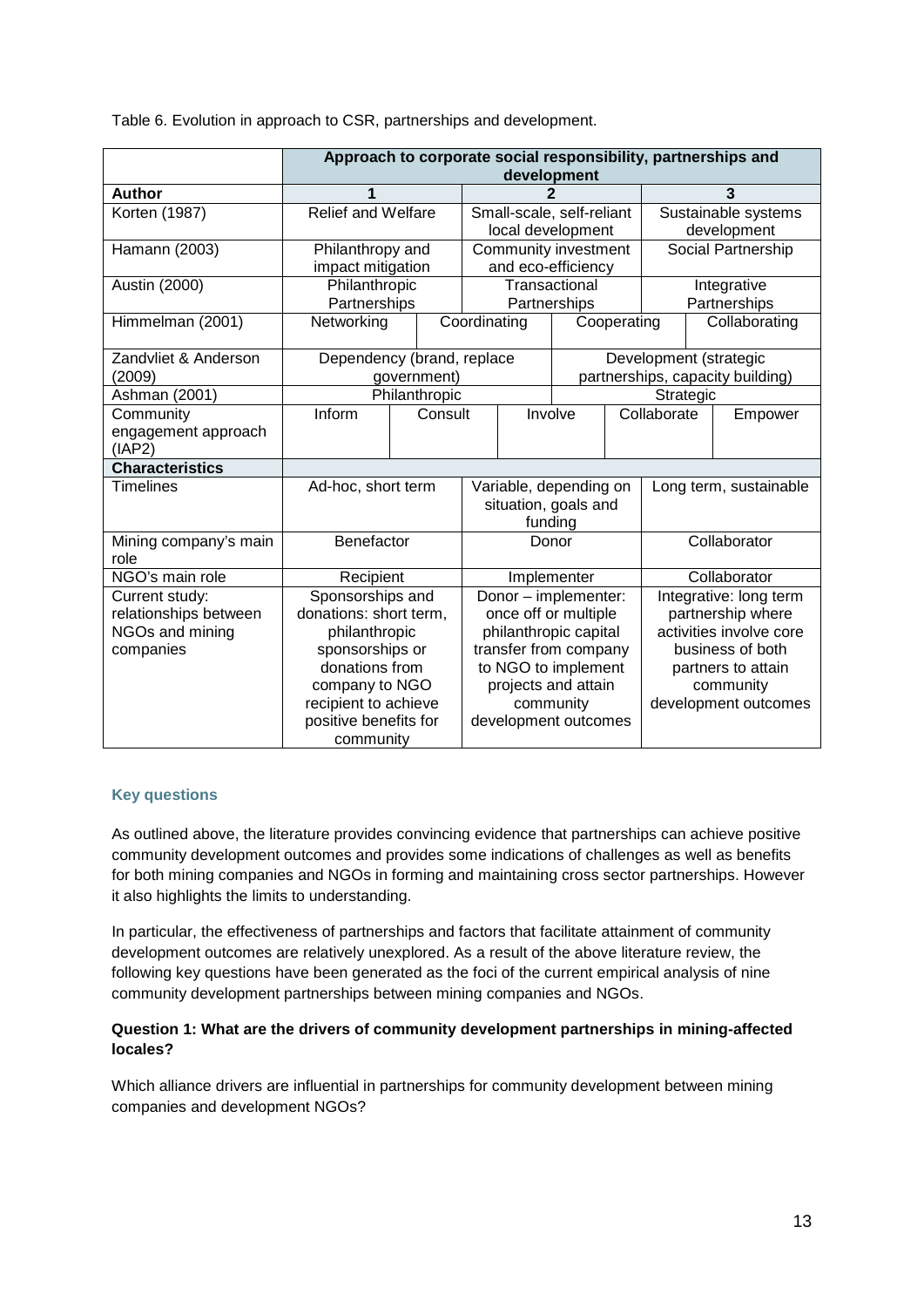# **Question 2: What forms do these partnerships take?**

Using a three-stage developmental continuum from philanthropic relationships to integrative partnerships in table 6, where do these partnerships sit more comfortably?

# **Question 3: What are the common challenges and enabling factors of successful community development partnerships?**

What are the key challenges experienced in NGO and mining company partnerships for community development, and what are the opportunities for success?

#### **Question 4: How does the partnership contribute to community development?**

Finally, whilst it is important to look internally and examine structures and processes, it is equally important to turn our attention externally to the impact of partnerships on community development, and in achieving external objectives of each partner. What evidence is there of the effectiveness of the partnership, and the overall contribution to successful community development outcomes locally, regionally, and internationally?

#### <span id="page-14-0"></span>**Methodology**

The method employed for this study was an interview narrative methodology based on case study design similar to that utilised in the studies reviewed above (e.g. by Austin, 2000; Ashman, 2001; Kolk et al., 2008; Smuts, 2001). Case studies are an important source of information, as they allow for examination of real life experience and are framed in a specific discourse (LeCompte & Schensul, 1999). They also allow consideration of people in their natural setting, and provide a mechanism for documenting processes, dynamics, and the characteristics of and interaction within an organisation or groups of people, in this case two different organisational types.

Adoption of a multiple case-study design allows for comparisons across contexts, whilst identifying the common factors and learnings from each. Case studies also lend themselves to diversity of data collection methods. In the current study, confidential interviews, personal observation and public domain data including organisational websites and annual reports were used.

Criteria used to identify case studies include 1) a relationship between an NGO and a mining company, and 2) activities were undertaken within a partnership in order to achieve community development outcomes in a communities impacted by mining operations. The partnership could be of any magnitude and resource investment, local, regional or international, and existing for any period of time. For each partnership, the researcher summarised information from publically available sources, as well as reports from these networks.

Interviews with those involved were a key source of additional information and an 'insider' perspective. Interviews are a valuable tool to elicit information (Quinn-Paton, 2005) because they enable detailed information to emerge about a person's experience and insight they have gained from that experience. For each partnership both an NGO and mining company representative were included in the sampling since the questions required consideration of both perspectives of the partnership of focus.

After the key questions were established, potential interviewees were identified through an internet search and the researcher's networks. Where possible, telephone interviews were held with a representative of both a mining company and an NGO who were involved in partnership implementation. Consultants who had been involved in partnerships between NGOs and mining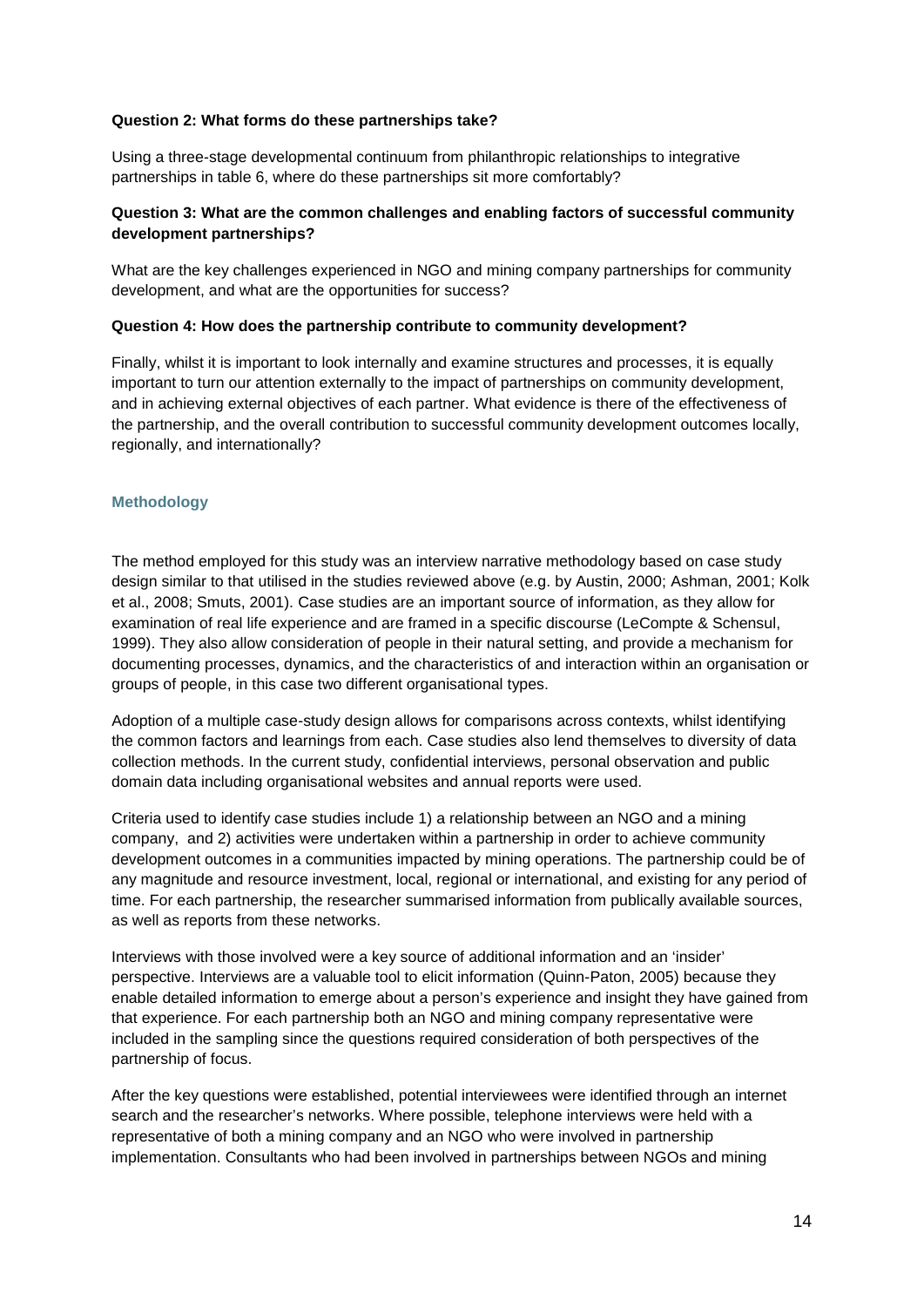companies were also interviewed for their reflections on experience, although specific partnerships were not identified due to privacy and confidentiality reasons.

Each interviewee was asked the drivers for the project, the risks and enabling factors, the form the partnership took, how value was articulated for each partner, the contributions from each side, the community development principles employed, and their thoughts on sustainability. Any barriers and success factors were also discussed.

Interviews were transcribed and data about the partnership cases was qualitatively analysed (Bryman & Burgess, 1993) using concepts derived from the CSR and collaboration literature. Open coding was used to review the data, followed by a sorting process where common themes were identified, and interesting subjects explored in further detail.

A list of interviewees and their related partnerships is provided in appendix B.

# <span id="page-15-0"></span>**Results**

# **Question 1: What are the drivers of community development partnerships in mining-affected locales?**

#### *Convergence about ideas on community development – evidence of shift*

A review of the literature confirmed that there has been a dynamic shift in the way community development has been approached by both the development sector (Korten, 1987) and the mining sector (Hamann, 2003; Zandvliet & Anderson, 2009). In the current study, several case studies also demonstrated this move away from one-off, temporary impact management approaches to more sustainable development approaches.

Common objectives were aimed at addressing key quality of life indicators, including health, education, economic development, psychosocial wellbeing, cultural celebration, safety and security, and gender equity. This involved managing the impacts of mining on community infrastructure and services as well as introducing improvements to community development.

Both NGOs and miners saw the importance of mining company involvement in community development, beyond impact management. As explained by a community development manager in a mining company,

*"I think the common interest is there, and what sets mining companies apart from other donors that NGOs might interact with, is that we have a real stake in the communities and their development and their satisfaction. Whereas another donor that sits further away from those communities doesn't have the same skin in the game. So I think there's a real asset, advantage to NGOs and mining companies working together in that space."*

This convergence of objectives, was identified as a key driver for partnerships as a more viable model than independent action.

#### *Governance gap and service delivery: the contextual motivators*

Previous cross sector action has been driven by a failure of governments and dependency on foreign aid, ineffective company CSR strategies, and limited efficiency and financial insecurity of NGOs to address developmental issues (Kolk et al., 2008).

Results of the current study indicate that in most case studies, political, economic and social issues, including those attributed to mining impacts, and the inability of previous efforts to address these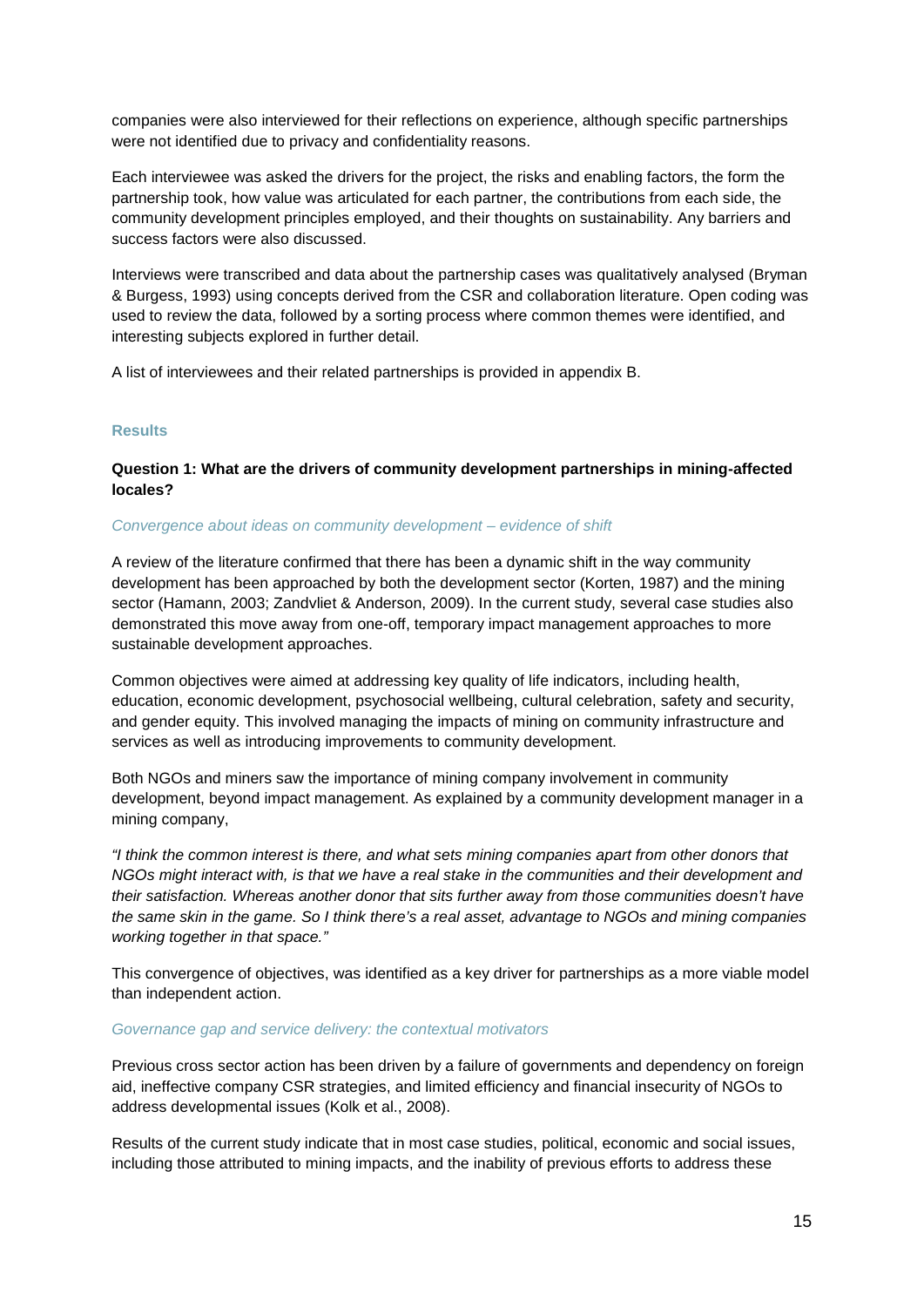issues, culminated in both mining companies and NGOs being motivated to become involved in cross sector community development partnerships.

One of the strongest contextual drivers was the governance gap and resultant social issues in the communities of impact. Despite laws governing royalty and equitable resource distribution, respondents reported that often this income is not translated into resources for communities most impacted by mining. As articulated by one NGO representative working in South Africa:

*"Here and now, it's not tenable for the mines to say they don't play a role. It's getting worse…and it's not necessarily the fault of the extractives industries. But I think there is a contribution, and I understand workers concerns when they see mining executives getting very high salaries, they see resources leaving the country, they don't necessarily see how tax revenues generated by extractives support them... because the system is blocked somewhere. "*

A community's sense of inequity and dissatisfaction with benefits was identified as a threat to local community development, including mining. To both sides, this signalled the failure of conventional ways of managing development in local communities (especially by governments). When asked about the drivers of a small and medium enterprise development project, an NGO representative responded*:* 

*"We have a huge middle class, people who just came out of poverty, but who struggle to pay for education for children and access to healthcare. More than 60% of the population live under \$10 a day, which is …the line of vulnerability. This is a source of a lot of social tension, of protests, and concern that are damaging the business and political environment of our country. You have several mining projects that have been put on standby and people want a more inclusive market economy. They want big mining companies to share their value creation with the community and the local environment".*

The risks to both NGO and mining sector are significant if tension and protests persist, or indeed escalate as a result of mining. In the current study, calls for innovative approaches to development from all sectors were made, particularly in developing countries where government services aren't well established. As described by an NGO worker in South Africa,

*"In the past 22 years, this is the most tense I've ever experienced this country. Everything is so quick to come down to violence, and partly because the government not having the right kinds of ways in which to engage with poor people and communities. There is frustration and people not feeling like they're being heard… so it's not surprising that [violence] continues to be the primary discourse. I'm so afraid for the future of this country if we can't find ways to bring actors together, to create a better shared understanding and to act on it. I feel in South Africa, we have a rapidly closing window, and so we have to get it right, and working in different ways to what we have been working… the ways in which we've been working haven't brought about the change we want to see… there's a role for agencies like [our NGO] in supporting or partnering in ways that enable shared value."*

#### *Sector specific drivers*

The above examples provide evidence for mutual objectives driving community development partnerships. However, results also indicated that sometimes, motivations may be different. Understanding these differing perspectives is important when examining the dynamics of partnerships.

The literature argues that mining specific motivations included impact management, leveraging expertise and resources, gaining endorsement, as well as enhancing social licence to operate (Breuer & Farrell, 2003; Smuts, 2010; Zandvliet & Anderson, 2010). In the current study, results show that mining companies have realised the potential to achieve these outcomes is enhanced in partnership, and NGOs fit the bill for a few reasons.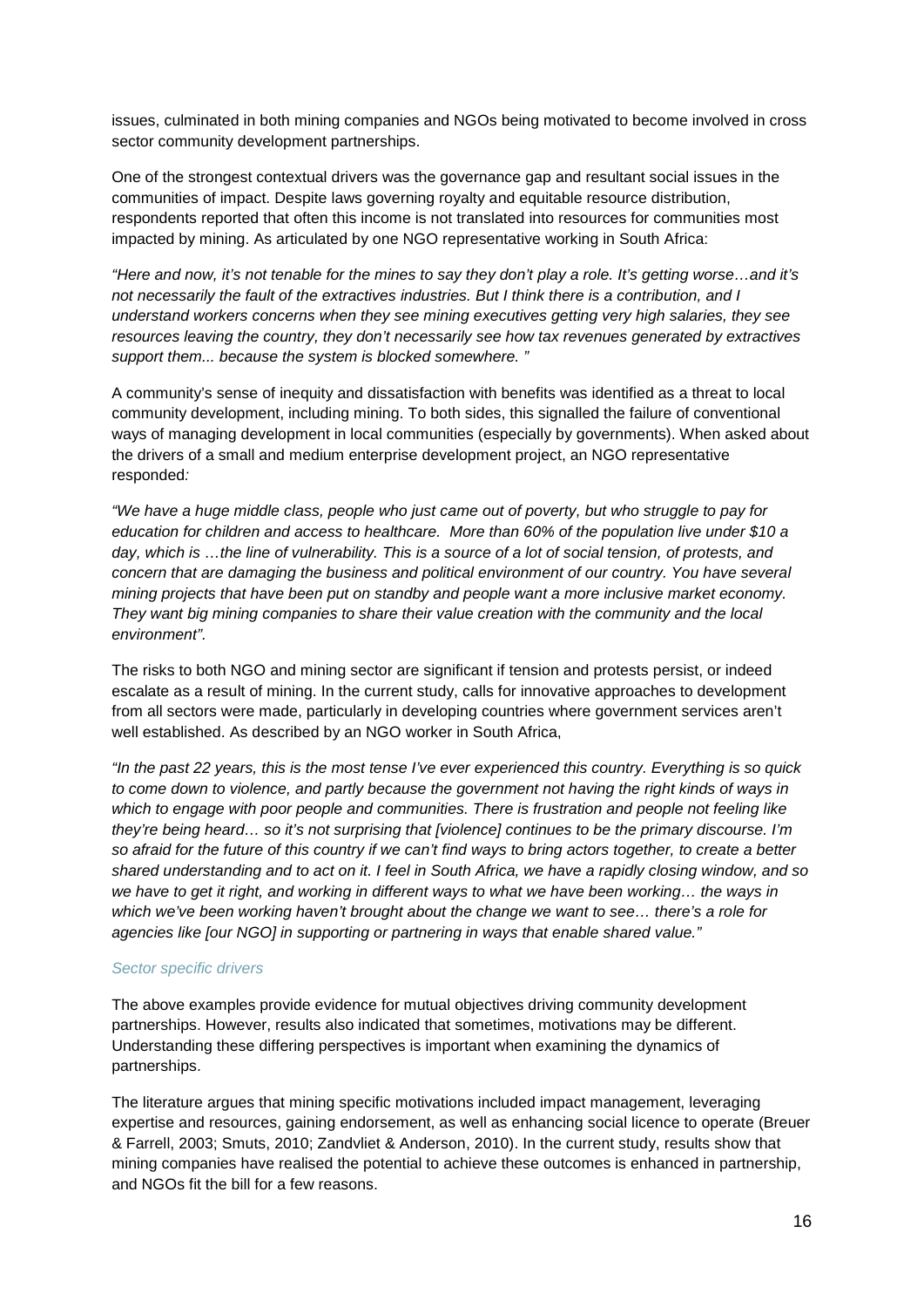Mining company motivations are framed in terms of corporate social responsibility outcomes relating to their specific operations, including stakeholder engagement, community development and reputational enhancement.

From the point of view of mining companies, community development was not just about the most socially disadvantaged, but about building strong and lasting relationships with all groups who are impacted by operations, and seeking to improve their neighbouring communities.

*"In Chile people are mostly upper middle class. Most have access to running water, good access to nutrition, basic access to healthcare. But the income disparity is not minimised. Our operations exist in the wealthiest and poorest communities. So there are differences, but we use the same tools. Social investment and community development is not just about the poor, everyone wants to know what's happening. Everyone wants something better for their community".* – NGO representative.

The ability to build relationships with host communities is enhanced when a company can include organisations and community members in their operations, to build buy in, foster understanding and contribute to its development. A partnership model is particularly attractive when a company has intentions of operating in a host community or country for an extended period of time, and when development impacts need to be sustainably managed.

*"We believe in the partnership model to implement our social investment projects. Our strategy is well articulated in Chile, as we have so many operations, we foresee our operations in this country for a long time, [so] we take a medium to long term approach with NGOs."* – mining company Community Manager.

Supplementing stakeholder engagement expertise, results showed mining companies acknowledged NGO's specified expertise across various community development areas, particularly as their mandates pertain to specific forms of development. Alongside this, the ability to receive endorsement from an NGO for good practice was also a strong motivator.

When looking at NGO specific motivations, the literature suggests influencing company practice, obtaining funding for core activities, and leveraging support from other sources (Smuts, 2010; Zandvliet & Anderson, 2010). Results from the current study reaffirm these motives, and show that while some coincided with mining companies', there were important differences.

Besides the aligned objectives of developing communities and filling governance gaps, and the aim of obtaining funding for their programs, NGOs had two main motives for partnering with mining companies. On the one hand they wished to influence corporate practices, and on the other hand they wished to give affected communities a voice in the community programs of corporations.

*"An important part of our work is to engage with individual companies. We do this because we believe if we engage in a positive way that we can influence the way companies think about different issues, and hopefully influence their practice for the benefit of local communities. [Our aim is] to push the industry as far as possible and [through this project] we saw an opportunity to do that."* 

Another opportunity for NGOs was to influence how development was carried out, by building knowledge and capacity of mining company personnel, through to input into design of projects and flow-on effects on sustainable development. The extent to which NGOs embrace this position differs across the sector as one person, who has worked in senior positions both in the NGO sector and the mining sector illustrated,

*"Increasingly mining companies are pressured to do the right thing, and some mining companies take that on as their own initiative and want to be engaged in that space. Others are being forced into it, and as a result, regardless of their motivation, there is a need for skill development. There's a real*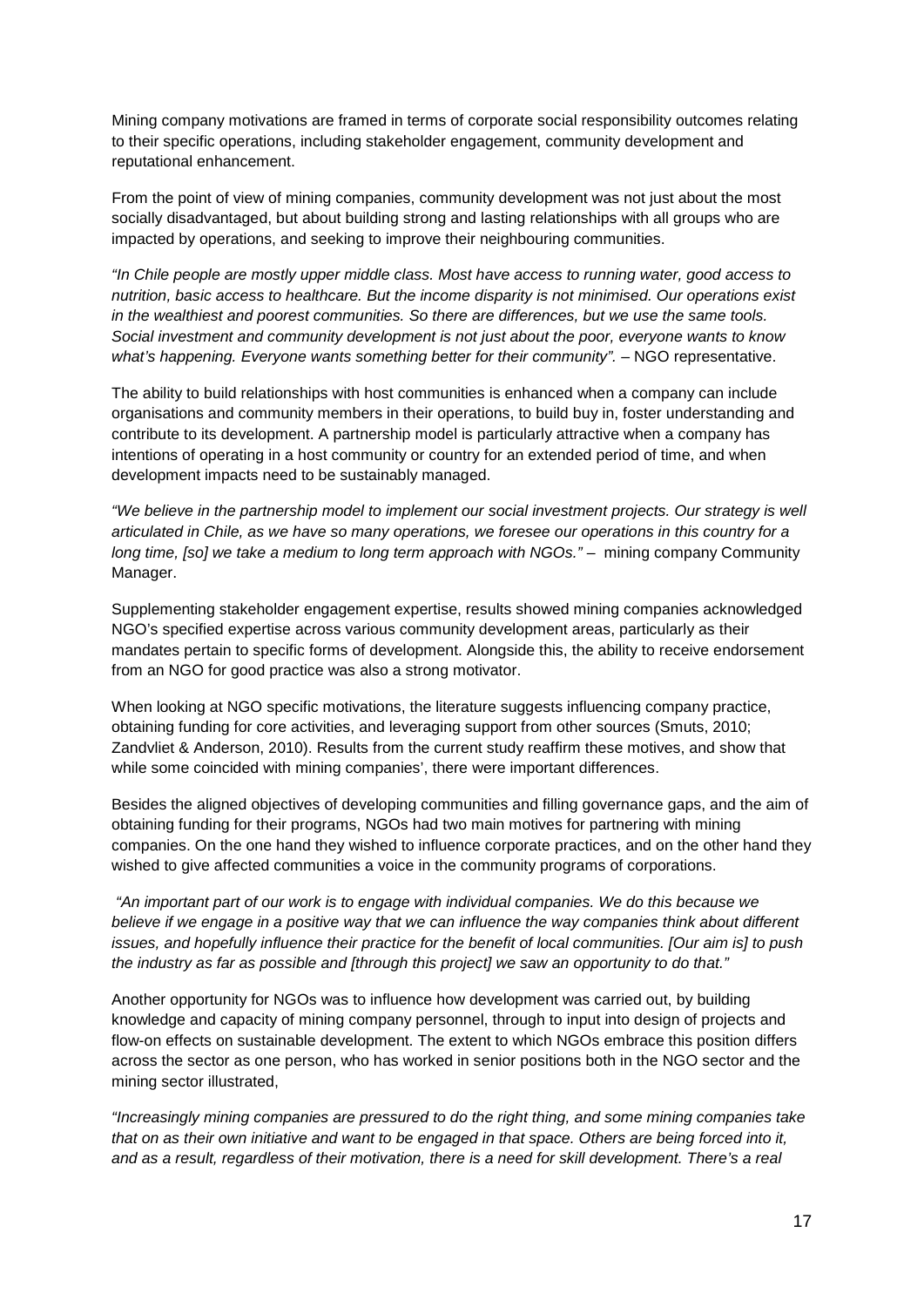*opportunity in that relationship for NGOs to support skill development, but also credibility for mining companies".* 

A change in mindset from one of advocacy and criticism to that of breaking down barriers and improving practice, and endorsing positive behaviour was evident in many of the responses. A former employee of an NGO describes the range of performance among companies and the motivation for NGOs take a stand and influence in the worst cases,

*"[The NGO] has been working in Mozambique with smaller mining companies, including an Indian mining company, whose track record has been quite appalling. They see a real value in working with some of the bigger miners to improve these standards, that will hopefully trickle down. Also… there's almost an argument to work with the companies that have a really bad due diligence and track record, to try and change what they're doing and get positive outcomes as a result."*

By engaging with mining companies, NGOs have the ability to influence how development happens, and access to resources to affect structural changes in society in line with their core mandates, as well as change internal company culture to be more socially responsible.

*"[The mining company] has given us money to enable us to make very deep and structural changes to how development happens in South Africa. And I think in terms of serving our mission, it is incredibly important. [Our ability] to influence corporate behaviour in terms of how people understand their roles, and providing the tools to do their roles, the relationships to help fulfil that role in a way that benefits more poor people."* – NGO manager.

A second reason NGOs are motivated to partner with mining companies, particularly in regions where mining has large impacts on relatively under-developed communities, is that they see this as a way to ensure that communities have a voice in the way development happens. An understanding of the community context, including social and cultural dynamics, and how these play out in a development context was an important capability NGOs bring to the table,

*"First and foremost making sure that the community has a voice, and that they are playing a role in deciding what they need… Understanding the community is not monolithic. What are the different communities that need to have a voice, what are the tribes that are represented, genders, and ethnicities, what other interests are there? Who are the leaders within that and then how do you develop your priorities for development? [Getting] a dialogue or conversation going, with the mines and with the communities." –* NGO manager.

Further, NGOs also recognised the good work that mining companies had achieved in cross sector collaboration and corporate social responsibility, and how they were an attractive partner for community development projects when compared to other corporations geographically removed from communities.

"*Here's something I've found interesting in past couple of years working with corporations in the international development space. When I look across the spectrum of the different industries and their thoughts about community engagement we are talking about a spectrum of very developed and less developed in this area. I'd say the extractives sector is the most developed out of all of them in this, or closer to it, because they're literally on the ground and in the ground, with the communities.*"

Increasingly, it seems mining companies are becoming partner of choice.

#### *Pooling complementary resources*

Overall, both mining companies and NGOs reported the desire to "partner in ways that enable shared value". The results indicated that the most prominent driver for both NGO and mining company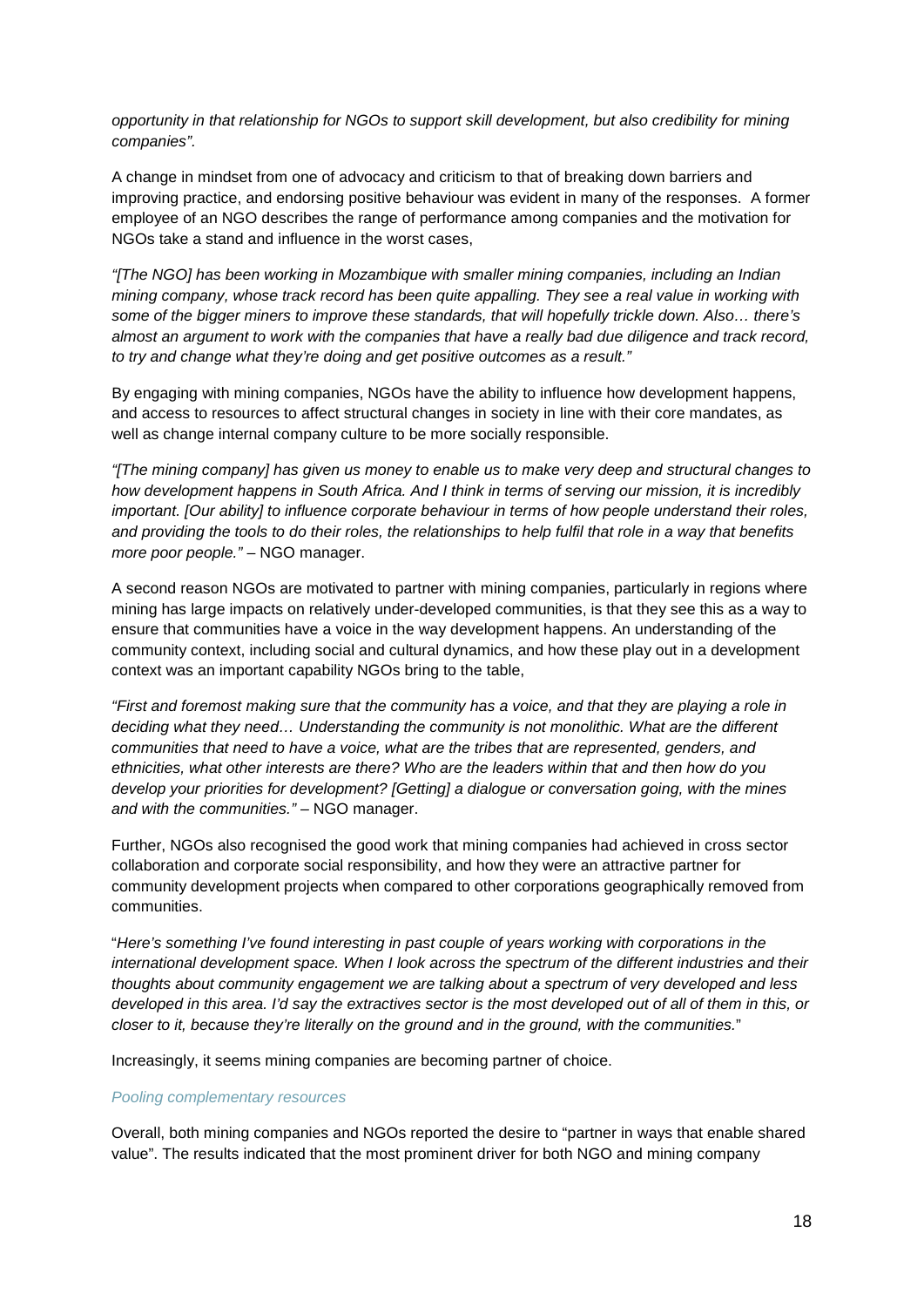respondents was the collaborative advantage of complementary pooling of resources to obtain strategic objectives, which could not be achieved in isolation.

A partnership approach was effective in countering the corruption often described as a challenge in mining development contexts. In such situations, establishing structures whereby there is more governmental accountability for economic development and where communities are involved in the process through effective engagement mechanisms were important steps to improve development outcomes.

"*The mining company wants to make sure that their investments are being used for the purposes that they're paying the royalties for. There are a number of instances where the royalties are paid to the national government but the local communities never see the benefits of that. Or royalties are paid to the local government, and the people still don't have roads or access to water. So in some instances the companies have come to us and attempt to make sure the community is driving the decision making, but also taking on the responsibility for maintenance and operation of [development]*." – NGO representative.

In this instance, the ability for the NGO to ensure that communities have a voice in the way development is undertaken is important to both the company in terms of community relations, as well as the NGO, in terms of ensuring effective stakeholder engagement. Their capacities are complementary where mining companies are able to stimulate economic activity, and NGOs are able to elicit community involvement and guide an inclusive development process.

"*We believe in win-win partnerships. The main objective of [the mining company] is to renew and maintain its social licence to operate, to have the ability to demonstrate that [they] are an actor in [an] inclusive development process in the community. You first find the alignment of objectives. We both want the communities to be developed*."

NGOs brought development sector specific expertise to the table recognised as important to mining companies who wish to invest in a broad spectrum of development initiatives.

*"Focus on education, entrepreneurship, sustainable communities, recognising clearly we are not the experts in the area, but it's our model to look for strong partners to work with, to design the programs together and implement them together. While we have expertise around stakeholder engagement and identifying strategy on how we want to utilise our funds, we don't have the sector specific expertise in all the areas we want to invest. So we see the NGO as the key partner that can be implementing body that has the expertise in that space." –* Mining company community development manager.

Mining companies on the other hand had other assets to contribute, including capital investment, economic and political influence, and relationships with stakeholders at different levels. These assets could be leveraged by NGOs, enabling them to achieve more effective outcomes than if they had worked alone. Partnering with a high profile partner enabled greater networks and strategic resource capacities to become aligned,

*"These connections have provided us with better access to senior level political figures in South Africa*  and Mozambique. So meetings with ministers of health and social development have been very useful *in getting engagement there at the national level and working with the Chairman's office. With the districts as well, we've used some of the connections with some of the operations and some of the CSI staff, to understand more of the community-based organisations working there, and use that as a tool for also building our engagement with [on-the-ground] NGOs." –* NGO manager.

In another case study, assets brought to the table by the company included capital for social investment, purchasing power to influence economic processes, and its relationships with different groups of stakeholders. Without the involvement of the mining company, substantial changes in local economic development would not have taken place.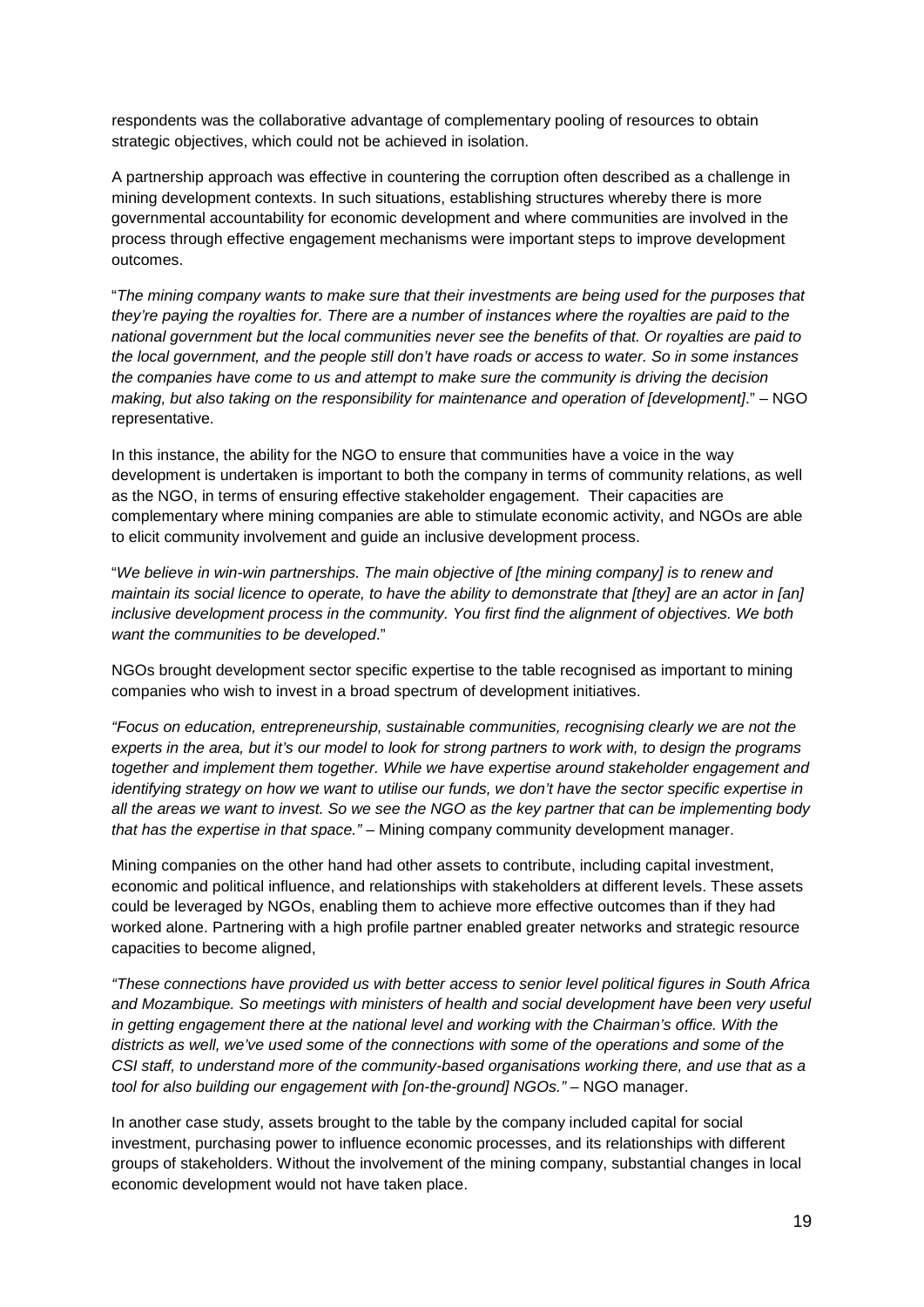*"The mining company has been incredibly supportive ...they want to demonstrate to the government that they are where possible using local resources. So the mining is really pushing the [contracting partner] to say we want you to buy local, we're supporting local, so their foundation is providing a grant to [our NGO] to develop a model and provide training to the producers and a local fund with [donated] money. So through CSI foundation money, there's support to [our NGO]. This is one way the company is expressing its interests, pushing for some procurement reform on the side of the mine. But they have to meet certain standards".*

Respondents also reported that companies also brought business skills to the table, including management systems and procedures, rigorous assessment methodologies, and anticorruption and financial expertise. This was important both in terms of applying strategic thinking to the design of the partnership, as well as bringing a business mentality to the operational activities of the partnership.

As can be seen from the results, both sides acknowledged increasing motivations to partner with the other sector and the ability to obtain collaborative advantage through partnership. Convergence of ideas in community development and gaps in governance and service delivery were important contextual drivers. For miners, the driver of enhancing relationship building in communities of impact, eliciting NGO expertise in engagement and community development and gaining endorsement were specific drivers, whilst NGO motives were the ability to influence company practice, ensure inclusive community development and obtain capital funding.

Importantly, results indicated that the strategic use of resources was fundamental to effective partnership outcomes. This leads into the second question of the current study, looking at the forms that partnerships between NGOs and mining companies take to enable complementary resource exchange to occur.

# **Question 2: What forms do these partnerships take?**

A review of the literature showed a shift in approaches to community development, corporate social responsibility and stakeholder engagement, and as such a continuum was developed incorporating these themes, as shown in table 6. In the current study, each partnership case study was analysed in terms of its location on the continuum from short term, ad-hoc engagement or investment, through to more cooperative, collaborative and strategic social partnerships. The drivers, roles and assets are summarised in table 7.

|                                                       | Approach to corporate social responsibility, partnerships and<br>development                                                                                                     |                                                                                                                                                                                |                                                                                                                                                          |  |  |  |
|-------------------------------------------------------|----------------------------------------------------------------------------------------------------------------------------------------------------------------------------------|--------------------------------------------------------------------------------------------------------------------------------------------------------------------------------|----------------------------------------------------------------------------------------------------------------------------------------------------------|--|--|--|
| <b>Current study</b>                                  | Stage 1                                                                                                                                                                          | Stage 3                                                                                                                                                                        |                                                                                                                                                          |  |  |  |
| Relationships between<br>NGOs and mining<br>companies | Sponsorships and<br>donations: short<br>term, philanthropic<br>sponsorships or<br>donations from<br>company to NGO<br>recipient to achieve<br>positive benefits for<br>community | Donor - implementer: once<br>off or multiple philanthropic<br>capital transfer from<br>company to NGO to<br>implement projects and<br>attain community<br>development outcomes | Integrative: long term<br>partnership where<br>activities involve core<br>business of both<br>partners to attain<br>community<br>development<br>outcomes |  |  |  |
| <b>Characteristics</b>                                |                                                                                                                                                                                  |                                                                                                                                                                                |                                                                                                                                                          |  |  |  |
| Timelines                                             | Ad-hoc, short term                                                                                                                                                               | Variable, depending on<br>situation, goals and funding                                                                                                                         | Long term,<br>sustainable                                                                                                                                |  |  |  |
| Mining company                                        | Reputation                                                                                                                                                                       | Facilitate positive                                                                                                                                                            | Demonstrate positive                                                                                                                                     |  |  |  |
| drivers                                               | enhancement,<br>tokenism                                                                                                                                                         | development outcomes of<br>mutual benefit                                                                                                                                      | and enduring<br>development benefit                                                                                                                      |  |  |  |
| NGO drivers                                           | Capital to achieve                                                                                                                                                               | Ability to influence                                                                                                                                                           | Ability to influence                                                                                                                                     |  |  |  |

Table 7. Phases of partnerships and characteristics of NGOs and mining companies.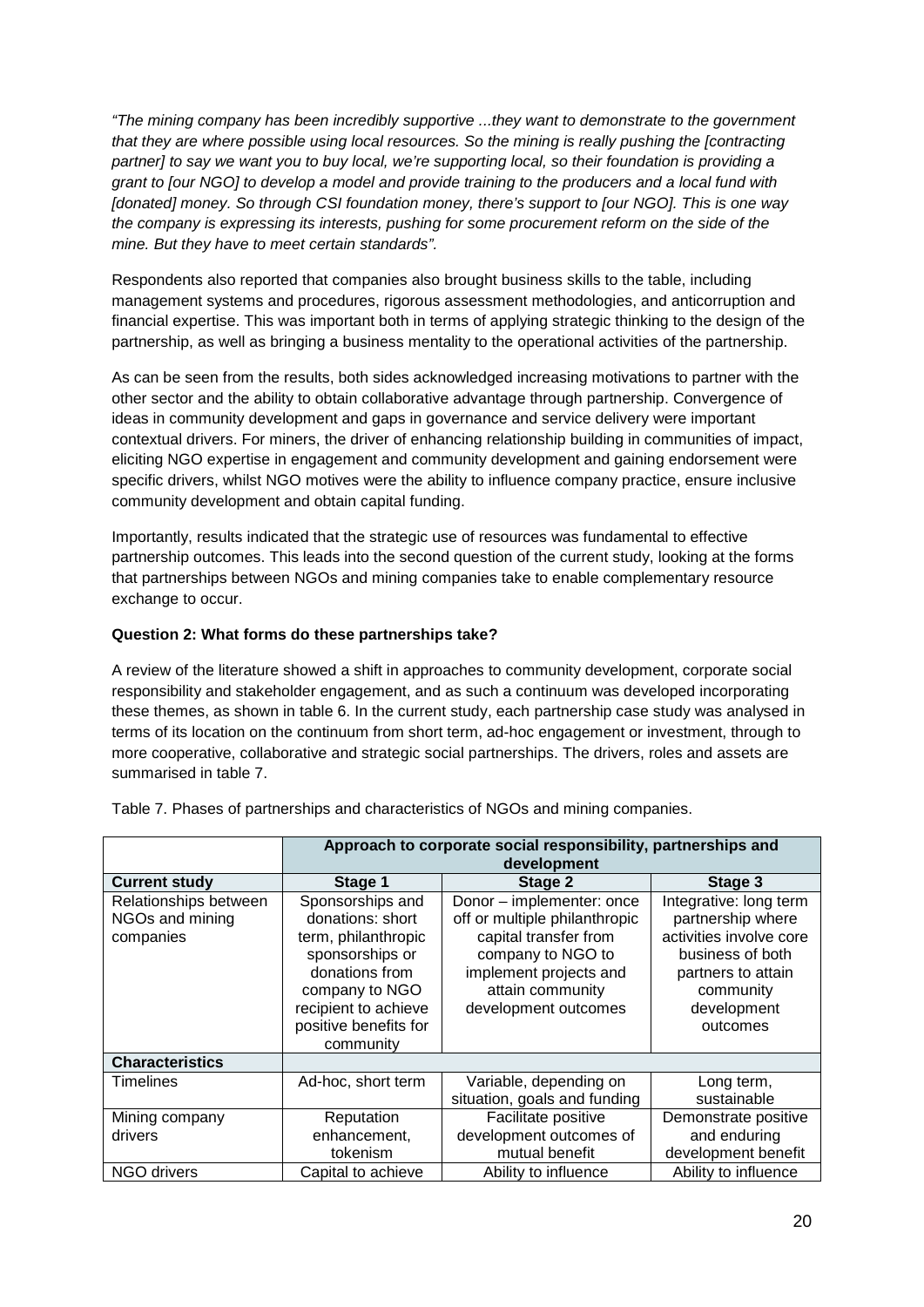|                               | short term gain                                                                     | company practice and<br>implement community<br>development projects                         | company practice and<br>operational activities<br>for positive<br>community<br>development<br>outcomes                                                                            |
|-------------------------------|-------------------------------------------------------------------------------------|---------------------------------------------------------------------------------------------|-----------------------------------------------------------------------------------------------------------------------------------------------------------------------------------|
| Mining company's main<br>role | Benefactor                                                                          | Donor                                                                                       | Collaborator                                                                                                                                                                      |
| NGO's main role               | Recipient                                                                           | Implementer                                                                                 | Collaborator                                                                                                                                                                      |
| Mining company assets         | Capital (monetary or<br>in-kind)                                                    | Capital, stakeholder<br>engagement, economic<br>development stimulus,<br>business expertise | Capital, stakeholder<br>engagement,<br>economic<br>development<br>stimulus, business<br>expertise and mining<br>operation activities                                              |
| NGO assets                    | Stakeholder<br>engagement<br>expertise, limited<br>community<br>development ability | Stakeholder engagement<br>expertise, community<br>development<br>implementation expertise   | Stakeholder<br>engagement,<br>community<br>development<br>implementation<br>ability, influence to<br>utilise mining<br>operation activities for<br>sustained community<br>benefit |
|                               |                                                                                     |                                                                                             |                                                                                                                                                                                   |

The results showed that there were a range of relationships between mining companies and NGOs. Many of those interviewed described interdependent relationships that involved mining companies and NGOs working together in a "partnership". Whilst these are the ones this current study focusses on, responses did indicate a variation in the degree of involvement between partners, and more independent, even oppositional relationships between the sectors were also important to development outcomes.

Advocacy and advisory relationships were not located on the continuum, particularly NGOs averse to using the term "partnership" to explain their interactions with mining companies. Some NGOs see themselves as strong advocates for community development, but in no way an actor in implementing that development. From this perspective, it is the mining company's role to ensure development is effectively managed to deliver positive impacts for community.

*"We don't undertake community development for mining companies, we don't want to. We're not here to do the job of the mining sector. Our role is very much advocacy focussed, so to deliver a project in the community with a company's money really conflicts with what we do."* – NGO representative.

The role of NGO as "advocate" aligns with Korten's assertion that strategic lobbying and influence can be used as mechanisms for change (Korten, 1987). Other NGO respondents acknowledged the importance of different engagement strategies with mining companies, including advocating for mining companies to take responsibility for their impacts, and to address inequality and human rights in areas of their operations.

*"[Advocacy NGOs] don't engage in these kinds of [partnership] relationships, and I think that's ok. I do think there's a role for organisations that chain themselves to global headquarters, or institute legal action against mining companies – I think that's an important thing. So my vision isn't of everybody having a cosy relationship because there's something important about that kind of pressure that enables the quest for different solutions. They are making corporations think differently about their*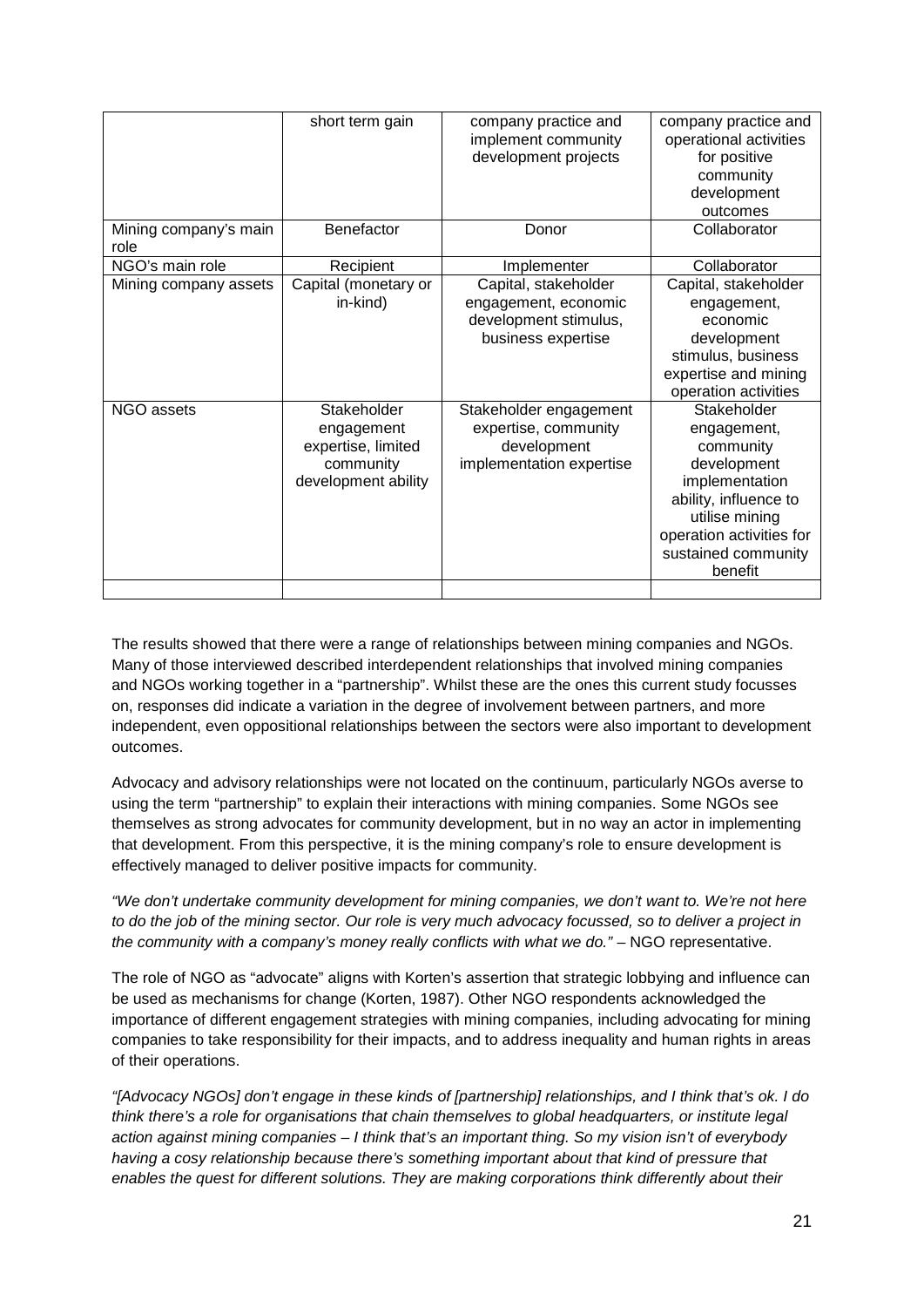role in society, and I think that's incredibly important, and that will always be there." – Community development NGO representative.

In some projects, NGOs functioned as an advisor to the process. This role is appropriately captured by Himmelman (2001)'s networking and cooperating, where information is shared for mutual benefit, often for a common purpose. This form of engagement was misaligned with descriptive words such as "philanthropy" (Hamann, 2003; Austin, 2000) and "branding" (Zandvliet & Anderson, 2009) because the parties are still essentially independent. At this level, NGOs were not as adversarial as advocators, and acted as an advisor to mining companies on their corporate social responsibility performance.

Another example of an advisory level partnership was discussed by two NGO respondents, where senior representatives from NGOs engage with senior leadership of a mining company on their corporate responsibilities. This enables a dialogue to occur at a high level across the organisations and for each side to understand the objectives, perceptions and perspectives on issues such as community development, sustainability and environmental conservation. Again, whilst each party maintains its independence in activities, this level of engagement is highly strategic and requires both parties to recognise a common outcome in working together for change.

Whilst the position adopted by the NGO in the above interactions was independent, separate and thus not as integrative as the other partnerships, at the same time, these relationships were strategic. In the advocacy situation, the long term goal of the NGO was to influence and lobby for change by the mining company. In the advisory relationship, the long term goal of the NGO was also to influence change, and for the mining company to receive strategic advice and even endorsement by the NGO. This suggests that even though partners are not necessarily aligned on their core values, they nevertheless believe that engagement in cross sector forums are an important opportunity to achieve mutually beneficial outcomes.

Moving closer to collaboration, NGO representatives spoke about how their relationships with mining companies were evolving, and that an adversarial approach was not always effective in achieving their aims. This provides further evidence for a shift in the way engagement happens between the two sectors, to more open dialogue across different "types" of NGOs. An NGO working in an advocacy role with mining companies explains,

*"If we go back to five years or before, we had a different model of operating. At that time we [used] an exercise in naming and shaming companies, and so our relationship with individual companies and the sector more broadly wasn't a constructive one. [When] we did a review of the program, we decided it was time to change the way we worked, from mining ombudsman to engaging constructively whilst being open to publically criticising companies when we felt it was useful. So that shift has been an interesting one, and so our relationships with mining companies have changed as a result. Companies now see us as an NGO they can talk to, they may come to us for advice, and may not be fearful of doing so".*

As the key focus of the current study was community development partnerships, many of the projects directly working in the development of communities impacted by mining fit the philanthropic donorimplementer partnership definition, or stage 2 in table 7. There were no projects which satisfied stage 1 of one way sponsorships and donations, which represent once off or multiple capital transfers from mining company to NGO for short term gain.

In stage 2, the mining company was the still the principal "donor" of funds, whilst the NGO had the knowledge and expertise to implement community development projects on the ground. Stage 2 is characterised by sharing resources for a common purpose, had a longer term orientation, and the common driver was community development outcomes in a community of impact (see table 7 for details).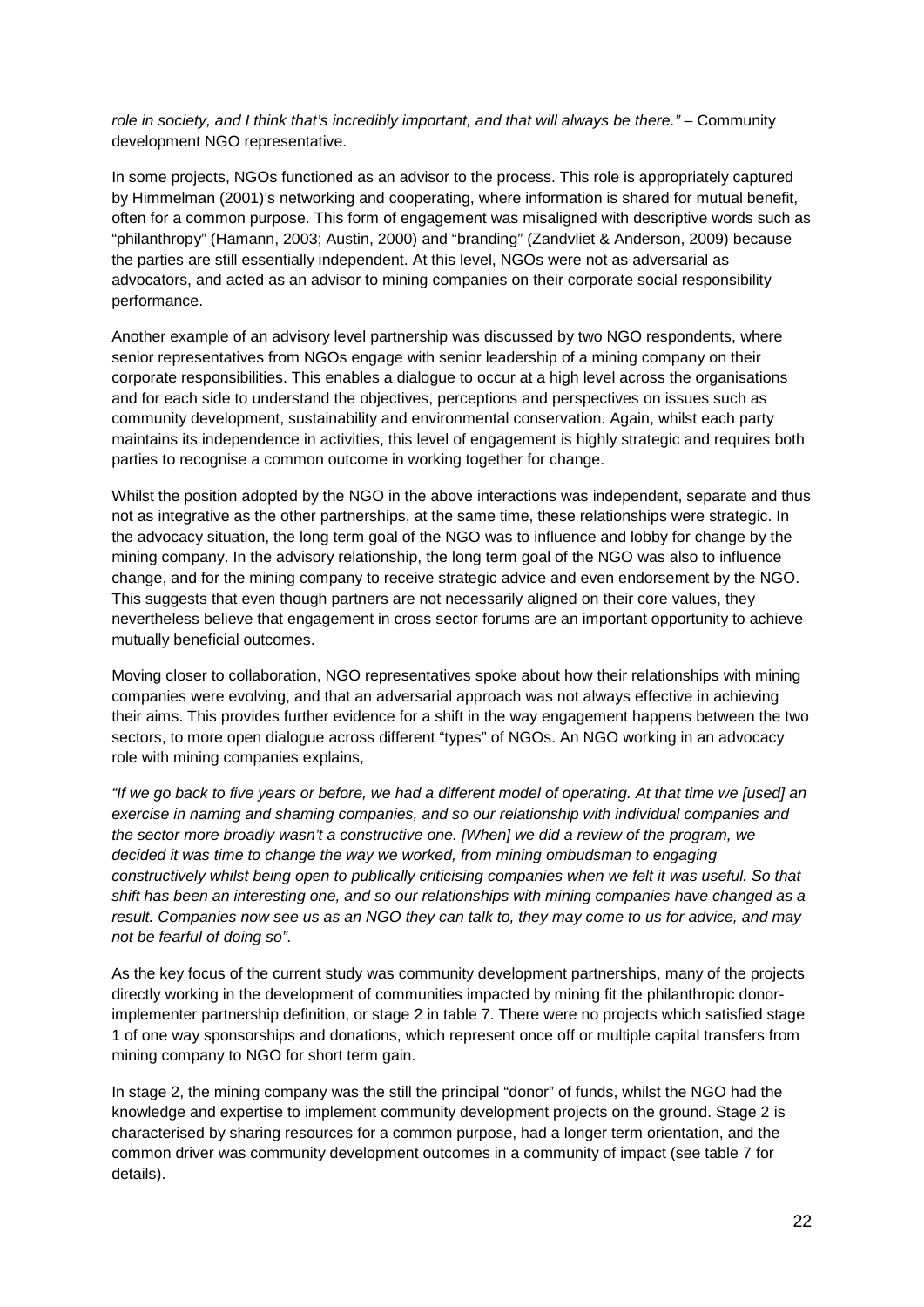In the other partnerships in stage 2, NGOs undertook implementation of education, health and other capacity building projects, whilst mining companies brought business knowledge and discipline to the strategy, and stakeholder engagement with government. One example was between a high capacity NGO and a multinational mining company to develop small and medium enterprises (SMEs). This partnership is shown in figure 3 below.



Figure 3. Complementary asset exchange in a stage 2 partnership.

In this interaction, the NGO partner was responsible for undertaking the development activities, and brought the sector-specific expertise to the table, whilst the company brought its status, capital contribution and strategic outlook. Outcomes derived from this partnership were threefold. For the NGO, to be able execute their core business of local SME development. For the mining company; to minimise risk and build a social licence by investing in small businesses and supporting local economic development, and ultimately be able to support local procurement in long term. Overall, for the community, the benefits were increased economic participation, development opportunities and access to income.

As mining companies often need to address multiple areas of community development, working with sector-specific NGOs was an attractive model for investment, as described in earlier. At the same time, some partnerships worked at multiple levels of engagement, particularly when the partners were multinational organisations, and used their international presence to create change in communities across the world.

Partnerships in stage 2 show that when the mission, values, resources and outcomes become more aligned, and assets are brought together to become complementary, so the partnership progresses along the development continuum and a collaborative advantage is achieved.

Importantly, partnerships often evolved into different forms over time, as relationships grew stronger, and outcomes changed.

*"The relationship with [a mining company] has been so interesting because [we've] been working on that relationship for 10 years, and the last 2 years we are getting some real traction … so there are multiple strategies for engagement. It started out [as philanthropy], the [mining company] wanted to*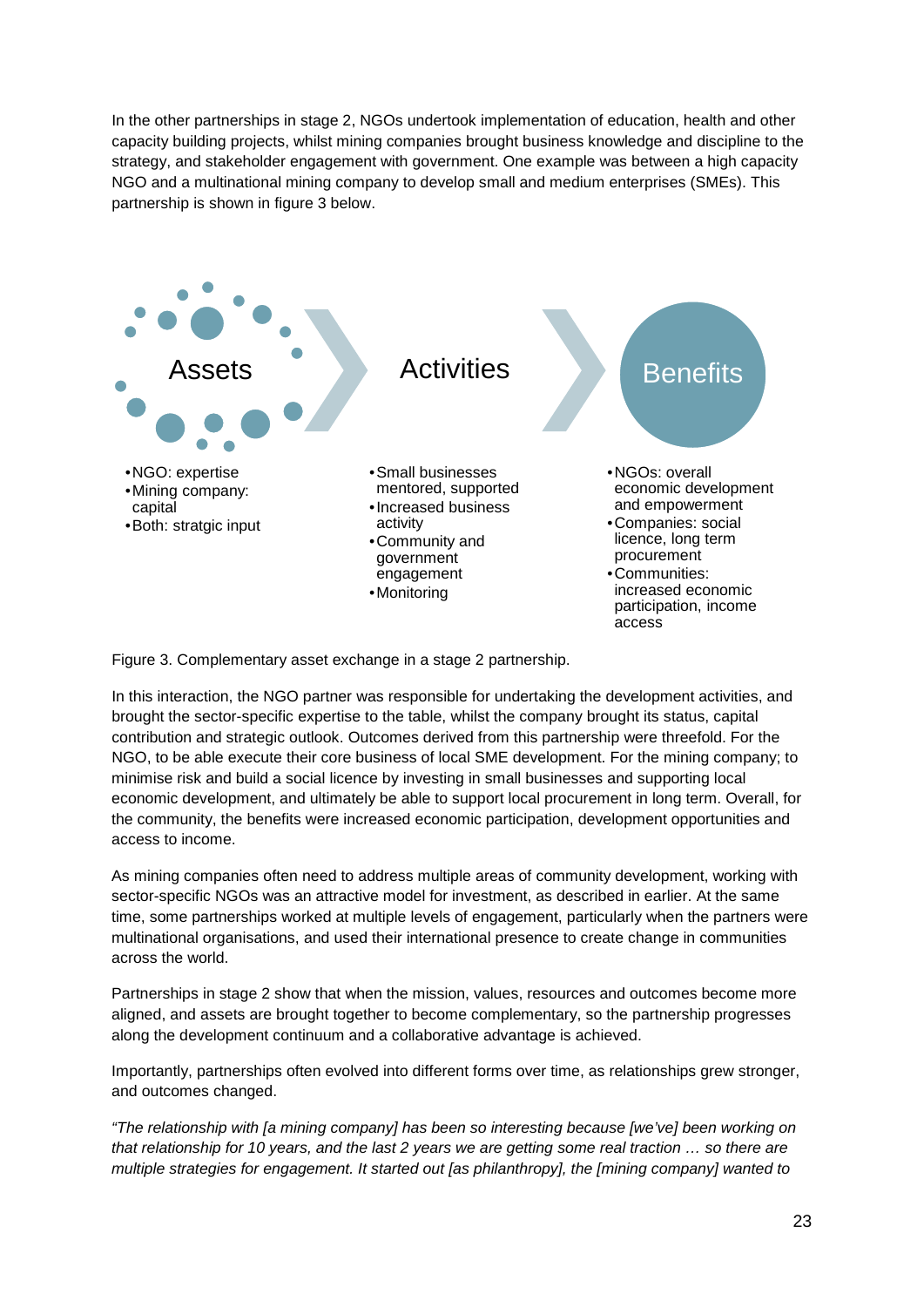*give [our NGO] money for water projects in our impacted areas. And so, we do project work, using this money, in ways that benefit our impact groups, people whose lives we want to see changed. Through that, [the mining company] came to realise there was more opportunities, and so we became involved in developing the social and environmental assessment tools".* - NGO partner.

The third stage of the continuum is different from the previous stage as it moves beyond the donorimplementer relationship, to a more integrative relationship where decision making power and sense of ownership are more equal, and the strategic use of resources is optimised. Results from the current study showed that partnerships became collaborative when both company and NGO were able to conduct their core businesses as part of the activities of the partnership.

Partnerships at stage 3 included the integration of an Indigenous capacity building project into a company's procurement and employment strategy, and a women's empowerment program incorporated into a company's community engagement strategy (see figure 4). Here, the objectives were almost completely aligned, and the roles each party played were integral to the outcomes of the partnership, such that a power balance was achieved. Success depended on each party upholding their commitments, and risks, resources and rewards being shared.



Figure 4. Example of an integrative partnership at stage 3.

It is interesting to note that whilst all representatives spoke about challenges of working in their particular partnerships, stage 3 was characterised by lengthy lead in times for establishing the goals, structures and activities of the partnership, and intense conflict resolution discussions around how power balance can be achieved. Because roles and responsibilities were less defined, taking time to build relationship through these stages was critical to the effectiveness of the project long term.

Overall, results demonstrated a range of strategic relationships between mining companies and NGOs, from advocacy and advisory, to more philanthropic implementation of community development projects and finally integrative, where the core business of each became the central activities of the community development. The level of engagement really depended on the desired outcome the assets brought to the table, and the roles and responsibilities of each partner. We now look at the common challenges and enabling factors to making these partnerships work.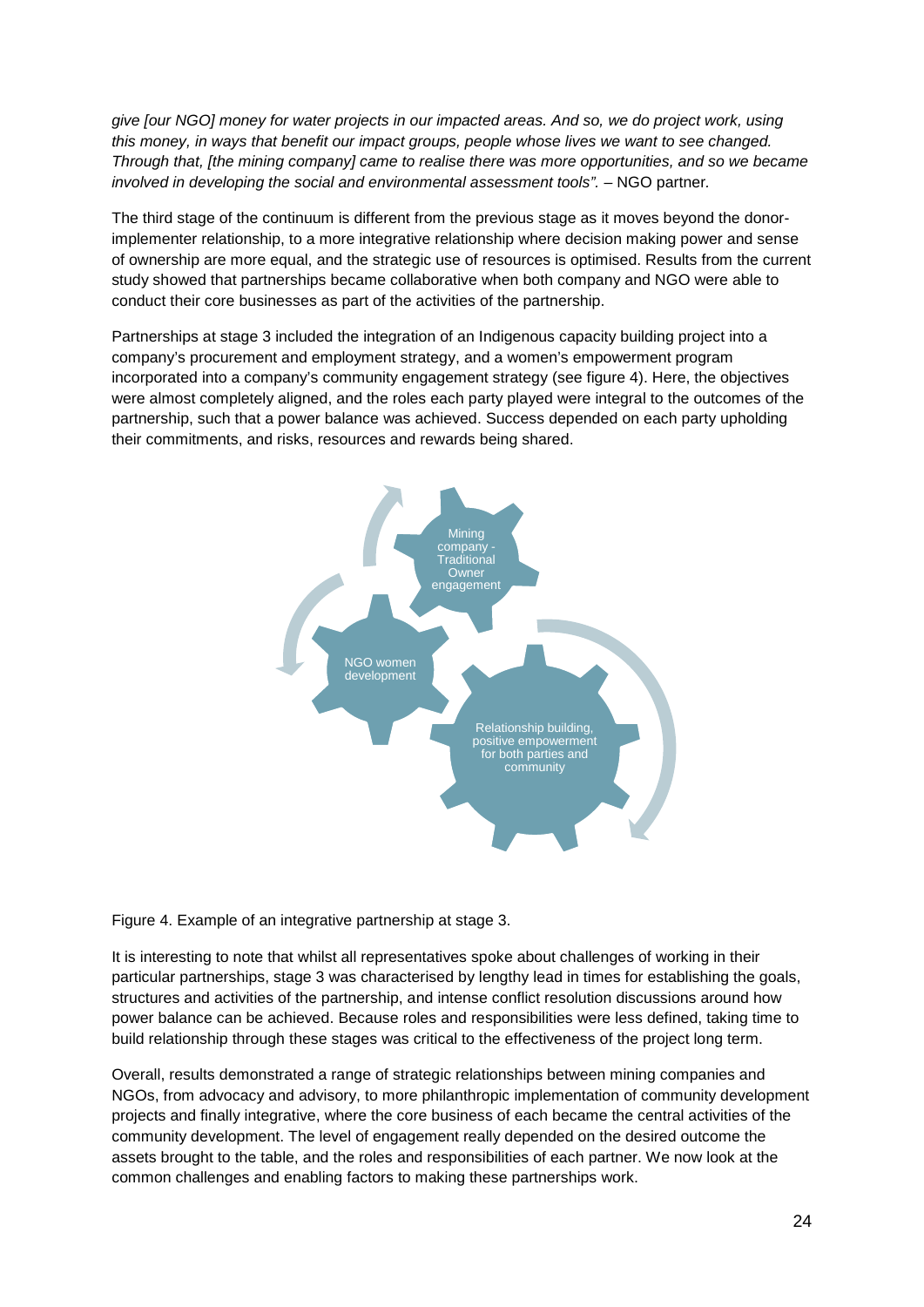# **Question 3: What are the common challenges and success factors of partnerships?**

The literature shows there are many challenges to cross sector relationships, and include reputational risks (Smuts, 2010), misalignment of motivations and goals (Smuts, 2010), potential power imbalances (Ashman, 2001; Huxham & Vangen, 2005) and difficulties in measuring outcomes of collaboration (Ansari et al., 2001). The current study found that many of these challenges did materialise in the case studies of focus.

Despite willingness from all organisations represented to engage with the other sector, the reality is that that sometimes conditions are not conducive to partnership. For NGOs, there were situations when differing objectives could not be reconciled, for example when a public relations focus took precedence over the long term outcomes of a project. For mining companies, it was not always possible to engage in a collaborative fashion with NGOs who take an adversarial approach, and therefore sought more reactive, defensive responses to engage.

Results from the interviews show that the most prominent risk from the NGO perspective when considering cross sector engagement was concern about reputation, and taking money from (and inadvertently endorsing) a mining company who may have a disreputable human rights record.

*"…Whenever we're looking to engage with a particular company on a particular piece of sustained work, we do need to think carefully about the risks. Is the project just a "PR" exercise of the company? Would we be seen to endorse the project or the company? The last thing we want is our name next to something that is a PR exercise or is attached to a company that has an appalling record, because we are then opened up to all sorts of criticism… I think there are definitely times when a partnership is not appropriate. … We need to think very carefully, be pragmatic."* – NGO representative.

Another tension faced by both parties was around priorities, and the risk of having different perspectives and ideas on how to achieve development outcomes in a "community" of focus. For mining companies, they want to target communities impacted by operations or where their employees live, and invest in countries where there is a business interest. "Local" means proximate geographical communities, not necessarily lower socio-demographic. NGOs, on the other hand want to target poverty in communities of low socio-economic status, and don't always see mining communities as experiencing poverty.

Another challenge was the perception by some NGO representatives that the partnership was vulnerable to external market conditions. Seen as "non-operational expenditure" by some mining company personnel, NGO and mining company representatives related experiences of community investments withdrawn during a market downturn. Complexities of working across organisations was also highlighted as a challenge in the partnerships involving large multinational companies.

Success factors for partnerships put forward in previous research include effective planning and agreement making (Bryson et al., 2006, Zandvliet & Anderson, 2009), the importance of being upfront and honest and building trust (Bryson et al., 2005), ensuring balanced control and decision making ability (Himmelman, 2001), and having the ability to grow and learn together (Vangen & Huxham, 2003).

Results from the current study showed many of these enablers were present in the case studies examined, including good communication, relationships based on trust, planning, conflict management and monitoring and evaluation.

#### *Communication and building trust*

Successful partnership brokers talked about good communication, transparency about expectations, having empathy and being willing to engage in dialogue upfront.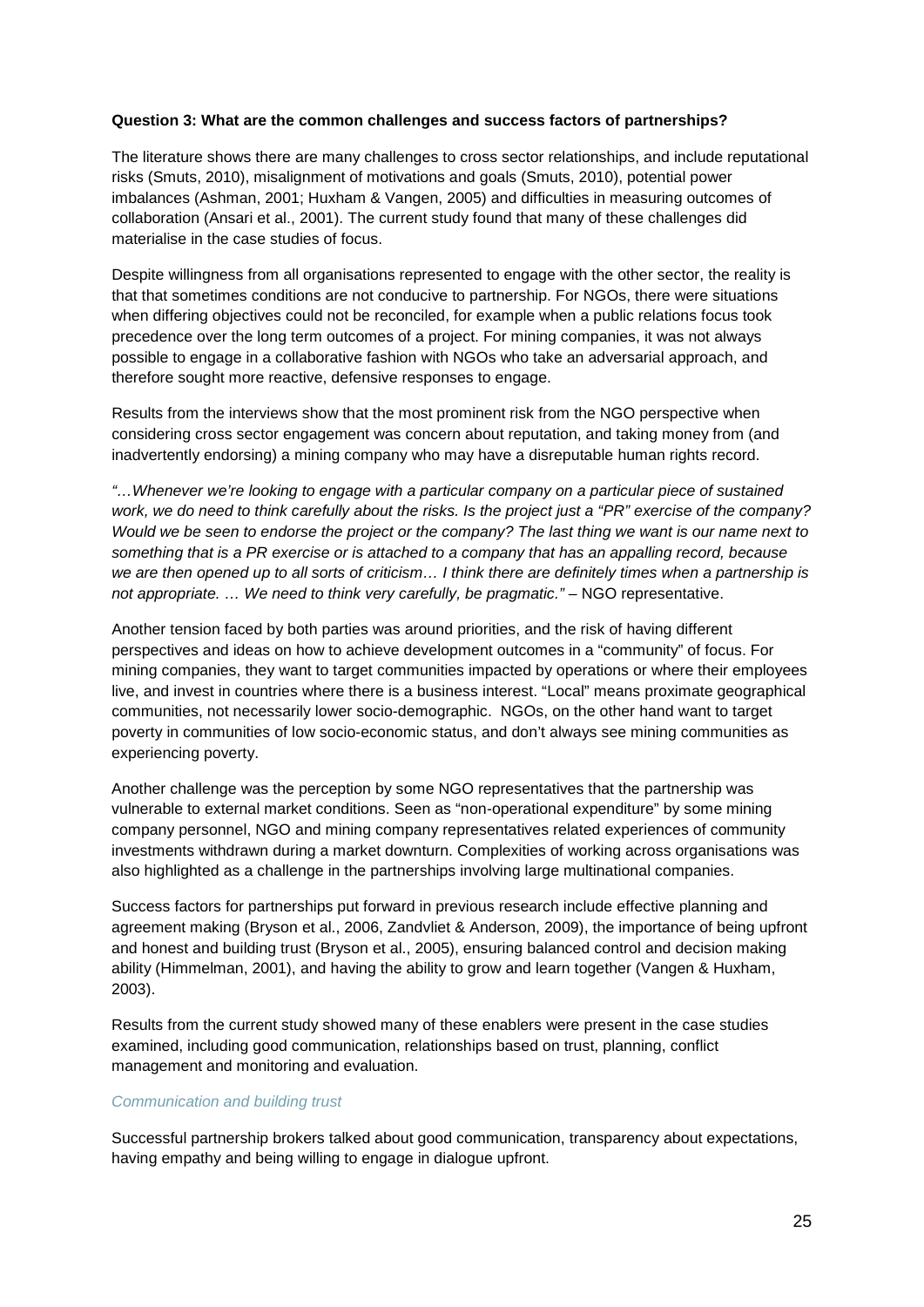*"Again, communication is key. Within that, being very transparent and upfront about expectations. Thinking back to my experience and our initial discussions with a mining company, it was very clear what a mining company sees as success is very different to what an NGO sees as success."* – former NGO representative.

Respondents spoke about undertaking thorough due diligence processes and dialogue to understand each other's motivations, and how they might align. Often this was a lengthy, challenging process because of the differences in values from each perspective as outlined earlier.

"*A lot of it has come about through discussions about what are the values that the corporation has around health, the environment, the communities in which they work. So there was really a learning process of what it is that [the mining company] wants, what they are looking for this project to do, and also thinking critically what is it that we want to do, and making sure that we have the space to do the quality type of program important to our mission and our reputation."* – NGO representative.

# *Planning*

Once the two parties have come to terms with the perspective of one another, and established an agreed set of objectives to be achieved in partnership, the next step was to set up a working structure with roles and responsibilities. Depending on the location of the partnership on the development continuum, the roles and responsibilities differed. For example, stage 3 required more time, trust and resources from the partners because of the complexities of aligning core business with partnership activities, and ensuring equitable power distribution.

Designing a project based on tangible, reliable evidence of assets and need in the community was also critical to ensuring adequate use of resources, and ability to measure impact.

In planning an effective approach to take, a "logic framework methodology" was proposed by one respondent as a mechanism to facilitate and agree strategy, partnership structure and activities. In this approach, the partners discussed the strategy for achieving agreed outcomes. Then, a plan of action is put together, which details the inputs, actions (including responsibilities of each actor), outputs, short term outcomes and long term impacts of the collaborative action.

Important to this plan are clear mechanisms used to measure success, agreed on upfront by all parties,

*"So it's around the discussion and the communication to bring each party as close as possible to agreement. I think the opportunity moving forward is to move past the donor implementer relationship, and more to a more two-way partnership, where both parties are benefiting from the expertise each has to offer, and that collectively the partnership results in benefits to communities. I see more opportunity for us to learn from our NGO partners but also for them to benefit from the skills, policies and frameworks that utilise to improve their business as well."* – Mining company representative.

Building the relationship doesn't stop at planning. It is a constant process that evolves and grows as the partnership does. Differing perspectives can still arise as challenges and partners spoke about the need to continually take time to build relationships in order to be successful. Examples included having formal and informal means of communication, as well as the ability to demonstrate and celebrate success together.

# *Leadership*

Another key enabling factor found across all partnership case studies was the contribution of specific committed individuals and having the right people with their right capabilities working together. Successful partnerships did demonstrate support from leadership in both organisations, and the willingness to contribute the required resources to make the partnership work. As the reliance on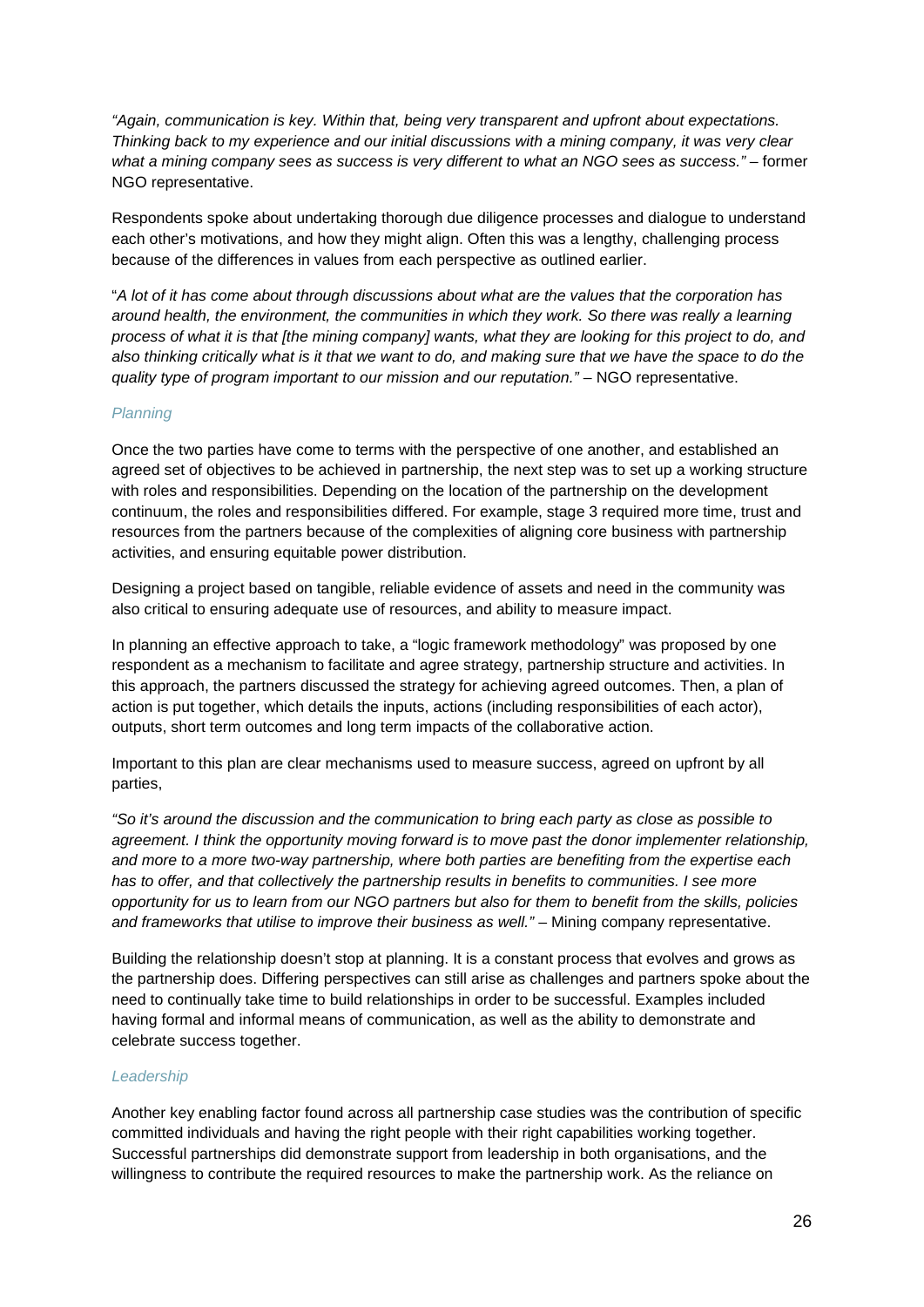relationships between individuals can also represent a challenge from a sustainability perspective, reflects the need to ensure skillsets and capabilities are captured in systems during the planning phase.

Respondents related that as partnerships matured, so relationships grew and changed. Having supportive leadership who are willing to think differently, and consider strategic action to build cross sector understanding and relationships was another key enabling factors to successful partnerships.

*""It's about taking the time to build the relationship, and trying to, as much as possible, understand where companies are coming from... And from my side it's something as simple as my country directors who have mining companies in the countries or who are working on mining funded projects, we encourage them to read mining news, so we stay up to date with what's happening in that industry for example copper, gold, oil and gas, etc. because that's going to directly affect what's happening with the projects, either who is coming on line, or who are currently [operational]. So it's really getting inside the company's head as well as working on understanding more how they understand social responsibility and community engagement."* – NGO representative.

# *Flexibility and continuous learning*

Sometimes, in difficult circumstances, respondents spoke of a need for partners to work together to evolve to a changing environment. The ability to adapt to and transform challenging situations into opportunities for growth was a key enabler, and took time, relationship building and innovation from both sides of the partnership. An example of this was the challenge of multiple levels of communication across two large multinationals.

*"It's been a learning process from both perspectives. From our perspective, part of the learning process has been to try and get a better understanding of different levels of stakeholders in [the mining company], as we're establishing our footprint and activities in-country. Getting to know the stakeholders within [the mining company], the chairman's office, the assets, and the operations. So it's been a learning curve for us. It has been more intensive than originally anticipated. It's been a challenge, but ultimately it's made for a stronger relationship."*

Based on ongoing monitoring and evaluation mechanisms established in systems, flexibility and continuous learning were key enablers which the more collaborative partnerships did demonstrate. The willingness for mining companies to allow the NGO to make important decisions in the way the project was carried out, whilst maintaining open channels of communication, was vital to facilitate positive outcomes.

"…*they gave us the money, but they also gave the possibility to sit down with local government and local stakeholders to say this is what we've been funded to do, this is the approach, however we can adapt this to your local needs… it has come from the flexibility and clarity of role that we've had with [the mining company] that ultimately has been very effective."*

In partnerships that were in the process of being implemented, being able to monitor and evaluate, and be flexible in the outcomes and strategies to achieving these outcomes, allowed the partnership to be sustainable and continue to provide value.

*"Another important thing is that we learnt a lot. [The mining company] actually ran the program five years before we joined, so we learned a lot from them. We didn't just arrive with [them] and tell them how to do it. In terms of methodology, it's a win-win partnership also. You make mistakes, we make mistakes, and it was an interesting conversation on how to improve the program with a big contribution from both, and we find a lot of alignment."* 

The study confirms that all partnerships are faced with challenges at each stage of the process, with the major stumbling blocks being reputational risk, misalignment of objectives, communication levels,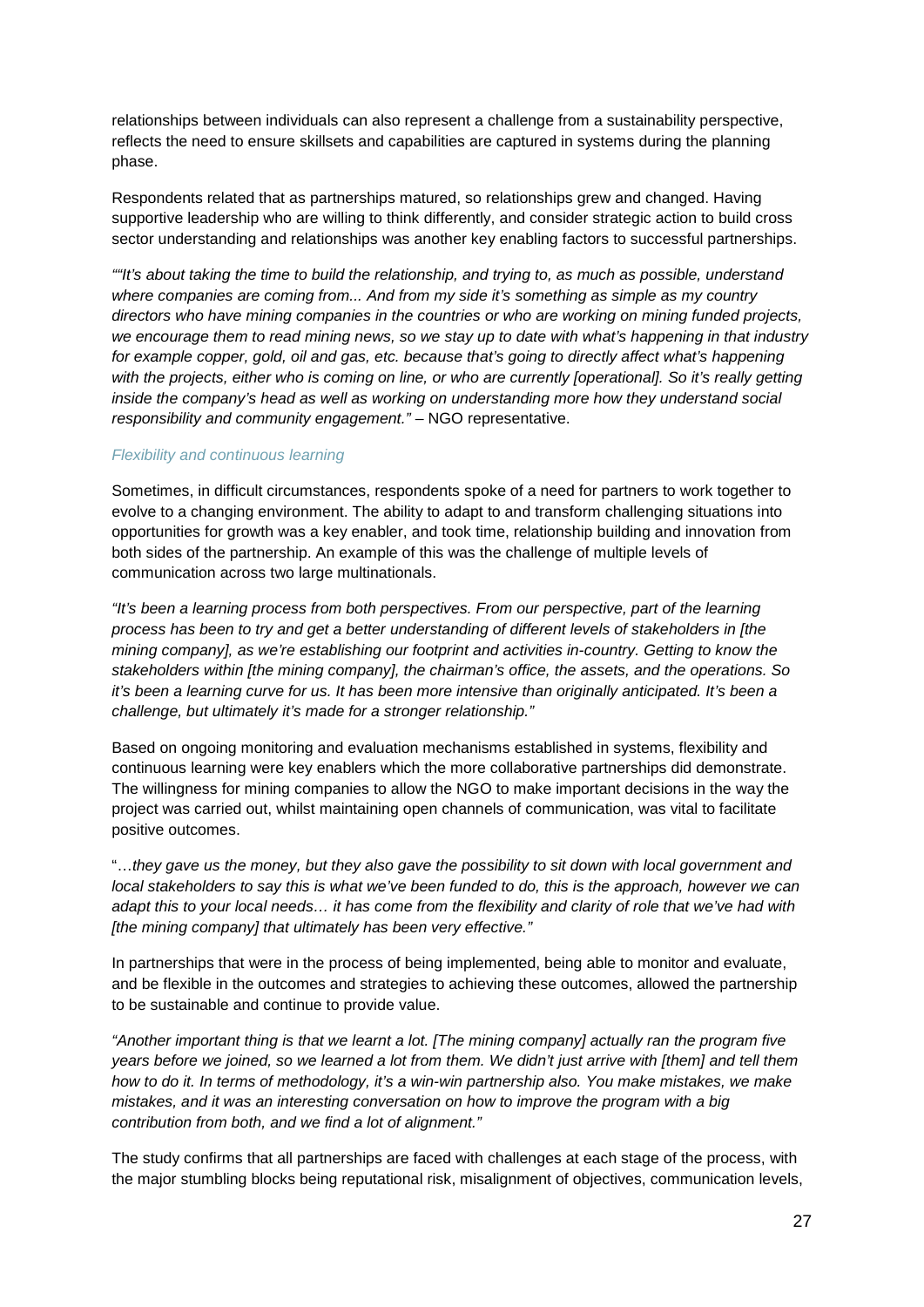and external conditions. The case studies showed that these problems were surmountable, but require considerable internal attention to building communication and strong relationships, planning structures and systems, having strong leadership, and willingness to be innovative and adapt and grow together.

### **Question 4: How does the partnership contribute to community development?**

To answer the final question, we turn our attention externally, and look at the overall contribution to community development in areas of mining operations.

The literature showed that indicators of effective community development projects included enhanced quality of life of communities, increased government involvement and less community conflict (Zandvliet & Anderson, 2009). Increased involvement and ownership of communities in the development process, and progression along the IAP2 spectrum of engagement was also a sign of positive development outcomes (IAP2, 2006). Finally, establishing outcome indicators upfront (Ansari et al., 2001) were critical to ensure progress can be measured and celebrated.

# *Enhanced quality of life outcomes*

All participants spoke about outcomes that had been achieved through their experiences with partnership. In the case of a women and children's health initiative, outcomes included increased access to services and improved positive parenting behaviour by young mothers. In a cultural education project, the ability for young Aboriginal people to learn and re-engage with their culture, and for the community overall to achieve greater education outcomes and reduced truancy and antisocial behaviour was achieved over an extended period of time. Success is what drove the partnerships forward.

# *Community participation and ownership*

Overall, respondents spoke about the increased attention from different stakeholders on mining companies to be accountable for managing impacts and contributing to development that is equitable and inclusive. However, there were diverse ideas of development. An important theme communicated was to ensure that planning partnership activities took into account the community's aspirations of what "development" means to them,

*… It's not about what mining's got to do with it, it's about the way they see themselves. A community will feel more sustainable if they've got the water they need to survive in the desert. In the future, they'll feel sustainable if there are young people living there and not moving away. They'll feel sustainable if they can get to town on a regular basis and the cost of fuel is manageable to get to town. So I see sustainability in this context as much more about people's lives continuing in a way they'd like to see their lives continue, to meet their aspirations, rather than being about the environment. Sustainable is more about continuation and improvement on the ground." – Person* involved in cross sector partnerships.

Consultation and involvement (IAP2) were important mechanisms in this approach. In terms of sustainability, this opened doors for community to be involved in the design of projects that would affect them. Most of the partnerships acknowledged the critical importance of having community involved at each stage of the process, taking ownership and driving the development.

*"It's not just been us, it's been the community. The community are the ones that are doing it, we're just been lucky enough to get in there and give the impetus for it, and you can feel it, you know. When you walk around the community, they say the community feels so much more empowered, women feel safer, they're not scared to walk down the street anymore."* – Mining company representative.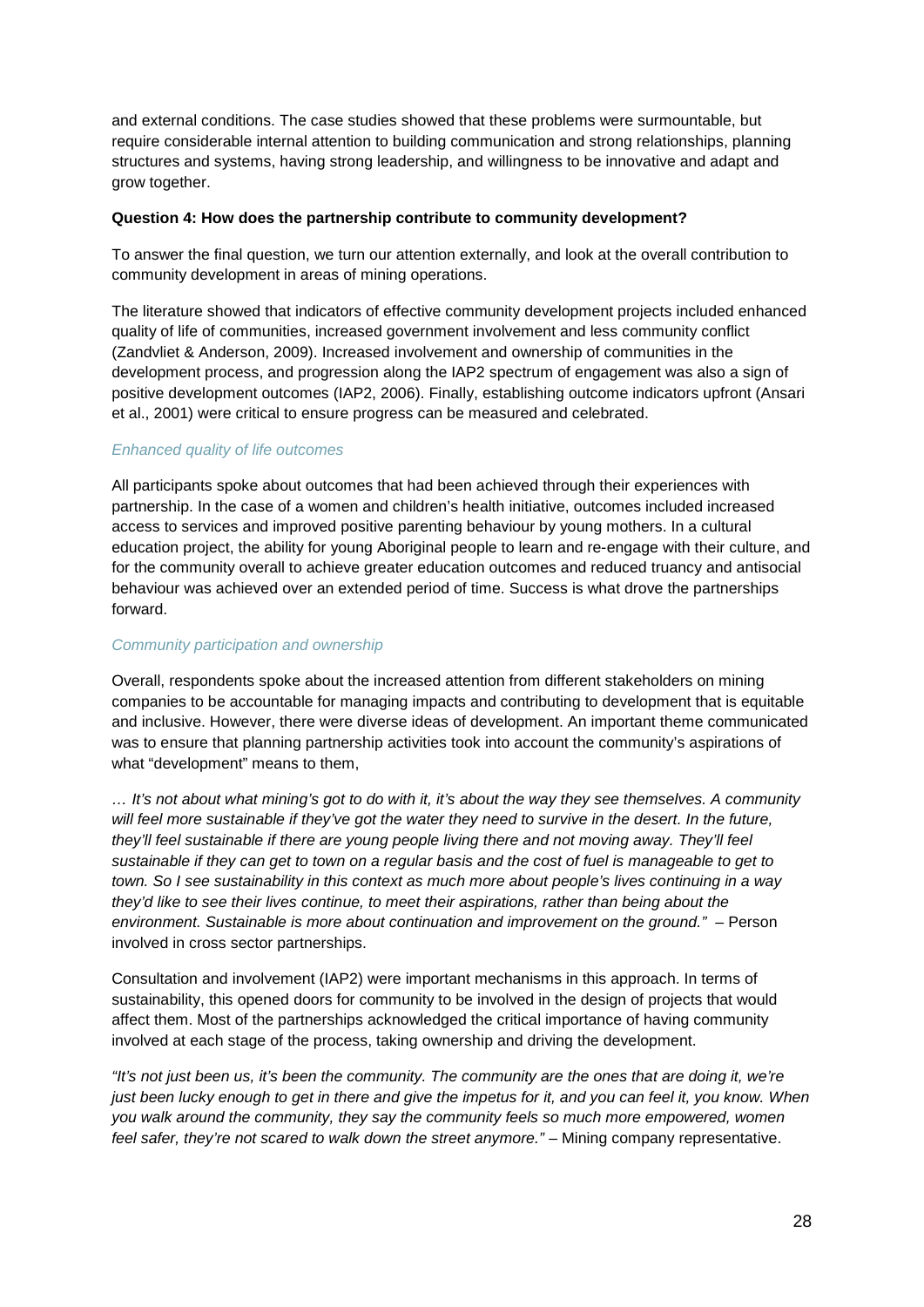Projects which were able to facilitate community involvement and participation, higher levels along the IAP2 engagement spectrum, also demonstrated positive outcomes in the areas of focus. One example of this was a business development project where the aim was develop capacity of small and medium enterprises, and stimulate economic development. The key message in this was that the project cannot be designed independently by one of the partners, and needed to incorporate the community's voice.

*"This is a lesson shared among [the partners]. We focus on supporting initiatives from the community. So part of the work is to go to the community and look for leaders who have ideas and help them develop those ideas. That's the focus of the program, work with community to develop their businesses, not our business ideas."* - NGO representative.

In terms of the development continuum, projects in stage 2 and 3 needed to ensure community involvement in the implementation phase on the ground. In the more integrative (stage 3) partnerships there were opportunities for communities to become more involved in the actual developmental activities of the mine, and the mine to use this engagement to further their objectives. This reflects collaboration and empowerment strategies along the IAP2 spectrum.

An example of a stage 3 partnership was incorporation of a local employment and procurement into a company's business strategy. The partnership included bringing Aboriginal community members into the operational process through employment and procurement opportunities. This increased their involvement, capacity, and ultimately the company's relationship with its neighbouring communities.

*"I think [the partners] need to have some sort of plan and how things will work. You talk about partnership. They want to try actually get involved in the process, ownership. This is an ideal opportunity for the company to step up and make it possible. It's not easy, but it is possible to do that. If [the community's] got ownership in something, you're more likely to make it happen, instead of standing back and collecting a few cents from every dollar. It doesn't have any meaning [otherwise]."* – Mining company representative.

Community development outcomes included building the capacity of the community to be empowered and make informed decisions. Part of this was the ability to engage with mining companies on their level, and be respected in the process. Both mining companies and NGOs have an interest in their communities being empowered and sustainable, and having a say in the way development is undertaken. To achieve this in partnership is possible when it is a goal for both parties.

*"So [the community's] ability to engage, about understanding their rights, and having their ability to take advantage of their rights, and the willingness to take responsibility for those rights, because with rights come responsibility, it's about having the language and the knowledge to develop agreements, to participate effectively at the table, to utilise that knowledge and those consultation mechanisms while still respecting a local traditional decision making framework. Having the financial resources to effectively participate in discussions and at meetings, to have financial resources to do due diligence of a mining company coming in and to identify what their concerns are of that company. So a whole range of things fit into that capacity bag."* - NGO representative.

# *Sustainability factors*

The higher the level of engagement and involvement of the community in the decision making and implementation of the community development projects, the more successful they were in attaining positive community development outcomes. Whilst stage one partnerships were not observed in the current study, it is suggested that one off donations or corporate sponsorships are less likely to have enhanced community engagement and longer term outcomes.

The challenge of sustainability was discussed by a number of both mining company and NGO representatives, particularly in stage 2, where the mining company provided the funding for the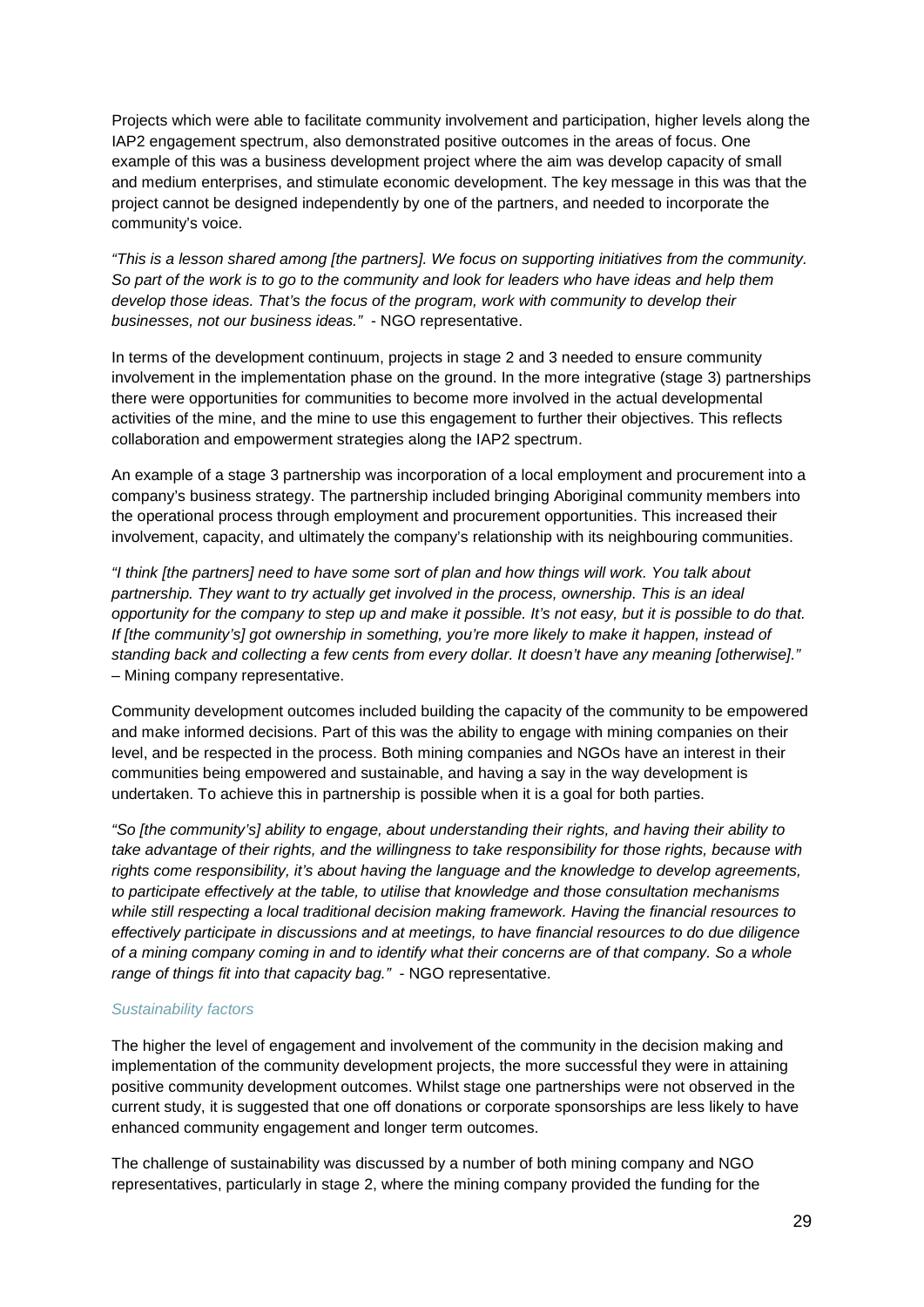activities undertaken by the NGO. One NGO respondent provided a strategic response to this challenge, by taking a different view of sustainability. The key enabling factors of innovation, flexibility and continuous learning in partnership are clearly demonstrated here.

*"As long as both partners meet their objectives, the program is sustainable. If [the mining company] feels the program is allowing them to sustain their licence to operate, there will be always money to keep investing in these kinds of programs…You can see this in two ways. You don't always want to invest in the same thing... every year in the same entrepreneur, and in that sense the program is well designed so you intervene one time in one person, and that person is able to sustain their business in the long run. That's one dimension of sustainability. I will argue that in the foreseeable future, you will have to help your community to keep developing, and the program to do [that] may be different in your terms, and if at some point you find the community is very well developed and there are no social issues well then you're done. And we accomplish our mission, and they will accomplish their mission, too. So that's how I see it."* 

Ultimately, the success of a partnership relied on it achieving its aims, linking to the sustainability of impact after the partnership, and partners being able to walk away having achieved their outcomes. Partners successful in attaining longer lasting impacts spoke about strategic objectives, and working on building existing structures and assets in the community to address needs, so that the community retains the capacity after the partnership is completed.

*"Sustainability has been one of the issues that we have been in discussions with the [mining company] about. Ensuring there is sustainability in the design of the project. It's not built into the funding agreement beyond the fact that we're addressing it in the way we've designed the project. We have built it into the project by building on the existing structures in the community, existing policies, filling in some of the gaps in existing initiatives in country… it really has become part of the local district's the local stakeholders to continue doing those activities. Instead of us saying right we're going to come in and build a lot of new structures, or we're going to build a lot of new policies or activities, what we're doing are trying to refine the existing tools, the existing structures, policies, in conjunction with the local stakeholders so they can continue that on at the end of project."* – NGO representative.

Finally, one of the most important aspects of sustainability in community development outcomes identified in the results was considering the development project within the broader economic and political context, and aligning the efforts with that of regional and national development efforts. An example of this was ensuring the approach of an education project on the ground in Chile was congruent with the government's broader approach to education,

*"We've been working on it. We've been supporting them with the Ministry of Education which is very important because alignment with government approach. Also, having us associated with them gives them a good reputation which opens doors to other donors such as government. They've been able to engage the government and get significant funding from the Ministry of Education. This is positive that we've been able to have the same conversation with them."* – NGO representative.

Overall, results show that community development outcomes were reportedly achieved in all partnerships, and included positive quality of life outcomes in the specific area of interest. Important indicators included involvement and ownership of community in the development process, and higher levels of engagement along the IAP2 spectrum were associated with enhanced community development outcomes. Building on existing community assets, and situating the activities within a broader development context were also critical to sustainability of community development outcomes.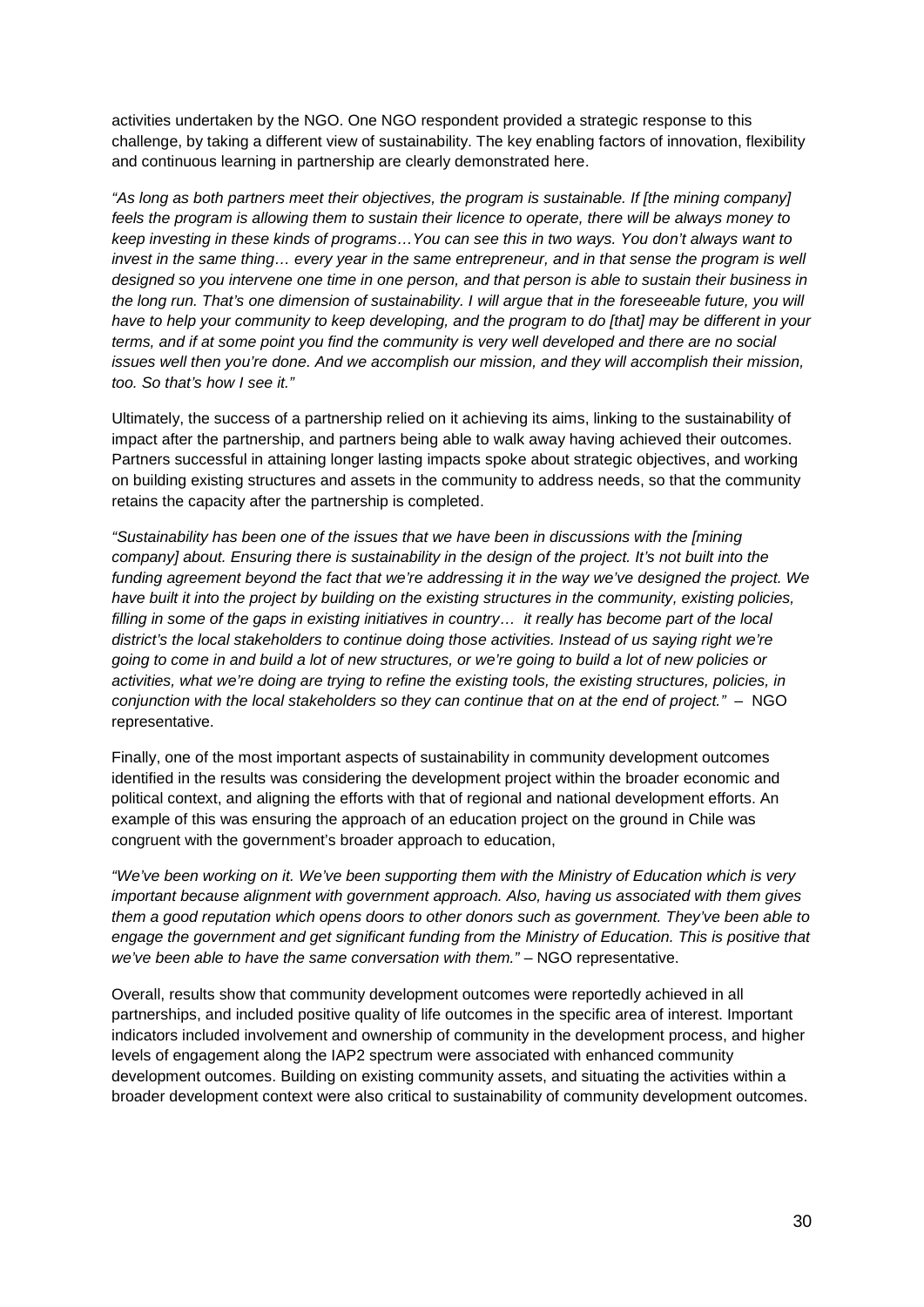#### <span id="page-31-0"></span>**Discussion**

Mining company operations present unprecedented opportunities for regional economic development and community development in communities, but the reality is that often communities most impacted by operational development don't reap the benefits. Gaps in service delivery, corruption and ineffective management of development create an environment where negative social and environmental outcomes result, leaving communities worse off than before.

Finding a convergence in desired outcomes, NGOs and mining companies are increasing working for innovative alternatives to address poverty, inequality and the impacts of mining. Many have come to realise their independent efforts have been ineffective in achieving outcomes, and recognise the collaborative advantage to be attained in leveraging complementary resources. For NGOs, mining companies bring about large scale economic development opportunities. For mining companies, NGOs have the skills and expertise to manage community development effectively and inclusively.

Despite the impetus for partnerships, the parties speak very different languages, and forging an equitable relationship can be a complex process. Historically the two sectors have had different values, and adversarial styles of interaction were the norm. Whilst there continue to be differences of perspectives, and sometimes conflicting motivations, relationships are evolving, and the way they engage today really depends on where they are coming from, and what they are trying to achieve.

The traditional model of an NGO advocating for behaviour change of a large mining company continues to be a viable model for some NGOs, and indeed important in improving overall social and environmental performance by the industry. Companies are increasingly engaging NGOs to advise on their performance, including managing negative impacts and building a stronger social licence to operate. As a form of engagement, this is less adversarial, but both parties maintain their independence. They are not really "partnerships" but more strategic relationships.

The primary focus of the current study was philanthropic partnerships in community development. The donor-implementer model is attractive because it allows a company to invest in a community project and leverage the expertise of an NGO. In turn, the NGO has access to the financial capital required to undertake development activities, as well as influence company practice on how development is undertaken.

This model is very useful in situations requiring community development outcomes in areas such as health and education. Provision of these services is not the core business of the company, but is important to a viable and vibrant community. This model represents collaborative advantage that each player would not have been able to achieve in isolation.

Integrative partnerships are slightly more advanced than donor-implementer, and are possible when the core business of both parties becomes the activities of the partnership. Whilst both parties would undertake these activities independently, by coming together and developing a partnership model, resources can be leveraged and efforts aligned. This model is viable in situations such as procurement targeting local businesses, or incorporating a project into the engagement strategy during negotiations.

A relationship between and NGO and a mining company is dynamic, and to be successful, requires some key relationship building strategies. Working hard to bridge the divide, including up front due diligence and dialogue to understand the perspectives of each is important. Planning systems, including being clear about objectives, the roles of each party, and how assets will be contributed to leverage shared value are critical. Strong leadership, and continuous learning are also key success factors.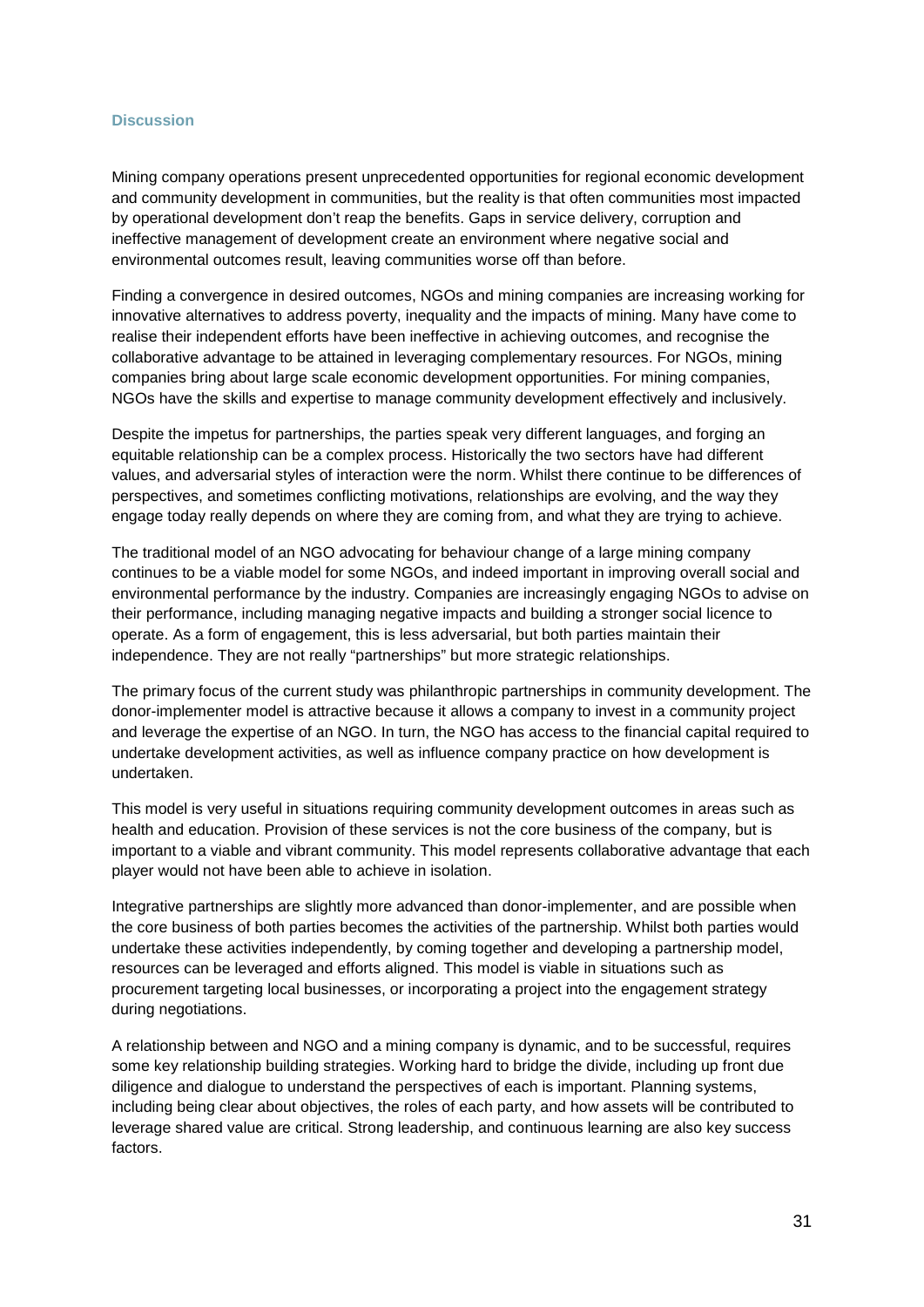Whilst theoretically it may be compelling for a partnership to be developed, it is also critical that it adds value to the community of focus, otherwise the intense effort it takes to address internal challenges is not worth the time. Being clear about what it is the partnership wants to achieve, and how success will be measured is also fundamental to this. Partners should work together to develop monitoring and evaluation systems, and wherever possible incorporate community in each stage of the process.

In terms of community development outcomes, factors identified as important in delivering outcomes on the ground included understanding the community's aspirations, developing community buy-in and ownership of the development process, and empowering communities with the skills they need to be a significant player in the mining development process.

Furthermore, approaches which enhance existing community structures and assets, and aligns with broader regional economic development, including involvement by stakeholders such as government, were also critically important factors to sustainability of outcomes post partnership. Incorporating this thinking into the initial scoping phases is essential.

The findings of the current study are useful in situating relationships between NGOs and mining companies along an evolving spectrum, and gives insight into the factors necessary for setting the parties up for success. To further validate the positive benefits, communities need to be asked about their perceptions on partnerships and the outcomes that were achieved. What difference did the projects make in the communities' lives? This is an avenue for future research.

Another factor to consider is the role of government in the equation. Many of the drivers of partnerships were attributed to lack of governance in regional and community areas. Communities are increasingly demanding that they reap positive benefits from development, and corruption and ineffective service delivery results in the need for NGOs to fill the gap, and mining companies stepping up to the plate. Whilst this was not the focus of the current study, this is an important issue of inquiry, and requires further attention.

NGOs acknowledge that the mining industry's performance in the corporate social responsibility space is continuously improving, and this work is so important because they operate on the ground, in the ground, and indeed are a part of the community. If it can be demonstrated that partnerships have enabled communities to generate positive outcomes from resource extraction, and as a result communities and countries benefit from the resource wealth in their soil, then there is a case that partnerships are a viable model for community development.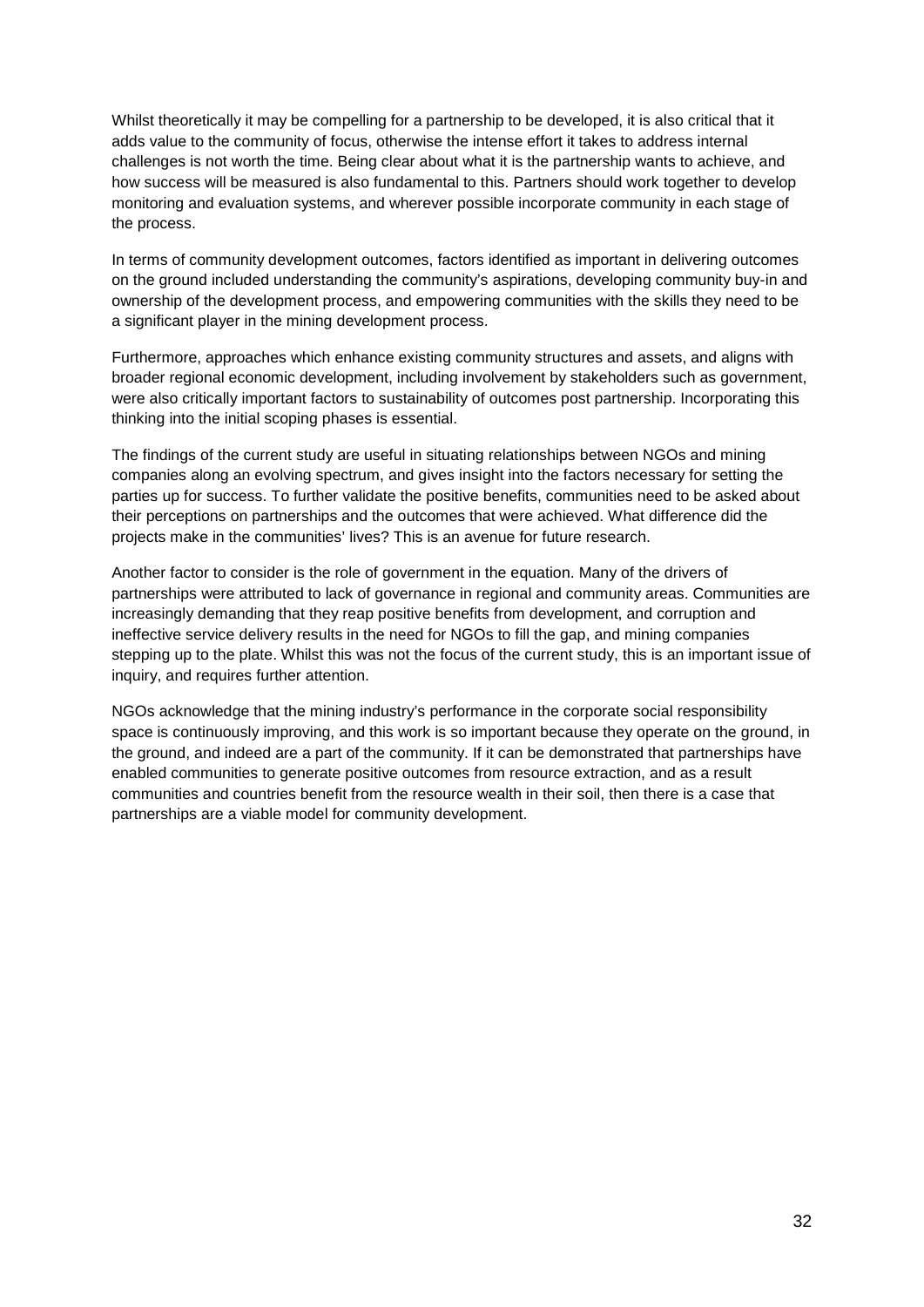# **Appendices**

# **Appendix A: International guidelines**

<span id="page-33-1"></span><span id="page-33-0"></span>

| Organisation                                                                    | Principles and community relations                                                                                                                                                                                                                                                                                                                                                                                                                                                                                                                                                                                                                                  |
|---------------------------------------------------------------------------------|---------------------------------------------------------------------------------------------------------------------------------------------------------------------------------------------------------------------------------------------------------------------------------------------------------------------------------------------------------------------------------------------------------------------------------------------------------------------------------------------------------------------------------------------------------------------------------------------------------------------------------------------------------------------|
| <b>ICMM Sustainable</b><br><b>Development Principles</b><br>(ICMM, 2003).       | Corporate governance, health and safety, risk management, human rights, environmental performance, social, economic and<br>institutional development, and effective and transparent engagement. Accordingly, member companies shall: "Contribute to the<br>social, economic and institutional development of the communities in which they operate  from project development through<br>closure in collaboration with host communities and their representatives  and enhance social and economic development by<br>seeking opportunities to address poverty" (ICMM, 2003).                                                                                         |
| Minerals Council of<br>Australia (MCA, 2005).                                   | The Enduring Values Framework operationalizes the Australian Minerals Industry's commitment to Sustainable Development by<br>utilising ICMM principles. Requires public reporting of site-level performance by member companies.                                                                                                                                                                                                                                                                                                                                                                                                                                    |
| <b>International Finance</b><br>Corporation (IFC,<br>$2007$ ).                  | Good Practice Handbook provides guidance for companies doing business in emerging markets. The Sustainability Framework<br>provides principles relating to labour and working conditions, management of social and environmental risks, resource efficiency,<br>health and safety, involuntary resettlement, natural resources, indigenous peoples and cultural heritage. All companies which<br>apply for lending are required to demonstrate environmental and social practices in line with these principles. It also encourages<br>companies to take a proactive, long term, inclusive approach to stakeholder engagement, embracing openness and transparency. |
| <b>Equator Principles</b><br>Association (2011).                                | Based on IFC's Corporate Performance Standards on social and environmental sustainability, as well as the World Bank Group's<br>Environmental, Health and Safety guidelines, 78 financial institutions 32 countries have adopted the principles for due diligence<br>processes, and as a platform for engagement with stakeholders, amongst them, NGOs. It is also used by multi-sector stakeholders<br>to manage environmental and social risk in project finance transactions, and to scrutinise mineral investments in emerging<br>markets.                                                                                                                      |
| <b>Extractives Industry</b><br><b>Transparency Initiative</b><br>(EITI, 2012)   | A global standard that promotes revenue transparency, including that of companies and governments. It works on the premise that<br>if companies and governments are transparent and "publish what they pay", governance will become stronger, corruption more<br>difficult to conceal, and there will be an increased chance for communities impacted by operations to share in the wealth and<br>development generated by mining. NGOs utilise this as a mechanism to encourage transparency, and mining companies and<br>governments have signed this accord.                                                                                                     |
| International<br><b>Association for Public</b><br>Participation (IAP2,<br>2006) | The IAP2 stakeholder engagement spectrum provides a tool to analyse stakeholder engagement of mining companies. It<br>encourages an approach to development that is participatory, socially inclusive, involves communities in the decisions affecting<br>their reality, and develops partnerships between civil society, NGOs, government and other industry players. The toolbox is used<br>by mining companies in their approach to stakeholder engagement.                                                                                                                                                                                                      |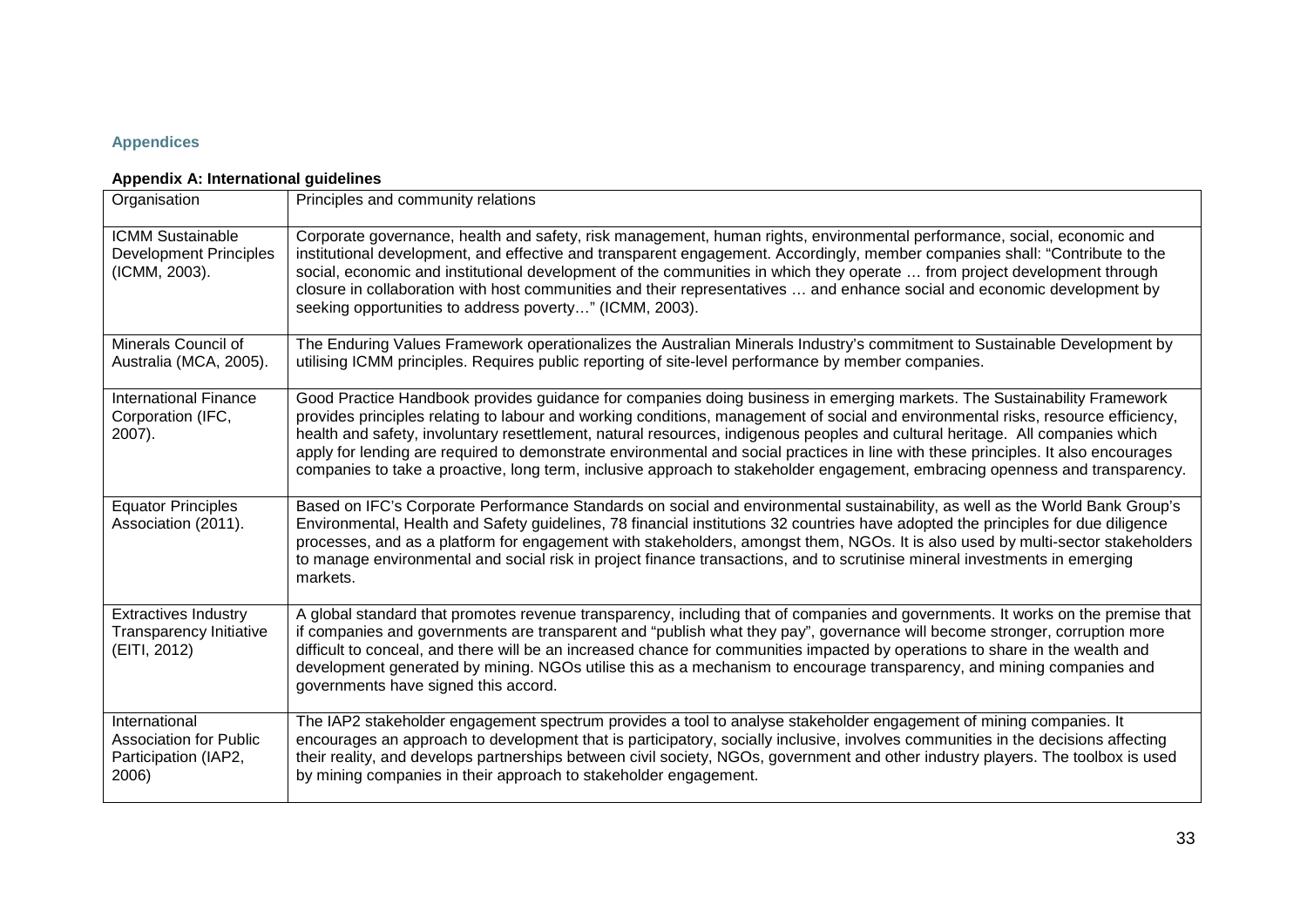| <b>Resource Endowment</b><br>Toolkit | The ICMM, World Bank, and the United Nations Conference on Trade and Development (UNCTAD), instigated a joint initiative in<br>an attempt to understand how mining activities and can enhance the socio-economic development in of low and middle income<br>countries (ICMM, 2006). The Resource Endowment Toolkit was designed to document the policy frameworks, operational<br>practices, and partnership arrangements that enhance the effectiveness and sustainability of development generated by mining<br>operations. |
|--------------------------------------|-------------------------------------------------------------------------------------------------------------------------------------------------------------------------------------------------------------------------------------------------------------------------------------------------------------------------------------------------------------------------------------------------------------------------------------------------------------------------------------------------------------------------------|
| <b>Natural Resources</b>             | The Natural Resources Charter provides a set of principles for governments and societies on how mining can be used as a                                                                                                                                                                                                                                                                                                                                                                                                       |
| Charter (2012).                      | mechanism for sustainable development.                                                                                                                                                                                                                                                                                                                                                                                                                                                                                        |

# **Appendix B: Interview and partnership details**

<span id="page-34-0"></span>

| Name                                   | <b>Partners</b>                                                                          | Where                                                                  | Timeline                                                               | Aims                                                                                                                | <b>Activities</b>                                                                                                                                                                                                                                                                                                                                                                                         | <b>Interviews</b>                                                 |
|----------------------------------------|------------------------------------------------------------------------------------------|------------------------------------------------------------------------|------------------------------------------------------------------------|---------------------------------------------------------------------------------------------------------------------|-----------------------------------------------------------------------------------------------------------------------------------------------------------------------------------------------------------------------------------------------------------------------------------------------------------------------------------------------------------------------------------------------------------|-------------------------------------------------------------------|
| Economic<br>Development<br>Partnership | Groote Eylandt<br>Mining<br>Company<br>(GEMCO),<br>Anindilyakwa<br>Land Council<br>(ALC) | Groote<br>Eylandt,<br><b>Northern</b><br><b>Territory</b><br>Australia | 2004,<br><b>MOU</b><br>signed<br>between<br>two<br>partners<br>ongoing | Increasing the<br>number of job<br>opportunities for<br>local Aboriginal<br>people                                  | Identification of GEMCO contracts for<br>tenders, provision of assistance in the<br>tender processes, training, work experience<br>and induction to employment related issues<br>such as drug and alcohol, safety<br>knowledge, and compliance with mining<br>standards                                                                                                                                   | Ross McDonald (ALC),<br>John Hansen (GEMCO)                       |
| Women's<br>Empowerment<br>Project      | Rio Tinto and<br>Local Aboriginal<br>community<br>organisation                           | Roeburne<br>Western<br>Australia                                       | $2009 -$<br>ongoing                                                    | Eliminating<br>barriers to women<br>working, bringing<br>together women<br>from community<br>and diverse<br>sectors | A forum held in the community, and a<br>dinner which all women can attend;<br>Identifying career assistance services,<br>challenges to career pathways, and<br>networking and services to address these<br>challenges, so women can begin to work<br>towards attaining employment in their<br>communities; Cultural awareness and<br>information to all groups; and education,<br>training and mentoring. | Tracey Heimburger (Rio<br>Tinto)                                  |
| Ka Wul<br>Partnership                  | Rio Tinto, Local<br>teachers from<br>regional high                                       | Singleton,<br>Hunter Valley,<br>New South                              | $2009 -$<br>ongoing                                                    | Enhance<br>successful<br>outcomes for a                                                                             | Dance, storytelling, animation, indigenous<br>events, mentoring cultural awareness, and<br>education.                                                                                                                                                                                                                                                                                                     | Cate Sims (Rio Tinto),<br>Dave Newham<br>(Aboriginal corporation) |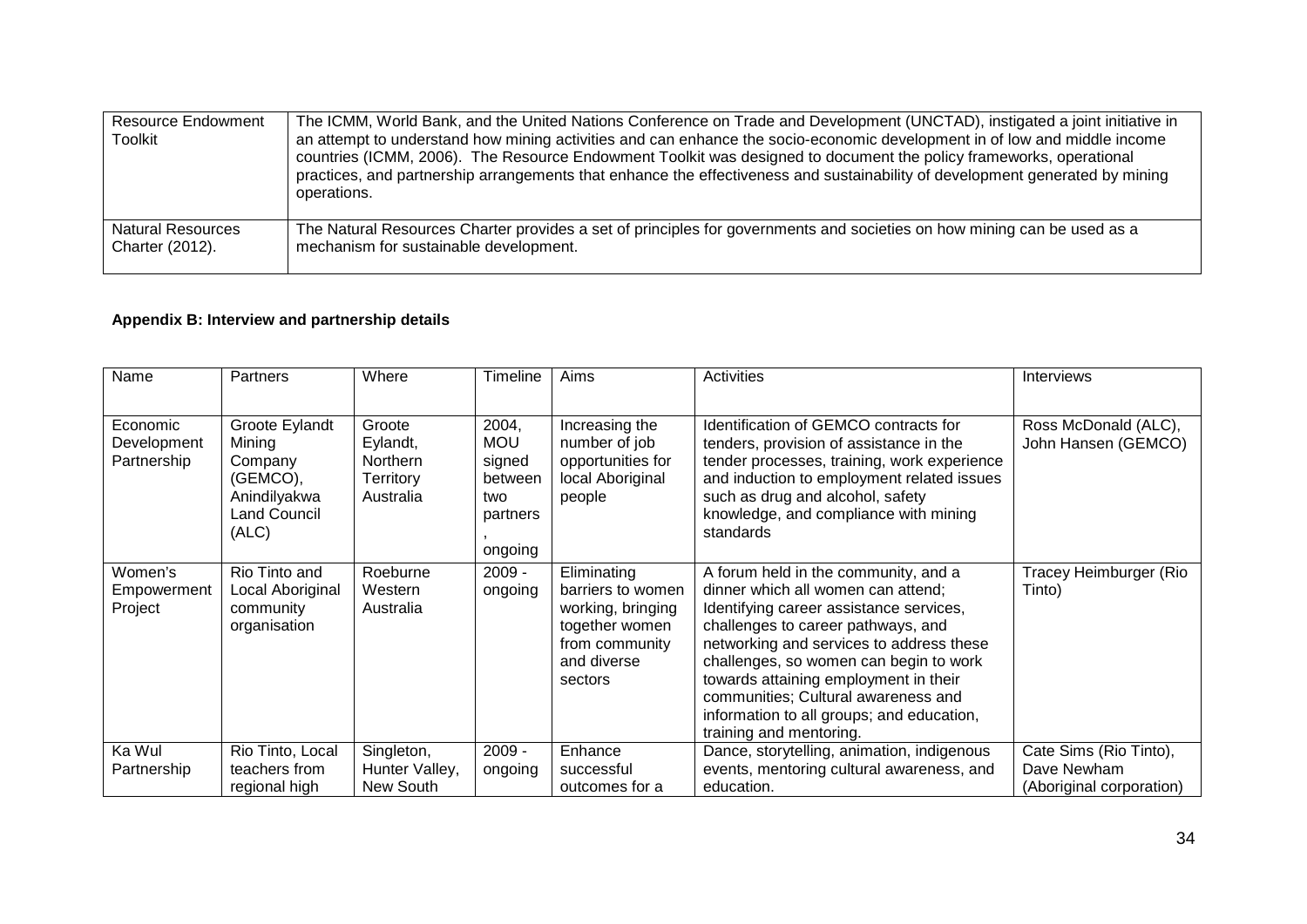|                                              | schools, and<br>Wonnaruah<br>nation lands<br>council. | Wales,<br>Australia                                                |                     | group of<br>indigenous<br>students within a<br>high school,<br>reduced truancy,<br>increase school<br>retention into<br>higher grades,<br>increase<br>engagement in<br>cultural activities<br>and events such<br>as NAIDOC week |                                                                                                                                                                                              |                                                                     |
|----------------------------------------------|-------------------------------------------------------|--------------------------------------------------------------------|---------------------|---------------------------------------------------------------------------------------------------------------------------------------------------------------------------------------------------------------------------------|----------------------------------------------------------------------------------------------------------------------------------------------------------------------------------------------|---------------------------------------------------------------------|
| Local<br>Economic<br>Development<br>Project  | Anglo American<br>and<br>Technoserve                  | Santiago,<br>Chile                                                 | $2010 -$<br>ongoing | Inclusive<br>economic<br>development in<br>the region of AA<br>operations,<br>increase growth<br>of SMEs, poverty<br>reduction                                                                                                  | Training, business model development,<br>marketing, operational and funding strategy<br>development, capacity building, building<br>relationships, careers development skills,<br>education. | Juan Thomas<br>(Techoserve), Allison<br>Coppell (Anglo<br>American) |
| Gender Guide                                 | Rio Tinto,<br>CSRM and<br>Oxfam (amongst<br>others)   | International<br><b>Case Studies</b><br>(compiled in<br>Australia) | 2009                | To provide<br>guidelines for<br>integration of<br>gender<br>considerations<br>into employment<br>practices and<br>community<br>relations work                                                                                   | Through case study narratives, profiling<br>sites working to integrate gender into CR<br>practice.                                                                                           | Christina Hill (Oxfam)                                              |
| <b>Business</b><br>development<br>in Lesotho | <b>CARE South</b><br>Africa and<br>mining company     | Lesotho                                                            | 2011                | Developing local<br>chicken farming<br>businesses to<br>supply mining<br>company with<br>eggs                                                                                                                                   | Business development education, training,<br>mentoring.                                                                                                                                      | Leah Berkowitz (CARE<br>South Africa)                               |
| Social<br>Emotional                          | <b>Upper Hunter</b><br>Drug & Alcohol                 | Muswellbrook,<br><b>New South</b>                                  | 2012-<br>2014       | To address drug<br>and alcohol                                                                                                                                                                                                  | Funding of Aboriginal SEWB worker at<br>UHDAS, increasing reach of service to                                                                                                                | Libby George (UHDAS),<br>Sarah Knoll (BHP                           |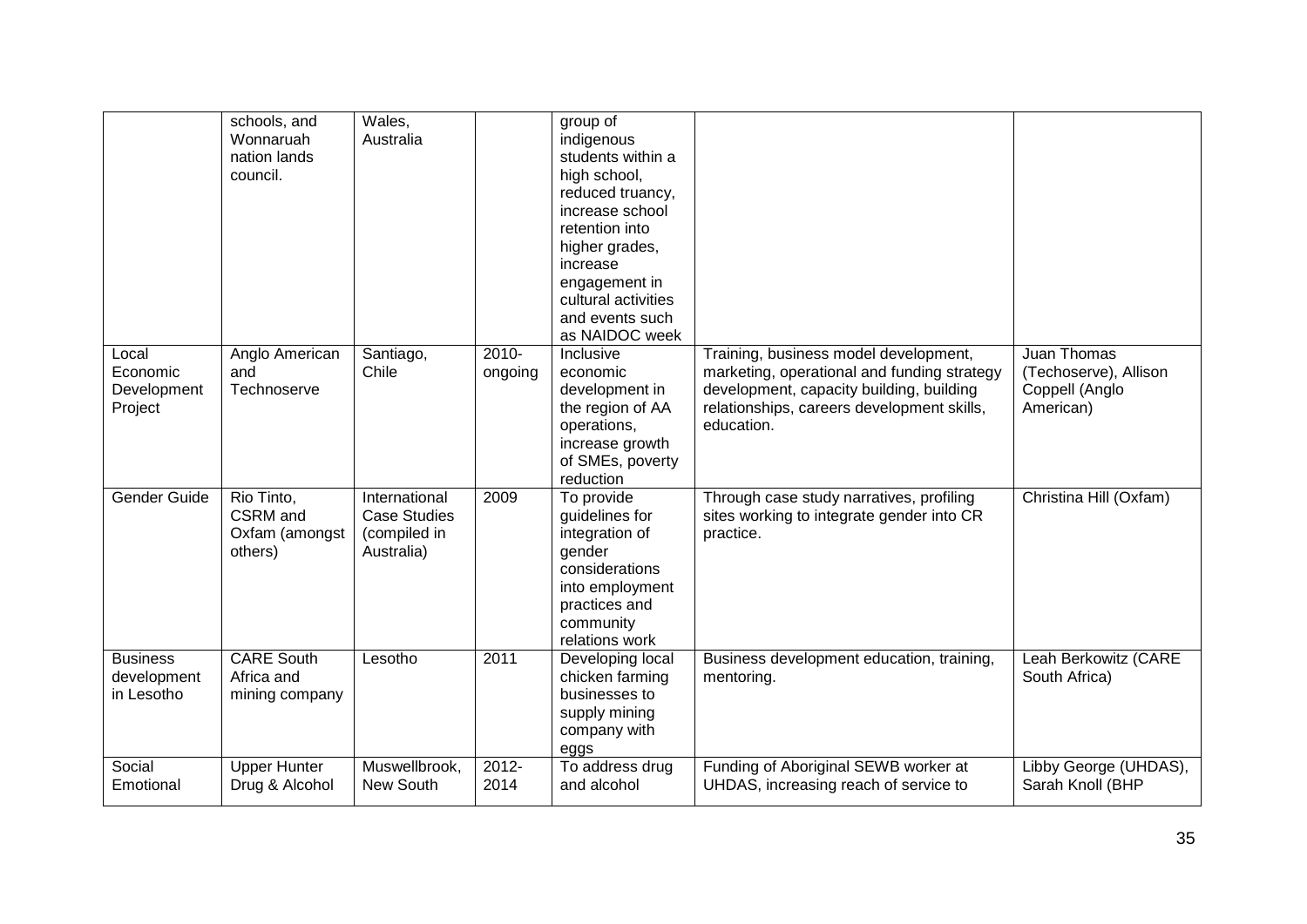| Wellbeing<br>Project                 | Service<br>(UHDAS), BHP<br>Billiton, Rio<br>Tinto                                                        | Wales,<br>Australia                    |                     | issues in<br>communities; to<br>support Aboriginal<br>community in<br>accessing<br>services.                     | disadvantage communities, training and<br>education.                                                                                                                                                                                                                                                    | Billiton - observational<br>analysis)                                                                                       |
|--------------------------------------|----------------------------------------------------------------------------------------------------------|----------------------------------------|---------------------|------------------------------------------------------------------------------------------------------------------|---------------------------------------------------------------------------------------------------------------------------------------------------------------------------------------------------------------------------------------------------------------------------------------------------------|-----------------------------------------------------------------------------------------------------------------------------|
| Restoring<br>Justice<br>initiative   | Porgera Law &<br>Order<br>Committee,<br><b>Barrick Gold</b><br>(among others<br>including<br>government) | Porgera<br>Valley, Papua<br>New Guinea | $2012 -$<br>ongoing | Improving<br>policing, public<br>safety and crime<br>prevention<br>services; bringing<br>peace to the<br>valley. | Working with police to ensure they have the<br>equipment to carry out their duties<br>effectively.<br>Establishing partnerships with government,<br>community and businesses to work<br>together to restore law and order.<br>Community engagement process and plan<br>to address law and order issues. | Julian Whayman<br>(Barrick Gold)                                                                                            |
| Windows of<br>opportunity<br>project | BHP Billiton -<br><b>PATH USA</b>                                                                        | South Africa/<br>Mozambique            | $2011 -$<br>ongoing | Improving child<br>and maternal<br>health in<br>communities<br>impacted by<br>mining                             | Health                                                                                                                                                                                                                                                                                                  | Scott Gordon, Director<br><b>PATH USA</b>                                                                                   |
| <b>Steve Fischer</b>                 | Community<br><b>Works NGO</b><br>(consultant                                                             | Various                                | Various             | Community<br>development                                                                                         | Various                                                                                                                                                                                                                                                                                                 | General discussion<br>about work involving<br>NGOs and mining<br>companies                                                  |
| Michelle<br>Raftus                   | Community<br>Development<br>Manager, BHP<br><b>Billiton</b>                                              | Various                                | Various             | Community<br>development                                                                                         | Various                                                                                                                                                                                                                                                                                                 | General discussion<br>about work involving<br>NGOs and mining<br>companies                                                  |
| Teri Blandon                         | <b>Vice President</b><br>Institutional<br>Advancement,<br>Global<br>Communities                          | Various                                | Various             | Community<br>development                                                                                         | Various                                                                                                                                                                                                                                                                                                 | General discussion<br>about strategic<br>partnerships involving<br><b>Global Communities</b><br>NGO and mining<br>companies |
|                                      |                                                                                                          |                                        |                     |                                                                                                                  |                                                                                                                                                                                                                                                                                                         |                                                                                                                             |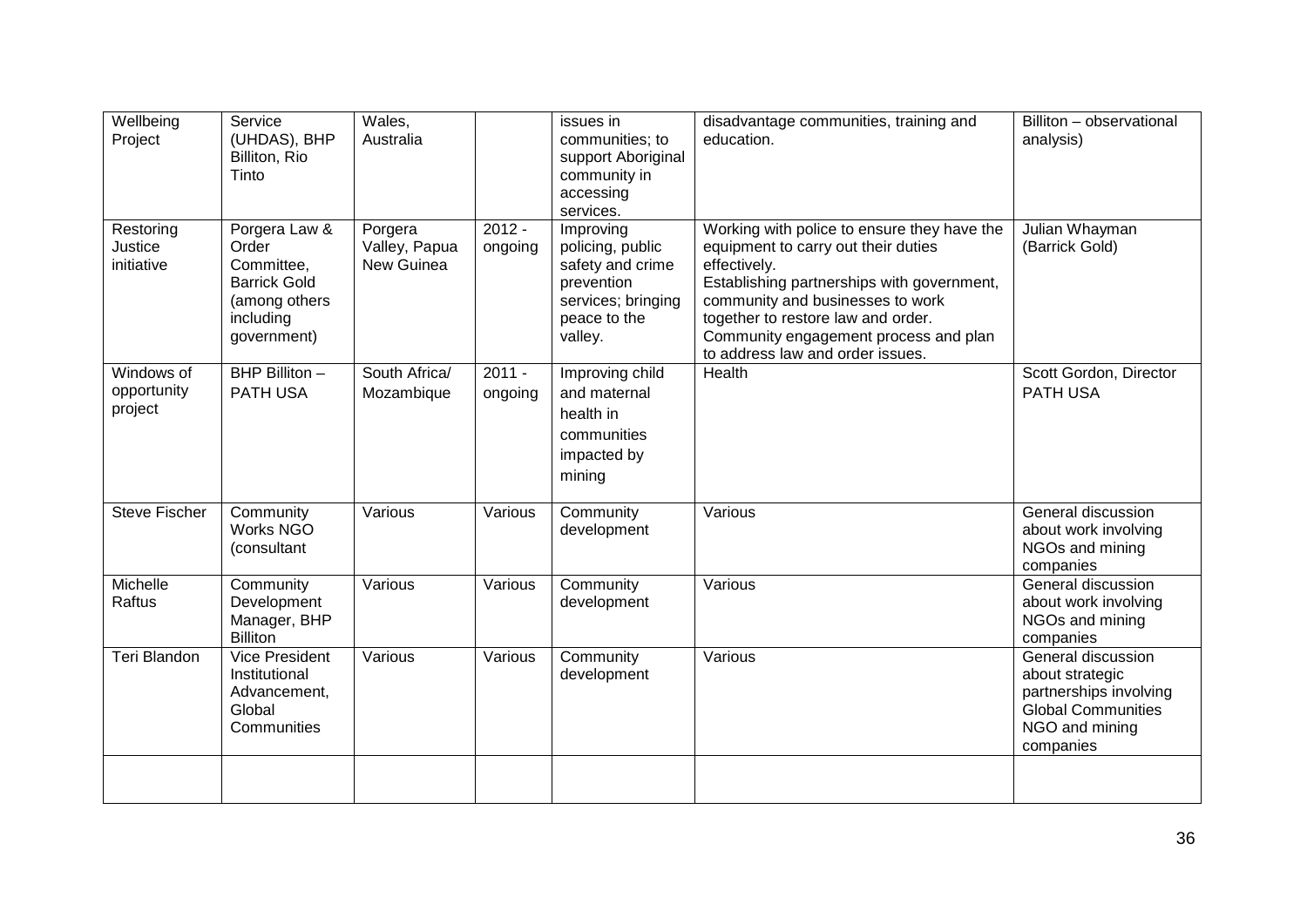#### <span id="page-37-0"></span>**References**

Ansari, W. E., Phillips, C. J. & Hammick, M. (2001) Collaboration and Partnerships: Developing the evidence base. *Health and Social Care in the Community, 9* (4): 215–227.

Ashman, D. (2001). Civil society collaboration with business: bringing empowerment back in. *World Development* (29), 1097-1113.

Boele, R., Fabig, H., & Wheeler, D. (2001). "Shell, Nigeria and the Ogoni. A study in unsustainable development." *Sustainable Development 9* (2): 74-86.

Brereton, D. (2002). *The role of self-regulation in improving corporate social performance: the case of the mining industry.* Paper presented at the 2002 Australian Institute of Criminology Conference. Brisbane, Australia.

Breuer, T., & Farrell, C. (2001). Collaboration between NGOs and the mining industry in the third world. Paper presented at the AGM the Mining, Metallurgical and Petroleum Association in Quebec City. CHF – partners in rural development.

Bryman, A. & Burgess, R. (1993). Analysing Qualitative Data. London: Routledge.

Bryson, J.M., Crosby, B.C., & Stone, M.M. (2006). The Design and implementation of cross sector collaborations: Propositions from the literature. *Public Administration Review*, *66* (SI). Pp44-55.

Devonshire Initiative (2010). Collaboration beyond the business-civil society relationship: mapping the successes, challenges and priorities fo the multistakeholder partnership process (workshop report). University of Ottawa, Canada. Retrieved from [http://www.devonshireinitiative.org/.](http://www.devonshireinitiative.org/)

Equator Principles Association (2011). The Equator Principles. Retrieved from [http://www.equator](http://www.equator-principles.com/)[principles.com.](http://www.equator-principles.com/)

Hamann, R. (2003): Mining companies' role in sustainable development: The 'why' and 'how' of corporate social responsibility from a business perspective. *Development Southern Africa*, *20* (2), 237-254.

Hamann, R. and Kapelus, P. (2004) Corporate social responsibility in mining in Southern Africa: fair accountability or just greenwash? *Development*, *47* (3), 85–92.

Huxham, C. and Vangen, S. (2005) 'Leadership in the Shaping and Implementation of Collaboration Agendas: How Things Happen in a (Not Quite) Joined-up World', *Academy of Management Journal*, *43* (6). P. 1159–1175.

International Association of Public Participation (2006). IAP2's Public Participation Toolbox. Available at http://www.healthissuescentre.org.au/documents/items/2010/05/318999-upload-00001.pdf, accessed on 30/03/2013.

ICMM (International Council on Mining and Metals) (2003) Sustainable Development Framework, Retrieved from: [http://www.icmm.com/our-work/sustainable-development-](http://www.icmm.com/our-work/sustainable-development)framework.

IIED (International Institute on Environment and Development) (2002) Breaking New Ground: Mining Minerals and Sustainable Development, International Institute of Community Development Toolkit.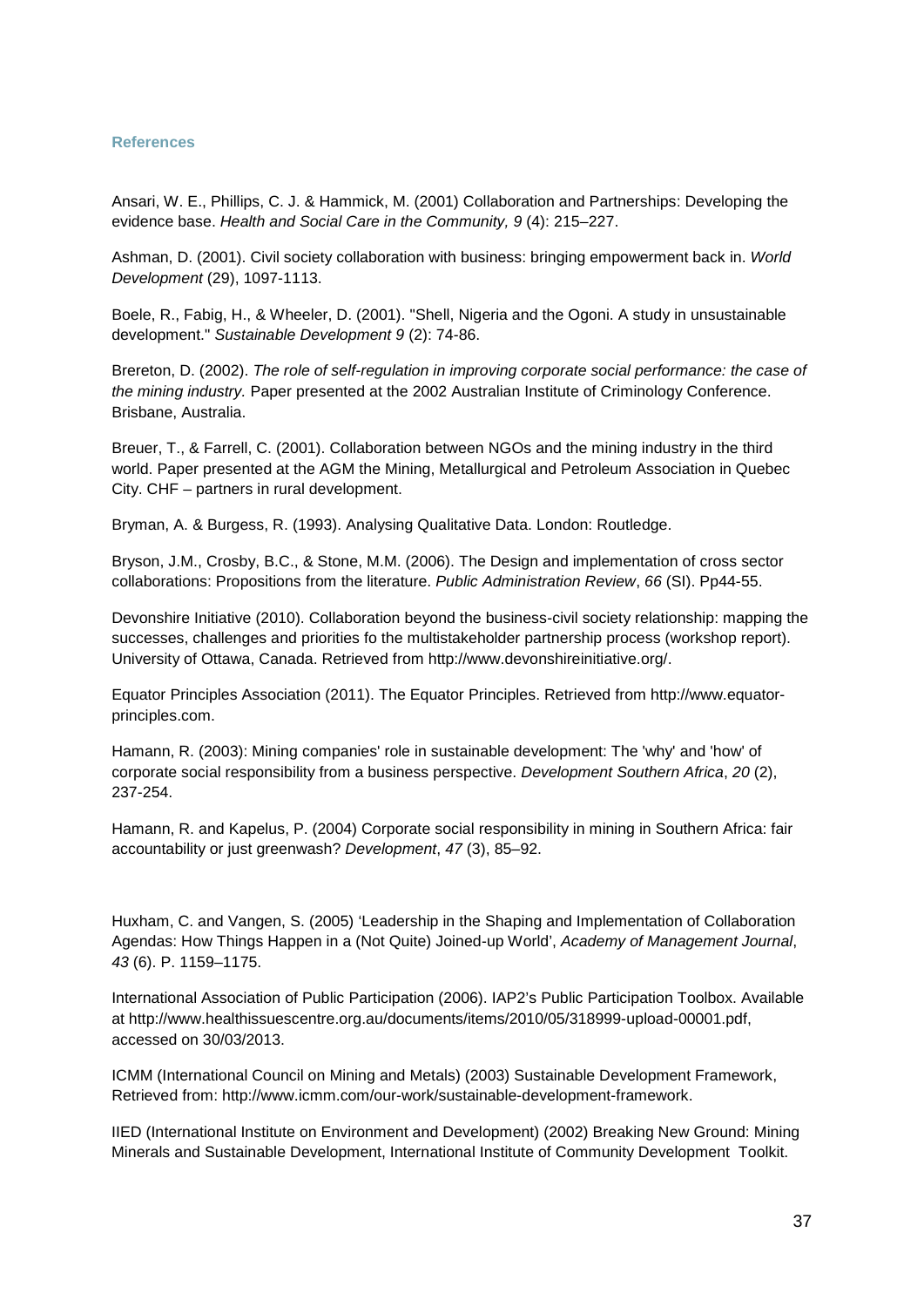(2012). International Council on Mining and Metals (ICMM, London, UK. Retrieved from [www.icmm.com.](http://www.icmm.com/)

Intergovernmental Forum on Mining, Minerals, Metals and Sustainable Development (2010). A report for the United Nations Commission for Sustainable Development. Retrieved from [http://www.globaldialogue.info/Forum%20report%20to%20UNCSD3%20\\_2\\_.pdf.](http://www.globaldialogue.info/Forum%20report%20to%20UNCSD3%20_2_.pdf)

International Association of Public Participation (2006). IAP2's Public Participation Toolbox. Retrieved from http://www.healthissuescentre.org.au/documents/items/2010/05/318999-upload-00001.pdf.

International Finance Corporation (2007). Stakeholder Engagement: A good practice handbook for companies doing business in emerging markets Washington DC. Retrieved from [www.ifc.org/enviro.](http://www.ifc.org/enviro)

Kemp, D. (2009). Mining and community development: problems and possibilities of local-leve practice. *Community Development Journal, Retrieved from*[http://cdj.oxfordjournals.org.](http://cdj.oxfordjournals.org/)

Kettering Foundation (2009). Painting the landscape: A Cross cultural exploration of publicgovernment decision making. Executive Summary of Preliminary Findings published by the International Association for Public Participation. Retrieved from www.iap2.org.

Kolk, A., van Tulder, R., & Kostwinder, E. (2008). Business and partners for development. *European Management Journal*, *26* (4), 262-273.

Korten, D.C. (1987) Third generation NGO strategies: A Key to people-centred development. *World Development*, *15* (supplement), 145-159.

LeCompte, M.D., & Schensul, J. (1999). Designing and conducting ethnographic research. Altamira Press, New Jersey.

Lillywhite, S. H., C. (2012). Sustainable mining: managing corruption risks and revenue transparency. Oxfam Australia & Melbourne Business School, Melbourne, Australia.

Loza, J. (2004). Business-community parnterships: the case for community organisation capacity building. *Journal of Business Ethics*, *53* (3) 297-311.

Minerals Council of Australia (2005). Enduring Values Framework. Retrieved from [http://www.minerals.org.au/file\\_upload/files/resources/enduring\\_value/EV\\_SummaryBooklet\\_June200](http://www.minerals.org.au/file_upload/files/resources/enduring_value/EV_SummaryBooklet_June2005.pdf) [5.pdf.](http://www.minerals.org.au/file_upload/files/resources/enduring_value/EV_SummaryBooklet_June2005.pdf)Natural Resources Charter (2012). Retrieved from:<http://naturalresourcecharter.org/precepts.>

Porter, M.E. & Kramer, M.R. (2011). The Big Idea: Creating Shared Value; How to reinvent capitalism—and unleash a wave of innovation and growth. *Harvard Business Review, 89* (1) 62-77.

Quinn Patton, M. (2005)/ Qualitative Research. Published online at the Encyclopedia of Statsitcs in Behavioural Science. Available at<http://onlinelibrary.wiley.com/>

Smuts, R . 2010. *Are partnerships the key to conserving Africa's biodiversity? Four partnership case studies between mining companies and conservation NGOs*. Arlington, Virginia: Conservation International

Warhurst, A. (2001). Corporate Citrizenship and Corporate Social Investment. *Journal of Corporate Citizenship, 1*(2) 57-71.

WCED (World Commission on Environment and Development) (1987) Our Common Future: Report of the World Commission on Environment and Development. United Nations. Retrieved from [http://conspect.nl/pdf/Our\\_Common\\_Future-Brundtland\\_Report\\_1987.pdf.](http://conspect.nl/pdf/Our_Common_Future-Brundtland_Report_1987.pdf)

The World Bank (2013). Mining and Poverty reduction. Retrieved from [www.worldbank.org.](http://www.worldbank.org/)